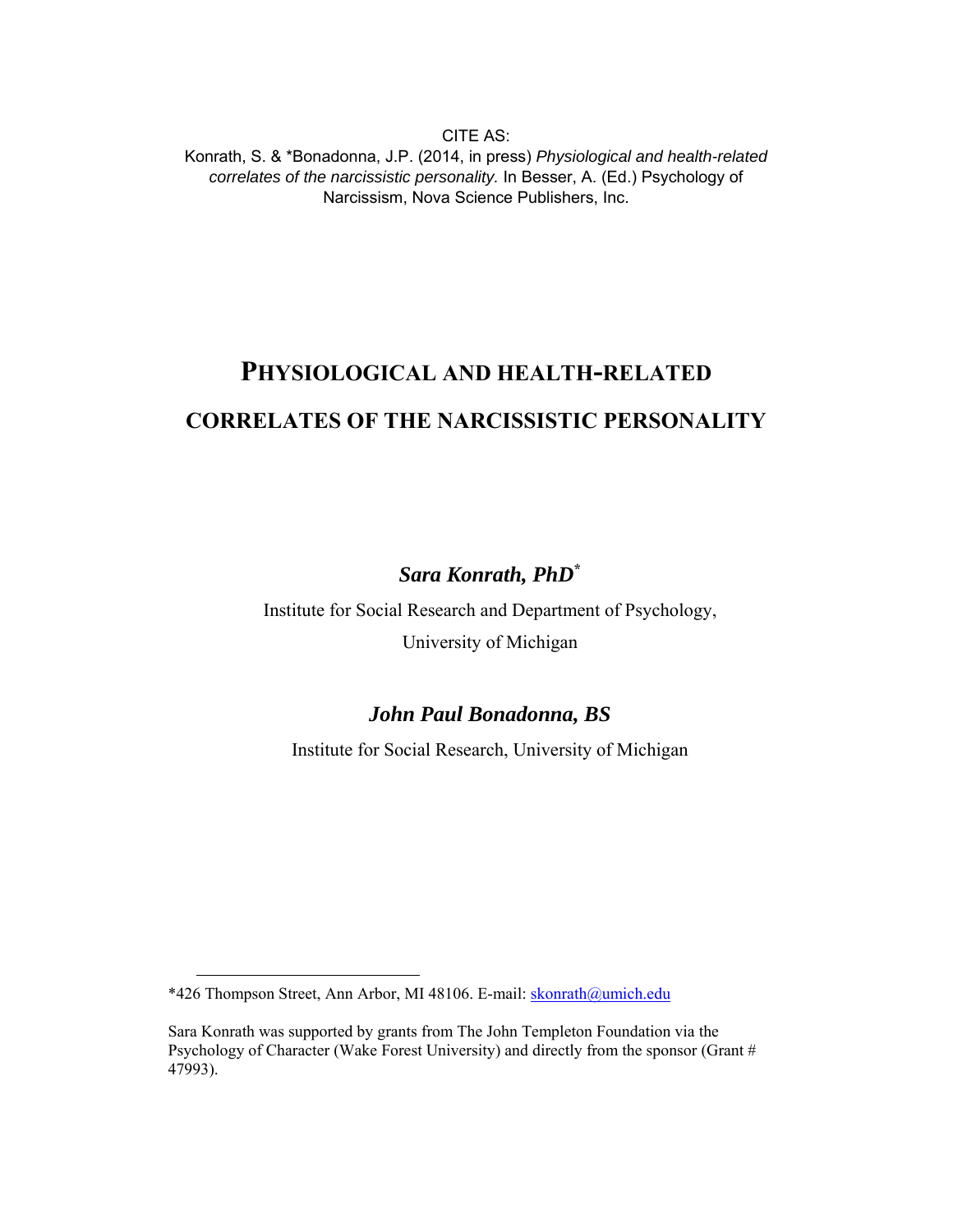#### *Abstract*

Narcissism is a personality trait that is characterized by excessively high self-esteem in combination with low empathy. Since the development of sound instruments to measure the narcissistic personality in the 1970s, scholars have discovered a lot about the interpersonal correlates and consequences of narcissism. For example, people scoring high on narcissism have difficulty maintaining healthy, long-term close relationships and have a tendency to behave aggressively in response to critical feedback. In the current chapter, we summarize known health (Part I) and physiological correlates (Part II) of the narcissistic personality. We review the well-developed literature on narcissism and psychological health, and then move on to less developed research on cognitive performance, health-risk behaviors, and physical-health outcomes, including mortality risk. Research that goes beyond self-reports and examines the physiological underpinnings of the narcissistic personality is very rare, but it is important to use such measures, given narcissistic tendencies to self-enhance. Thus, we thoroughly review the extant literature examining cardiovascular, endocrine, neural, and genetic correlates of narcissism. Given the limited amount of research on this topic, we conclude by discussing potential directions for future research.

*Keywords:* narcissism, health, well-being, physiological, cardiovascular, endocrine, hormones, neural, genetic

#### **INTRODUCTION**

The term narcissism comes from the mythical Greek character Narcissus, who fell in love with himself after he saw his own image reflected in the water. In extreme cases, narcissism can be a clinical disorder (APA, 2000). However, there is also a large body of literature describing narcissism as a personality trait that varies within nonclinical populations (Campbell & Miller, 2011). Narcissism is typically defined as a trait characterized by inflated views of the self in combination with a low regard for others (Konrath, Bushman, & Grove, 2009; Morf & Rhodewalt, 2001; Twenge, Konrath, Foster, Campbell, & Bushman, 2008).

Narcissism is an important trait to understand because narcissistic people have a number of difficulties maintaining healthy and strong interpersonal relationships (Campbell, 1999; Campbell, Bush, Brunell, & Shelton, 2005). Social relationships are fundamental to fulfilling core human needs, such as the need to belong (Baumeister & Leary, 1995; Cacioppo & Patrick, 2008). They are also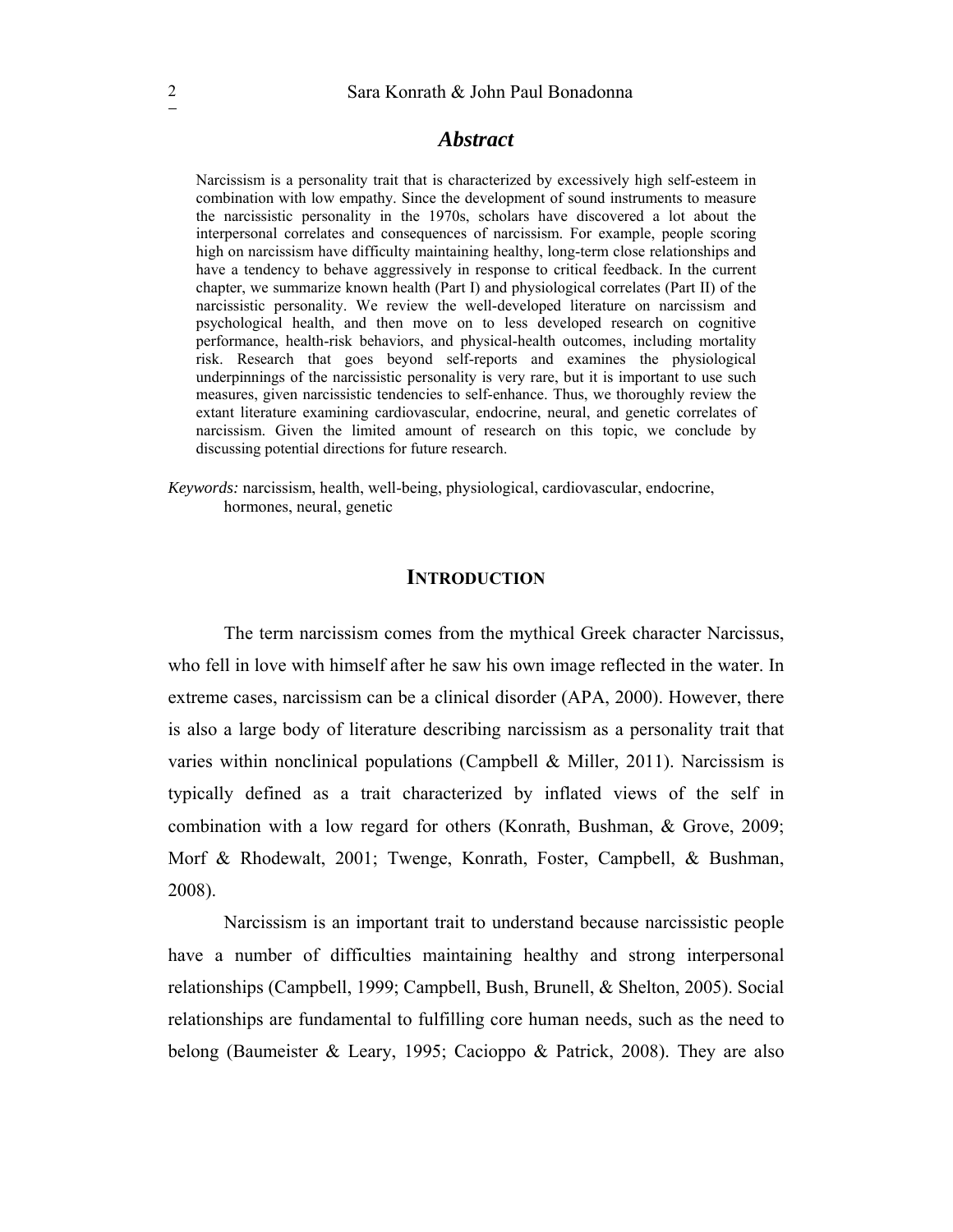implicated in psychological well-being, mental health, and physical health – more socially connected people are more mentally and physically robust, and even live longer than less socially connected people (Cacioppo, Hawkley, & Thisted, 2010; Cohen, 2004; Holt-Lunstad, Smith, & Layton, 2010; House, Landis, & Umberson, 1988).

Since the development of sound instruments to measure the narcissistic personality in the 1970s, scholars have discovered a great deal about the interpersonal correlates and consequences of narcissism. Narcissistic people tend to see other people primarily as means to fulfill their goals, rather than as important in and of themselves. Although at times narcissistic people can recognize others' emotions (Konrath, Corneille, Bushman, & Luminet, 2013), in general, they have difficulty in taking others' perspectives and feeling empathic concern when others are suffering (Bushman, Bonacci, van Dijk, & Baumeister, 2003; Watson, Biderman, & Sawrie, 1994; Watson, Grisham, Trotter, & Biderman, 1984). Narcissistic people make positive first impressions and others find them likeable and attractive, at first (Back, Schmukle, & Egloff, 2010; Dufner, Rauthmann, Czarna, & Denissen, 2013; Paulhus, 1998). However, after repeated social interactions, others grow weary of their social dominance and egotism, and find them less appealing (Dufner et al., 2012; Paulhus, 1998).

Within romantic relationships, narcissistic people tend to show low levels of commitment to their partners, often seeking out other, more impressive or attractive partners (Campbell, Foster, & Finkel, 2002; Le, 2005). The interpersonal problems of narcissistic people also extend to more serious consequences, such as aggressive behavior. Numerous studies have found that narcissism is associated with more aggressive behavior (Davis & Brunell, 2012; Reidy, Zeichner, Foster, & Martinez, 2008), especially when their egos are threatened by insults or social exclusion (Baumeister, Bushman, & Campbell, 2000; Baumeister, Smart, & Boden, 1996; Bushman & Baumeister, 1998; Konrath, Bushman, & Campbell, 2006; Twenge & Campbell, 2003).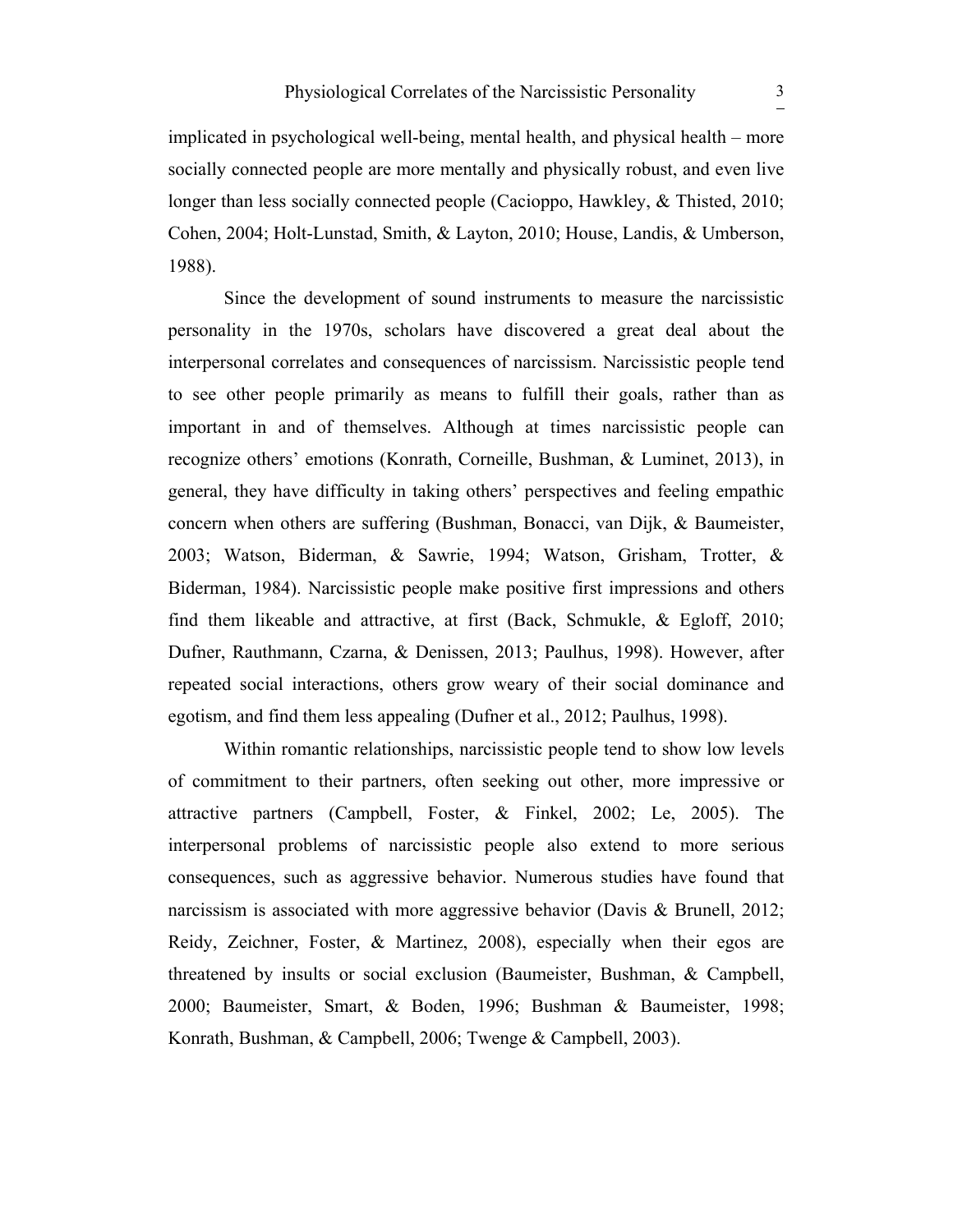In this chapter, we review current research on the health and physiological correlates of narcissism. In Part I, we discuss several health correlates, including subjective well-being and mental health, cognitive performance, vanity-related health behaviors, behaviors related to impulsivity, and other physical-health outcomes, including longevity. In Part II, we discuss physiological correlates in the areas of basic physiological measures, hormones, neural responses, and genetic factors. In Part III, we present our conclusions and some suggestions for future research.

There has been a great deal of research into the relationship between narcissism and well-being and mental health. Yet, as our review will demonstrate, the research on health-risk behaviors is much more limited and we know virtually nothing about the potential long-term consequences of narcissism in terms of disease processes and mortality risk. This is because the vast majority of research on narcissism has been conducted in young adult populations. Moreover, since most measures of well-being and mental health rely on self-reports, this research must be interpreted with caution since the very definition of narcissism implies seeing oneself as better and more powerful (i.e., less vulnerable) than others.

Considering these problems with self-report measures, research on the physiological correlates of narcissism is also important. Such research may help to uncover physiological costs of narcissistic traits that might not be apparent when using self-report measures alone. In addition, studies examining cardiovascular, hormonal, and neural responses to threat may help scholars to better understand why narcissistic people are so behaviorally reactive to egothreatening feedback.

This chapter is the most comprehensive known review on the health and physiological correlates of narcissism.<sup>1</sup> This is an area that is ripe for

<sup>&</sup>lt;sup>1</sup> One recent chapter reviewed physiological correlates of narcissism and psychopathy (Krusemark, 2011) and there is some overlap in content between that chapter and our own. However, we also include health correlates of narcissism and update the discussion of physiological correlates with more recent research.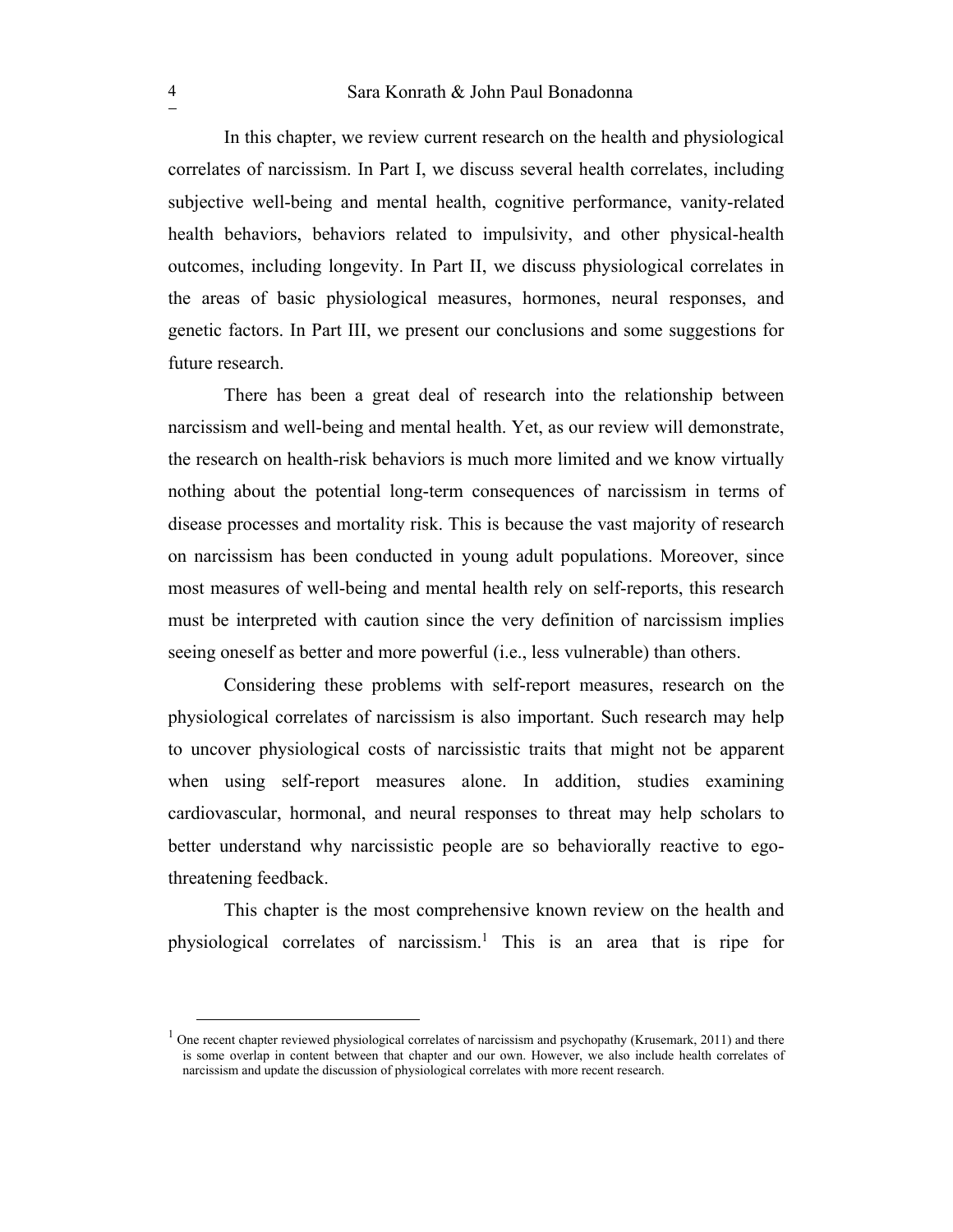development and we hope that this review inspires new research by pointing to major gaps in the existing literature.

#### **PART I:**

## **HEALTH CORRELATES OF THE NARCISSISTIC PERSONALITY WELL-BEING AND MENTAL HEALTH**

In terms of many traditional indicators of well-being and mental health, narcissistic individuals appear to be thriving. For example, compared to less narcissistic people, more narcissistic people are happier (Rose, 2002), have higher levels of life satisfaction and subjective well-being (Rose, 2002; Sedikides, Rudich, Gregg, Kumashiro, & Rusbult, 2004), have a greater sense of meaning in lives (Zondag, Van Halen, & Wojtkowiak, 2009), are more creative (Raskin, 1980), and have higher self-esteem (Aalsma, Lapsley, & Flannery, 2006; Campbell, Rudich, & Sedikides, 2002; Locke, 2009; Raskin, Novacek, & Hogan, 1991; Rose, 2002). More narcissistic people are also less neurotic, anxious, obsessive-compulsive, lonely, and depressed (Aalsma et al., 2006; Akehurst & Thatcher, 2010; Raskin & Novacek, 1989; Sedikides et al., 2004; Spano, 2001; Watson, McKinney, Hawkins, & Morris, 1988).

Yet these results may not be as simple as they seem. First, there are different types of narcissism, with different mental-health and well-being correlates. Second, the signs of good mental health in narcissists may be a result of a measurement confound with self-esteem. Third, there are some correlates of narcissism that are not typically seen as markers of optimal mental health. Fourth, mental-health correlates of narcissism might depend on environmental features. Fifth, when specific measurement paradigms (e.g., implicit measures) or conceptualizations of self-esteem (e.g., stability, contingencies) are used, signals of poor mental health leak out. Finally, correlational studies are important, but they do not clarify the direction of causality. Longitudinal studies can clarify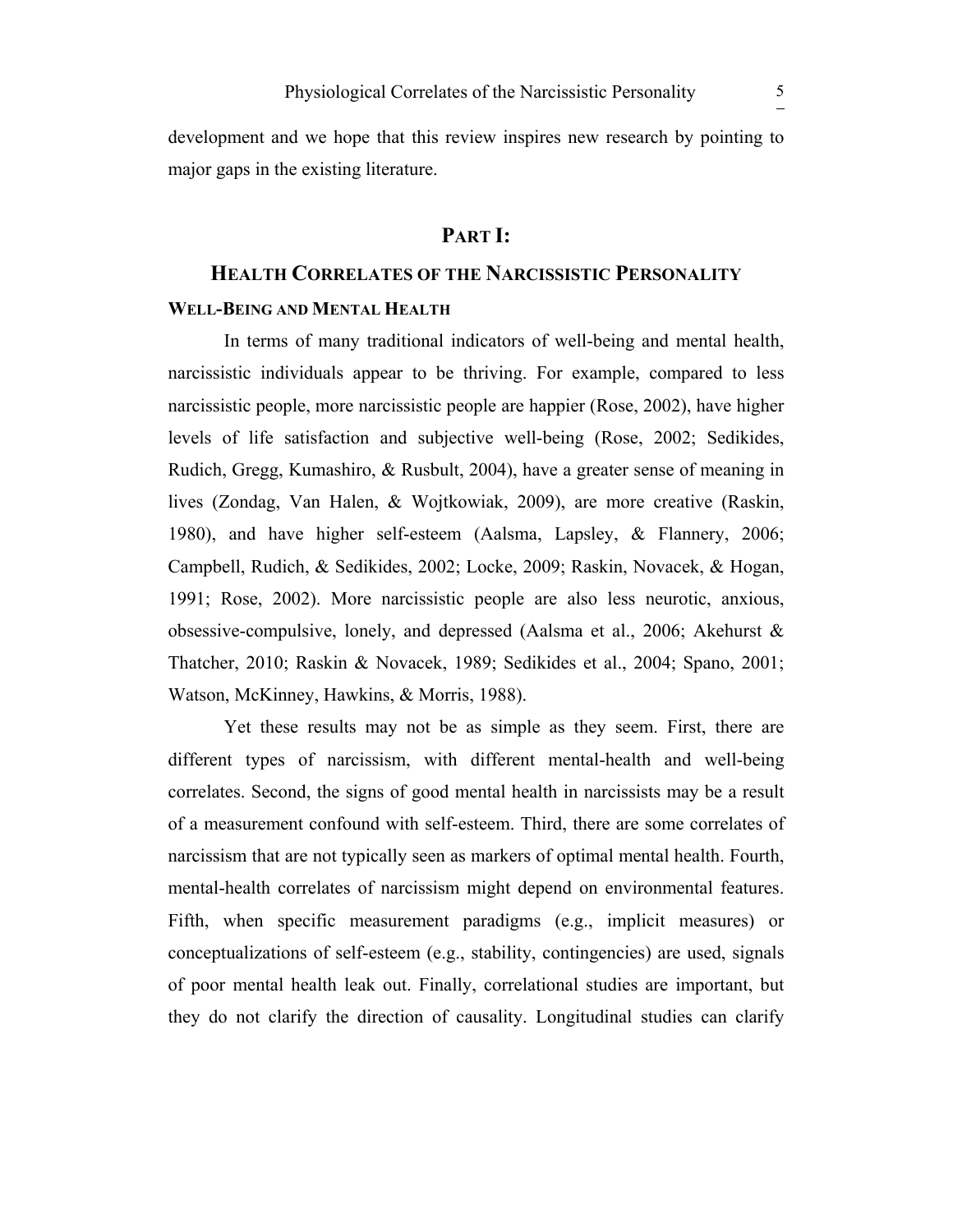whether narcissism leads to changes in mental health and well-being, or whether mental health influences changes in narcissism.

#### **DIFFERENT TYPES OF NARCISSISM.**

*HEALTHY VERSUS UNHEALTHY.* The most commonly used measure of narcissism is the Narcissistic Personality Inventory (Raskin & Terry, 1988). This can be used as an overall measure or it can be subdivided into different subscales. One theoretically relevant way to delineate the subscales is into healthy (or adaptive) narcissism versus unhealthy (or maladaptive) narcissism (Reinhard, Konrath, Lopez, & Cameron, 2012). Healthy narcissism is measured in terms of the Authority, Self-Sufficiency, Superiority, and Vanity subscales, while unhealthy narcissism is associated with the Entitlement, Exhibitionism, and Exploitativeness subscales. These distinctions seem to matter in terms of the mental-health and well-being correlates of narcissism. For example, healthy narcissism is associated with lower levels of depression, loneliness, and pessimism, as well as higher self-esteem and greater optimism (Emmons, 1987; Hickman, Watson, & Morris, 1996; Watson & Biderman, 1993). Conversely, unhealthy narcissism is associated with more negative mental-health indicators, such as more pessimism, depression, and anxiety, and lower levels of optimism and self-esteem (Hickman et al., 1996; Raskin & Novacek, 1989; Watson, Taylor, & Morris, 1987). Thus, studies examining narcissism and health should consider analyzing the different kinds of narcissism separately.

*OVERT VERSUS COVERT.* This distinction between healthy and unhealthy narcissism only applies to overt (or grandiose) narcissism, which is often measured using the Narcissistic Personality Inventory. But, narcissistic traits are sometimes cloaked in a veneer of insecurity and shyness. Covert (or vulnerable) narcissism overlaps with more overt (or grandiose) types of narcissism in that they are both characterized by a high degree of self-preoccupation, desire for recognition, and belief in one's own greatness. However, covert narcissists also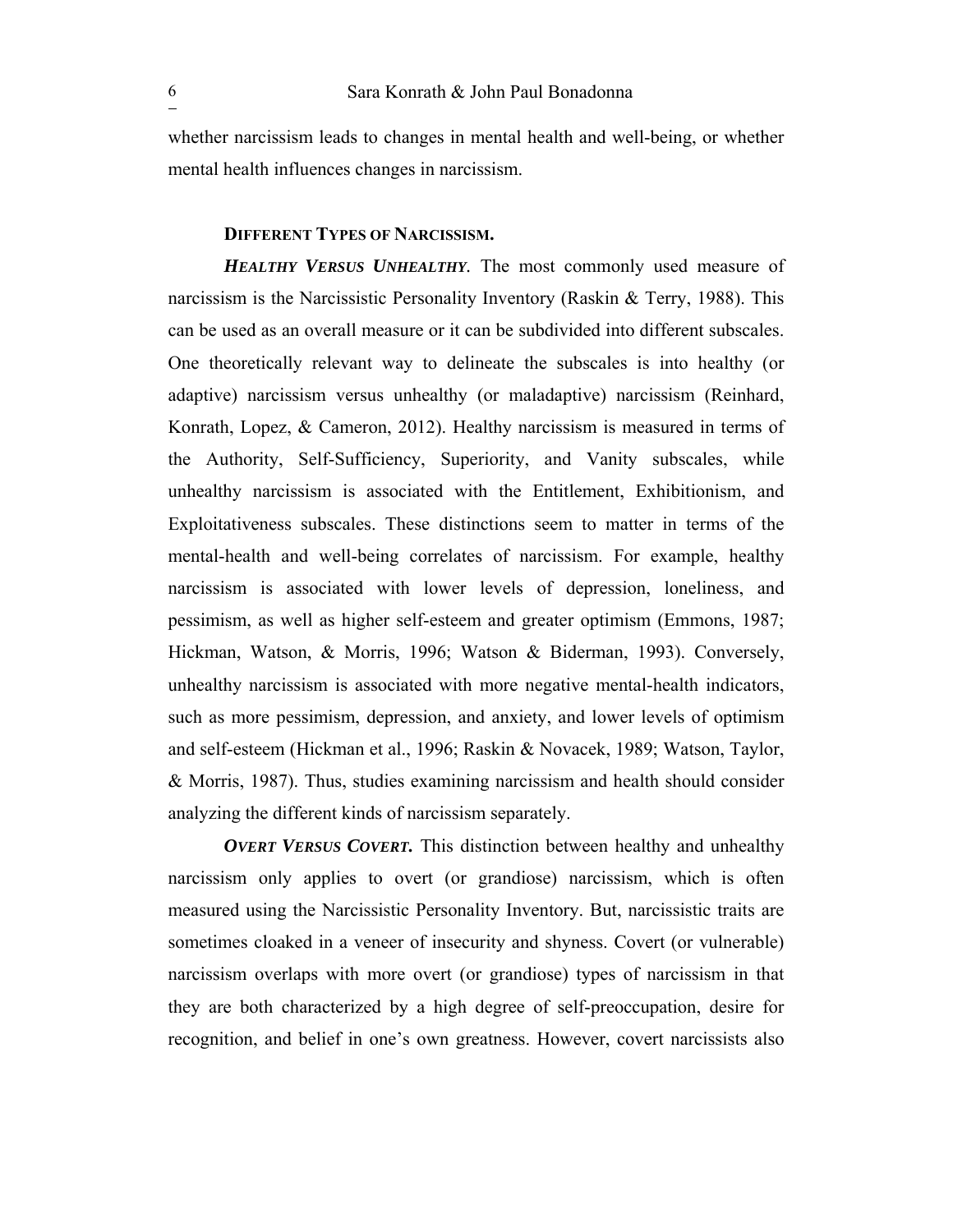appear to be more timid, low in confidence, and insecure, often worrying that others might negatively evaluate them (Arble, 2008).

Research on overt versus covert narcissism parallels findings on healthy versus unhealthy narcissism. For example, although overt narcissism is associated with all of the positive well-being indicators summarized at the beginning of this section (e.g., happiness and less depression and anxiety), covert narcissism is associated with lower levels of happiness, psychological well-being, optimism, self-esteem, sense of meaning, and satisfaction in life (Hickman et al., 1996; Rose, 2002; Wink, 1991; Zondag et al., 2009). At the same time, it is associated with higher levels of pessimism, depression, and anxiety (Hickman et al., 1996; Rathvon & Holmstrom, 1996; Wink, 1991). Thus, the distinction between these two different kinds of narcissistic self-focus is important in determining the potential implications of narcissism for well-being.

**HIGH SELF-ESTEEM MAKES NARCISSISTS APPEAR MENTALLY HEALTHY.** Overt narcissism measures (e.g., the NPI) are typically associated with higher self-esteem. This may be interpreted as a mental-health implication of narcissism in itself. However, several scholars have demonstrated that when selfesteem is controlled for, the relationship between narcissism and positive indicators of mental health is reduced or nullified (Rose, 2002; Rosenthal & Hooley, 2010; Sedikides et al., 2004). In other words, narcissistic people might only appear to have good mental health because they have high levels of selfesteem.

**SOME LESS OPTIMAL CORRELATES.** Narcissistic people may look mentally healthy when we examine some mental-health indicators, but some clues to potential problems appear when we consider other intrapersonal correlates. For example, narcissistic people have difficulty controlling their impulses, which makes them vulnerable to a number of risky and self-defeating behaviors (Vazire & Funder, 2006). Specifically, narcissism is negatively associated with behavioral-inhibition tendencies (i.e., to avoid pain) and positively associated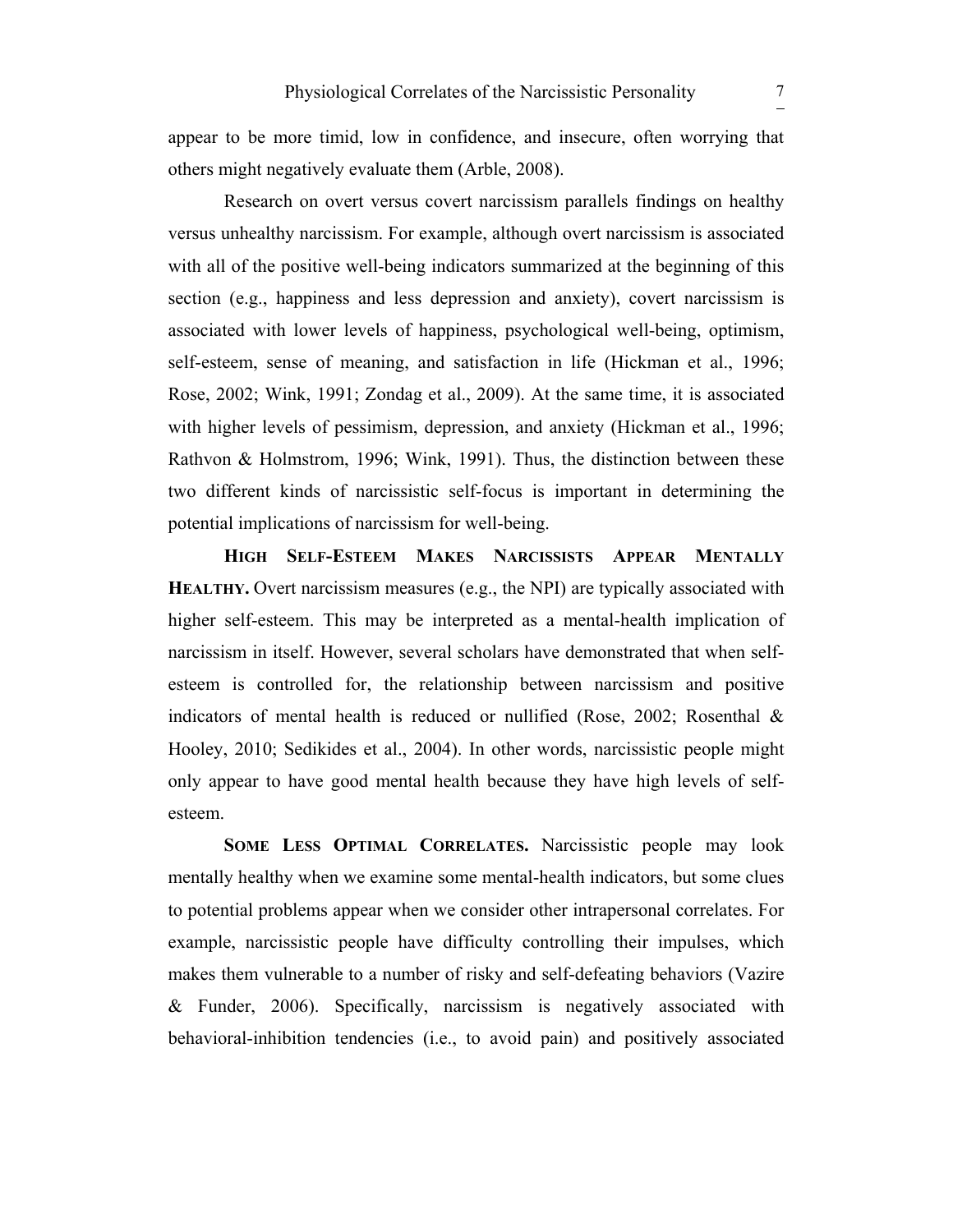with behavioral-activation tendencies (i.e., to approach pleasure; Miller et al., 2009). Narcissistic individuals tend to be focused on short-term rewards at the expense of longer-term goals and they are not very concerned about minimizing pain. In other words, narcissism is a risk-positive personality style. Given that the ability to delay gratification (i.e., self-control) is associated with a host of benefits (Baumeister, Vohs, & Tice, 2007; Tangney, Baumeister, & Boone, 2004), it is likely that this tendency toward immediate gratification leads to a number of selfdefeating behaviors that limit their ultimate potential to succeed (Miller et al., 2009).

Narcissistic people also exhibit high levels of sensation-seeking, which suggests that some of their risky behaviors may be motivated by thrill-seeking (Crysel, Crosier, & Webster, 2013; Miller et al., 2009). There have been mixed findings with respect to narcissism and boredom. For example, although one study found that overt narcissism is associated with more feelings of boredom (Wink & Donahue, 1997), another study found the opposite pattern (Zondag, 2013). However, both studies found that covert narcissism is associated with more boredom, again demonstrating consistent indicators of low well-being among covert narcissists.

When considering all of these findings together, it appears that the strong inhibition-control problems present within narcissistic people could manifest themselves in high emotional reactivity – which could help to explain the outward signs of strong positive emotion, in addition to aggressive behaviors. Perhaps the nature of well-being among narcissistic people should be more deeply and critically explored. What might look like mental health (e.g., reports of happiness and low anxiety) could have a more manic and unstable tone to it, rather than a calmer and more stable quality (Fulford, Johnson, & Carver, 2008).

**ENVIRONMENT MAY MATTER.** Another point to consider is that narcissism might be associated with better mental health in certain contexts as compared to others. This issue has received little attention in the literature, but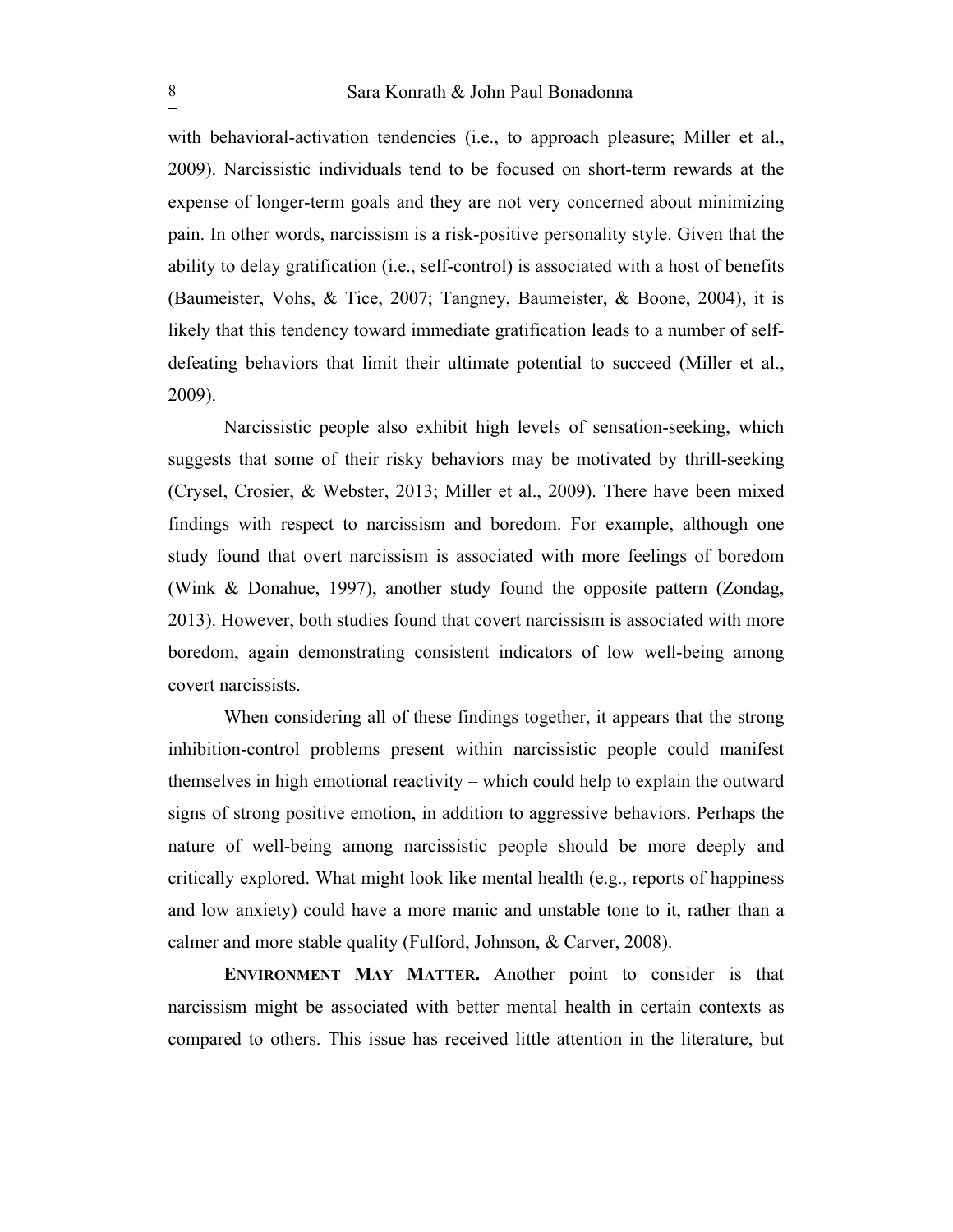one intriguing study examined whether the fit between the person and the environment mattered in terms of prosociality versus egotism (Wilson  $\&$ Csikszentmihalyi, 2007). Adolescents who were part of the *Sloan Study of Youth and Social Development* were assessed on a number of mental-health outcomes. Most notably, the study found that more egotistical people were less likely to experience stress in selfish environments; whereas more prosocial people were more likely to experience stress in selfish environments. However, this study did not measure narcissism directly and we recommend that future research directly examine how narcissistic people respond emotionally to more egotistical as opposed to more prosocial settings.

**FRAGILE SELF-ESTEEM.** Even when we focus on overall overt narcissism scores, we find that narcissism is still associated with a host of defensive and selfprotective strategies, making narcissists' supposedly robust mental health seem more fragile than at first it may appear. (See Bosson et al., 2008, for a review.)

**DEFENSIVE SELF-ESTEEM.** For example, social cognition studies have found that when narcissistic people are exposed to ego-threatening information, concepts of worthlessness quickly come to their minds and are then suppressed (Horvath & Morf, 2009). Narcissistic people are also prone to self-enhancing biases after receiving performance feedback. If the feedback is positive, then narcissistic people believe that the evaluation technique and evaluator are both sound. However, when they receive negative feedback, they are quick to blame the type of test and the person delivering the feedback, rather than take the feedback to heart, in order to improve or learn (Kernis & Sun, 1994).

*CONTINGENT SELF-ESTEEM.* Contingent self-esteem is when people base their self-worth on certain domains such as achievement, being a good person, or being attractive (Crocker & Wolfe, 2001). This is considered unstable or defensive because it requires individuals to meet certain expectations (e.g., have high grades), in order to feel good about themselves.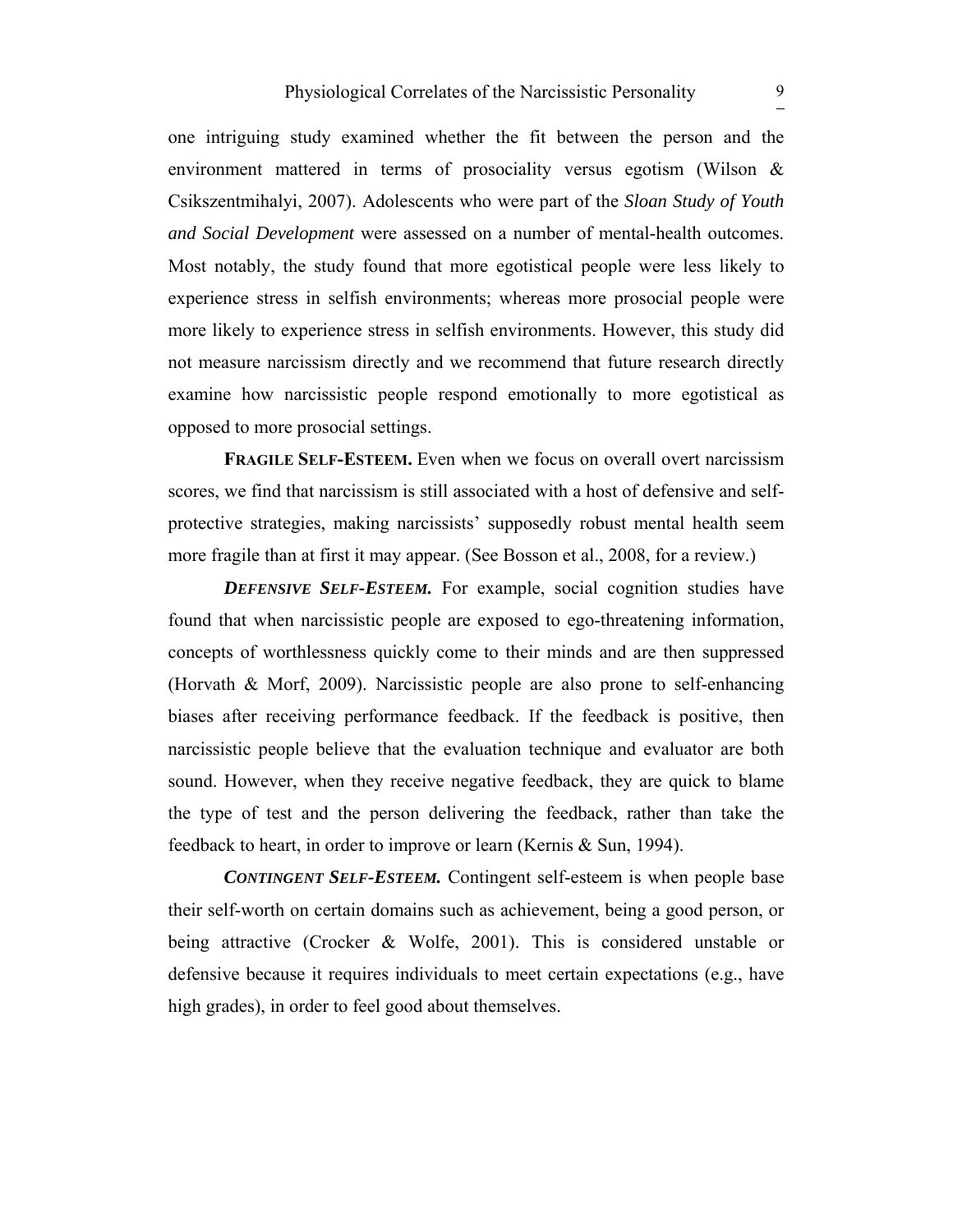Overt narcissists tend to base their self-esteem on more agentic domains (e.g., competitiveness; Crocker, Luhtanen, Cooper, & Bouvrette, 2003; Zeigler-Hill, Clark, & Pickard, 2008); whereas the self-esteem of covert narcissists is contingent on a number of agentic and communal domains (Zeigler-Hill et al., 2008). This is further evidence for the defensive nature of self-esteem among narcissistic people.

*DIVERGENT EXPLICIT AND IMPLICIT SELF-ESTEEM.* Explicit self-esteem is measured using self-report scales, such as the Rosenberg Self-Esteem Scale (Rosenberg, 1965). Implicit self-esteem is measured by having participants complete a computerized task in which they quickly categorize words as *pleasant*  or *unpleasant*, and *self-related* or *not self-related*. The faster [slower] they respond to self-related words after seeing pleasant [unpleasant] words, the higher their implicit self-esteem (Greenwald & Farnham, 2000). Some research has found that narcissism is associated with high levels of explicit self-esteem, but low levels of implicit self-esteem (Brown & Bosson, 2001; Jordan, Spencer, Zanna, Hoshino-Browne, & Correll, 2003; Zeigler-Hill, 2006). This finding has been interpreted as evidence that narcissistic people secretly do not like themselves. However, the measures of implicit self-esteem used in these studies rely on many communal words (e.g., kind), with which narcissistic people do not typically identify. When implicit responses to agentic (e.g., assertive) as opposed to communal words are examined separately, narcissism is associated with high implicit self-esteem regarding agentic traits, but low implicit self-esteem regarding communal traits – a pattern that parallels the explicit responses of narcissistic people (Campbell, Bosson, Goheen, Lakey, & Kernis, 2007). Without more research, we cannot make any solid conclusions about the divergent nature of explicit versus implicit self-esteem among narcissists.

*UNSTABLE SELF-ESTEEM.* Narcissistic people may also experience high self-esteem reactivity. On days when they experience negative events (e.g., doing poorly on a test), more narcissistic people's self-esteem is more negatively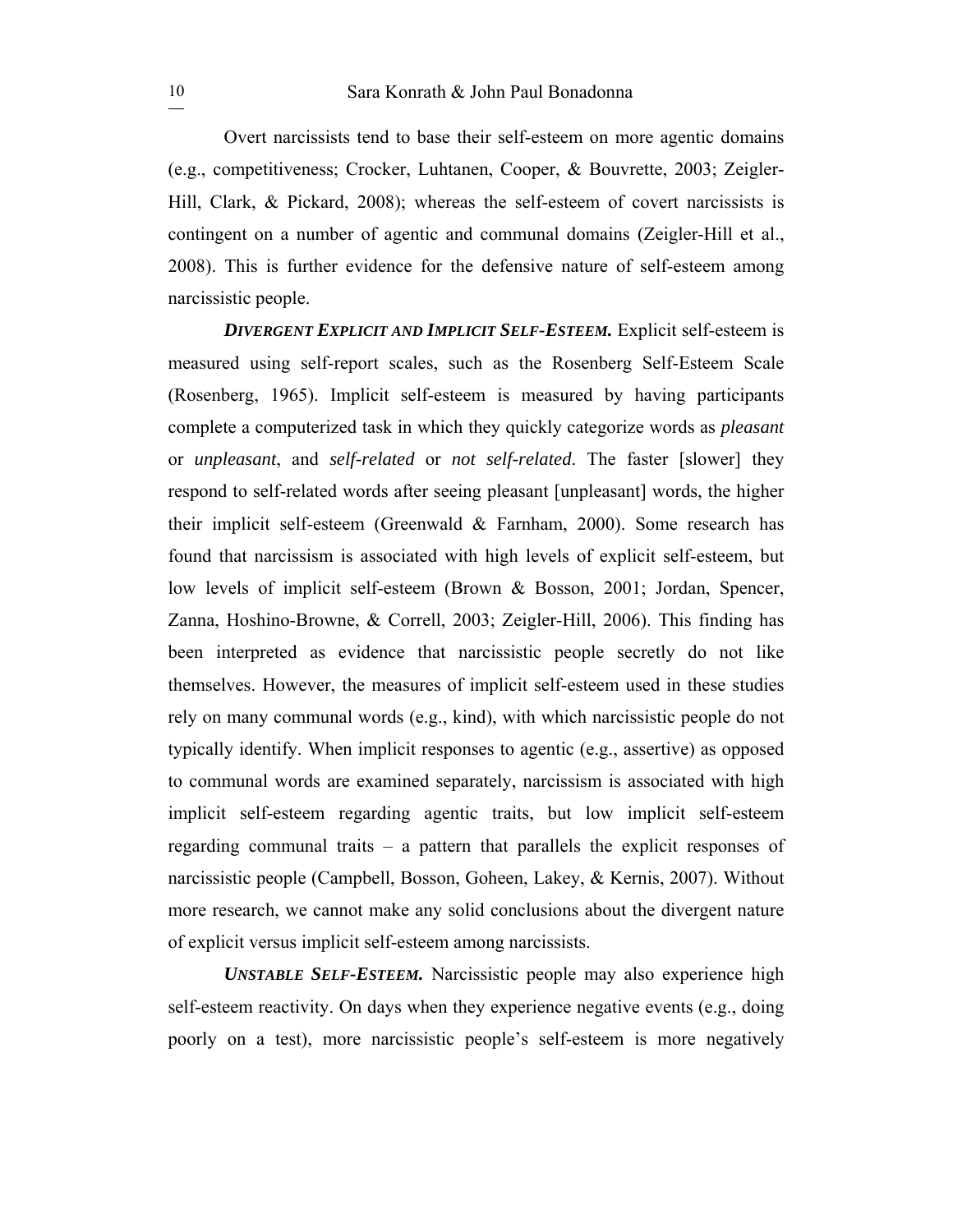impacted than that of less narcissistic people (Rhodewalt, Madrian, & Cheney, 1998; Zeigler-Hill, Myers, & Clark, 2010). However, some studies have found that narcissism is not related to unstable self-esteem (Webster, Kirkpatrick, Nezlek, Smith, & Paddock, 2007) or that it is only related to more unstable selfesteem when average self-esteem levels have been taken into account (Zeigler-Hill, 2006). Yet, even with these inconsistent findings, it is important to consider the potential mental-health implications of frequent fluctuations of feelings of self-worth. If more evidence accumulates for unstable self-esteem among narcissistic people, it would put into question their supposedly robust mental health.

**LONGITUDINAL STUDIES.** Few studies have focused on the potential longterm health implications of narcissism. Nearly all extant studies have been correlational, making it impossible to determine whether narcissism causes changes in health and well-being, or whether health and well-being affect narcissism. Longitudinal studies can reveal directional relationships, but only a few such studies exist in this area.

One longitudinal study followed undergraduate students over the course of 8 months (Zuckerman & O'Loughlin, 2009). Narcissism was measured using the NPI and the outcome variables were self-esteem and four measures of well-being (i.e., negative affect, positive affect, depression, and vitality). Narcissism was associated with higher concurrent well-being, but this correlation was fully mediated by self-esteem. In addition, narcissism was associated with more negative emotional reactivity after experiencing negative interpersonal events (i.e., more unstable self-esteem). Thus, these findings demonstrate the fragile nature of self-esteem in a narcissistic context. However, narcissism did not predict future well-being. Instead, prospective analyses found that greater initial wellbeing and lower baseline reactivity to negative events predicted a later increase in narcissism. Thus, this study suggests that narcissism can be fostered by a combination of high levels of well-being and low emotional reactivity. Of course,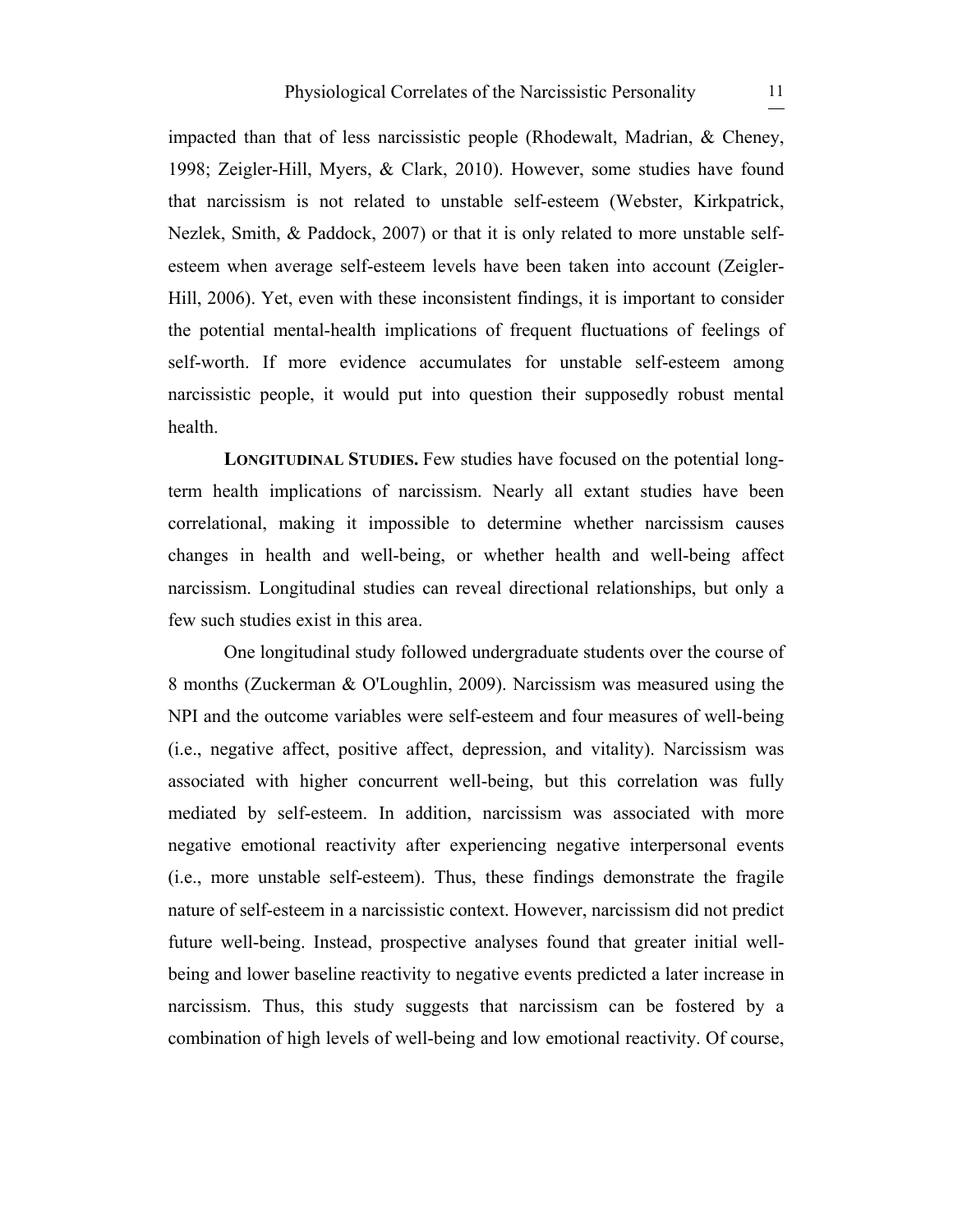with such longitudinal designs, third variables must also be ruled out. For example, it is possible that people from high-income backgrounds are both happier and more narcissistic, and longitudinal studies need to consider such explanations, in order for us to be more confident in any causal relationships they appear to reveal.

In another study, narcissism was not directly measured, however, three measures of narcissism were created from the California Adult Q-sort (CAQ): Willfulness, Hypersensitivity, and Autonomy (Cramer & Jones, 2008). The first two are considered measures of unhealthy narcissism; whereas the third is a measure of healthy narcissism. There were no simple relationships between baseline narcissism (early 30s) and participants' later (mid-70s) psychological health. However, when unhealthy narcissism (Willfulness and Hypersensitivity) was high, participants who also showed an overidentification with others experienced declines in their psychological health over time. In other words, both high unhealthy narcissism and high identification were needed to produce poor mental health.

Although healthy narcissism (Autonomy) did not predict change in psychological health over the long study period, there was a positive relationship between Autonomy and psychological health at every assessment point. Thus, this work parallels correlational studies that have found benefits associated with healthy narcissism and potential risks associated with unhealthy narcissism. However, the fact that healthy narcissism did not predict psychological-health improvement in this longitudinal study is noteworthy. This suggests that psychological health might feed into healthy narcissism, rather than healthy narcissism causing improved psychological health. However, no third variables were included in the model, making causal inferences about the role of narcissism speculative.

Another longitudinal study used the same three measures of narcissism to examine the extent to which narcissism scores predicted changes in health and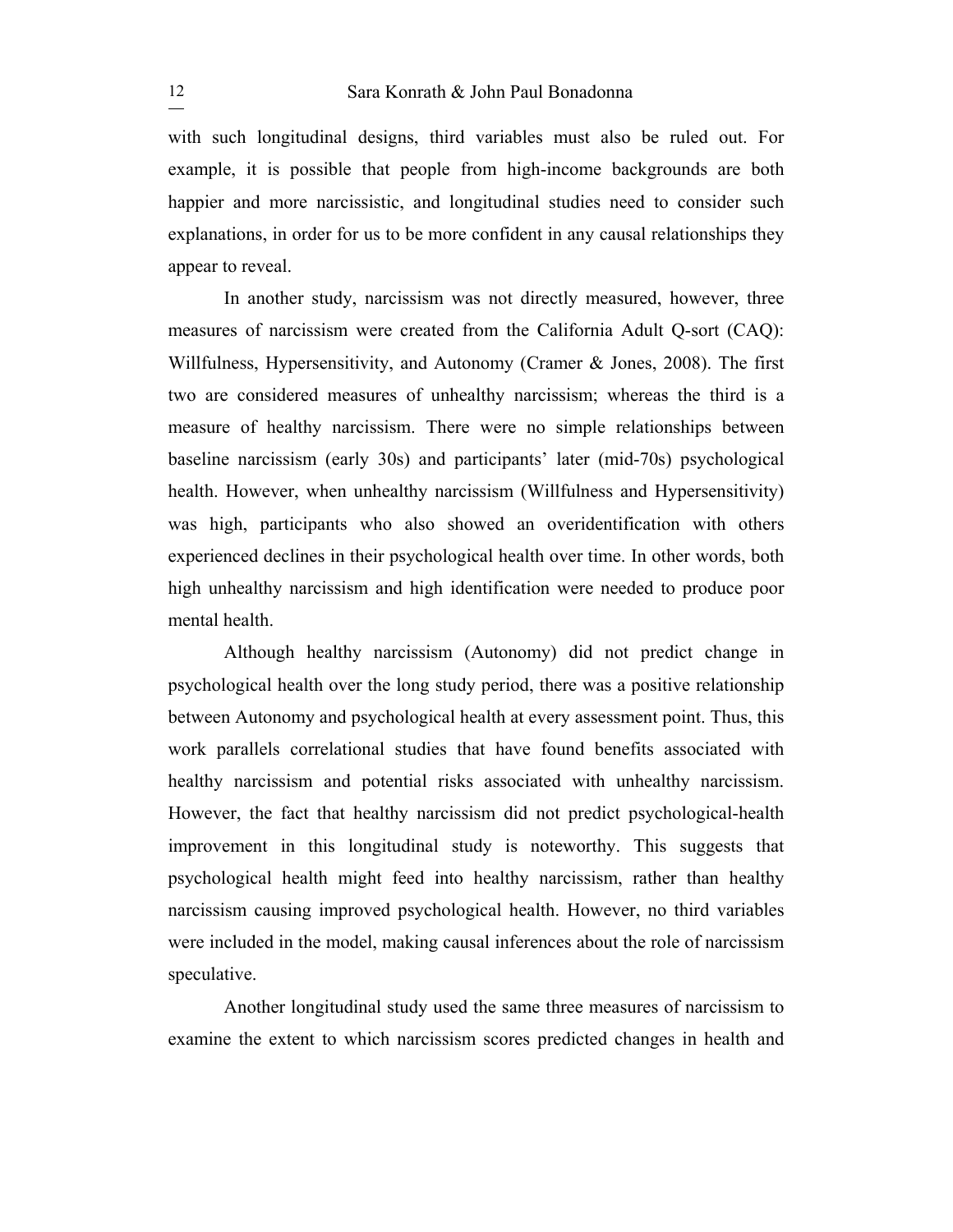well-being between the ages of 43 and 53 (Edelstein, Newton, & Stewart, 2012). In that study, the authors found that only Hypersensitivity (unhealthy narcissism) predicted more depressive symptoms, more physical health problems, lower life satisfaction, and lower levels of well-being. Increases in Willfulness (unhealthy narcissism) and Autonomy (healthy narcissism) during the 10-year period predicted better mental and physical health at age 53. Again, no third variables were included in the model, making causal inferences about the role of narcissism speculative. However, across the two studies, the most consistent finding was that Hypersensitivity (a type of unhealthy narcissism) is associated with poor health and well-being many years later.

One additional longitudinal study followed 93 females from their undergraduate years to ages 21, 43, and 52 (Wink & Donahue, 1995). Covert narcissists were highly individualistic and creative. However, this did not translate into real-world successes at midlife (e.g., career, marital status). Instead, covert narcissism was associated with pathology: At age 43, it was related to psychological distress, depression, anger, unhappy intimate relationships, and the use of psychotherapy. On the other hand, overt narcissism predicted stable, highstatus careers at age 43 and 52, and did not correlate with pathology at either age 21 or 43. Although the general sample had relatively low levels of substance abuse, by age 43, overtly narcissistic people had a higher tendency to use drugs and also experienced difficulty with aging because of threats to self-esteem that came from aging-related declines in attractiveness. Finally, overt narcissists who prioritized family over career at an early age experienced more divorces in their mid-30s.

Taken together, the longitudinal studies are inconsistent in their findings, with narcissism predicting null results, positive mental health, and poor mental health (See Table 1 for a summary). We recommend additional studies to clarify under which circumstances, and for whom, narcissism might be linked to positive versus negative mental-health outcomes.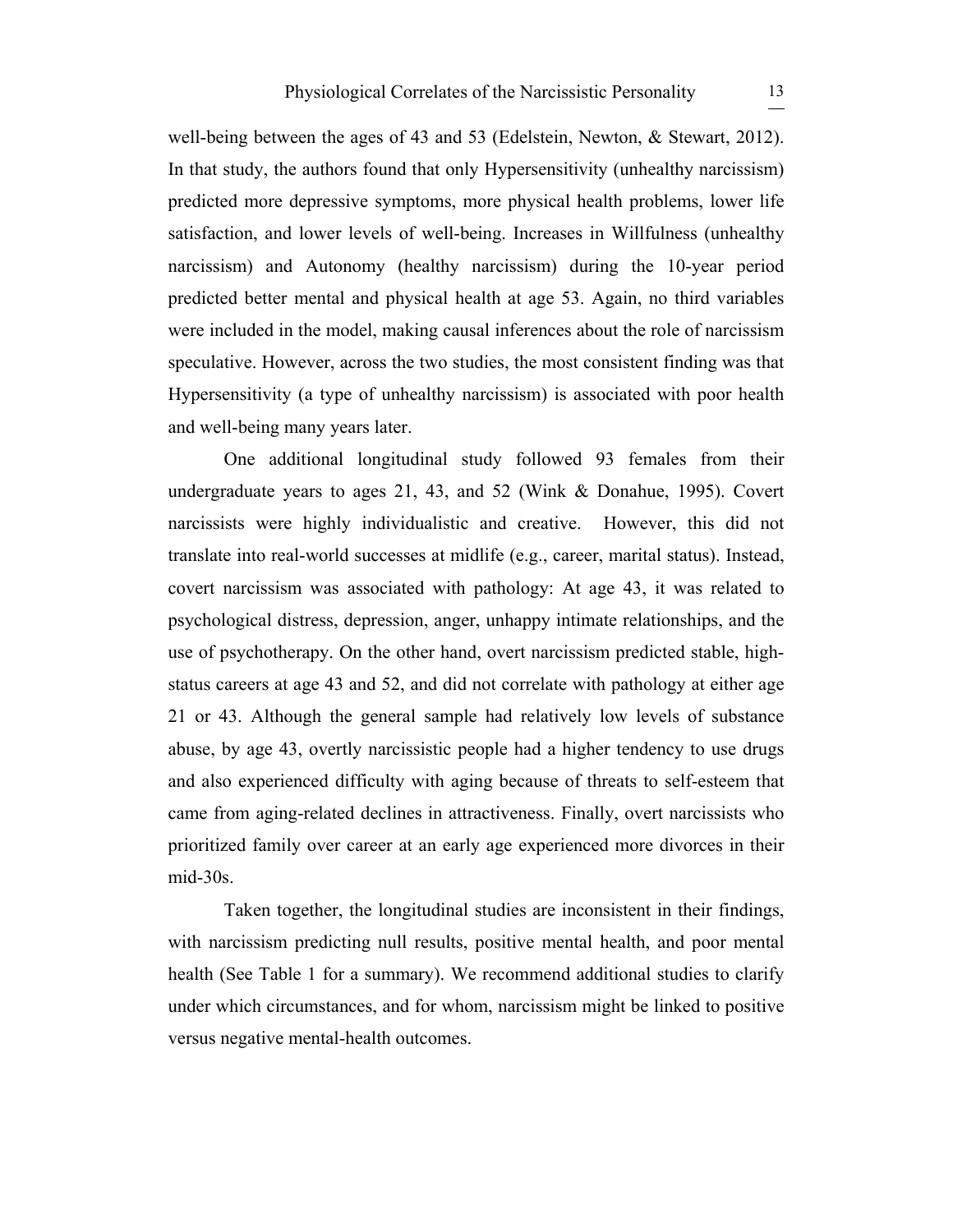### **TABLE 1. SUMMARY OF LONGITUDINAL STUDIES EXAMINING THE RELATIONSHIP BETWEEN NARCISSISM AND LATER WELL-BEING**

| Study                    | Results                                                     | Timespan    |
|--------------------------|-------------------------------------------------------------|-------------|
| Zuckerman &              | -Narcissism does not predict future well-being.             | 8 months    |
| O'Loughlin, 2009         | -Well-being and low emotional reactivity predict future     |             |
|                          | narcissism.                                                 |             |
| Cramer & Jones, 2008     | combination<br>of<br>unhealthy<br>-The<br>narcissism        | $40+$ years |
|                          | (Hypersensitivity, Willfulness) and overidentification      |             |
|                          | predicts future poor psychological health.                  |             |
|                          | -Healthy narcissism (Autonomy) does not predict future      |             |
|                          | psychological health.                                       |             |
| Edelstein et al., 2012   | -Unhealthy narcissism (Hypersensitivity) predicts more      | 10 years    |
|                          | depressive symptoms, more physical health problems, and     |             |
|                          | lower levels of life satisfaction and well-being.           |             |
|                          | -Increases in Willfulness (unhealthy) and Autonomy          |             |
|                          | (healthy) predicted better mental and physical health.      |             |
| Wink<br>$\&$<br>Donahue, | -Covert narcissism predicts poor psychological health.      | $30+$ years |
| 1995                     | -Overt narcissism is associated with career success, but is |             |
|                          | also associated with substance use and relationship         |             |
|                          | difficulties.                                               |             |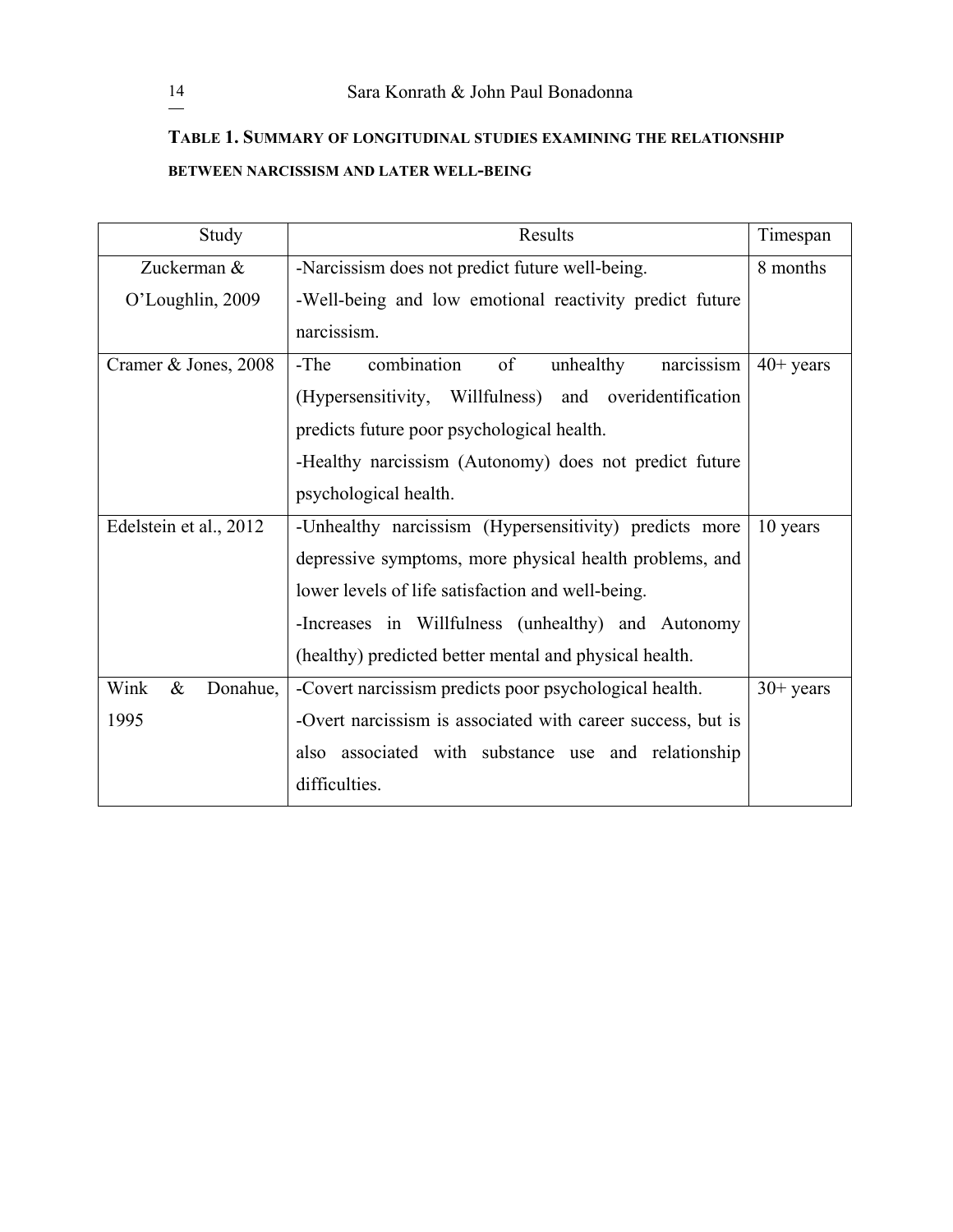**SUMMARY: WELL-BEING, MENTAL HEALTH, AND NARCISSISM.** At first glance, narcissism appears to be associated with robust mental health. However, a closer look reveals cracks in narcissists' allegedly thriving veneers. These cracks originate from the various definitions of narcissism (healthy versus unhealthy, or overt versus covert), from its complex relationship with self-esteem (which makes narcissists appear to be mentally healthier than they really are), from the correlation between narcissism and self-defeating behaviors, and from the various ways in which their self-esteem disintegrates when examined more closely. Longitudinal studies are useful to help better our understanding of potential mental-health consequences of narcissistic tendencies. Future research should also move beyond simple trait-driven explanations for mental health, toward more complex models that integrate features of narcissistic people's environments.

#### **COGNITIVE PERFORMANCE**

**INTELLIGENCE.** Narcissistic people believe that they are very intelligent (Gabriel, Critelli, & Ee, 1994; Paulhus & Williams, 2002), but are they really? Several studies have been conducted on this topic and they have consistently found that narcissistic people have inflated views of their own intelligence (Gabriel et al., 1994; Paulhus & Williams, 2002), academic performance (Farwell & Wohlwend-Lloyd, 1998), and creativity (Raskin, 1980). However, some studies have found that narcissistic people have objectively higher levels of intelligence (Paulhus & Williams, 2002), academic performance (Study 2; Farwell & Wohlwend-Lloyd, 1998), and creativity (Raskin, 1980), although their self-ratings are indeed inflated. Such results are inconsistent with those of other studies, which have found no significant relationships between narcissism and objective measures of intelligence (Baggette & Tobacyk, 1988; Barry, Frick, & Killian, 2003; Gabriel et al., 1994) and academic performance (Study 1: Farwell & Wohlwend-Lloyd, 1998). A meta-analytic integration of these findings would be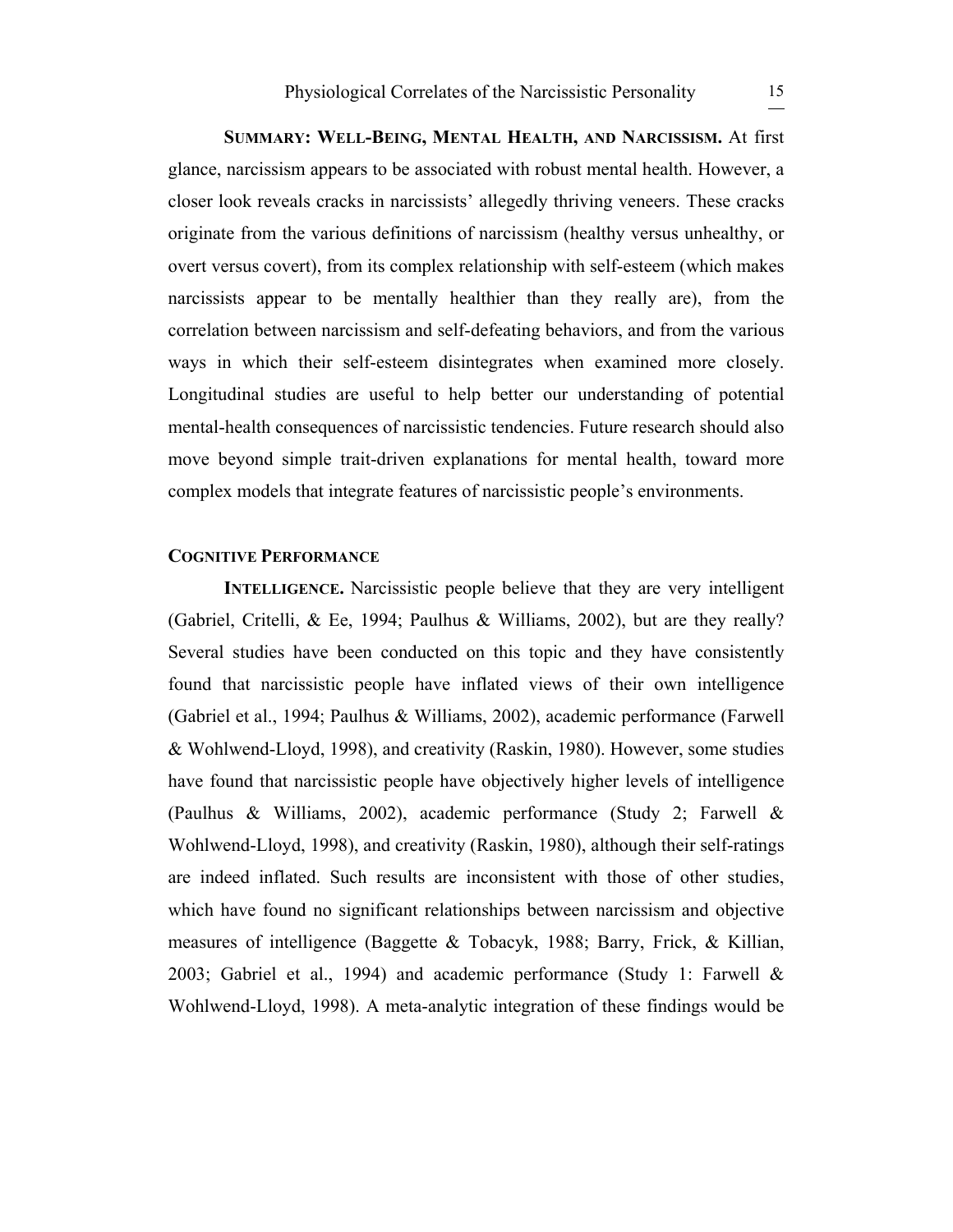useful in determining overall effect sizes for objective measures of intelligence, but for subjective measures, the results are consistently inflated.

**COGNITIVE-PERCEPTUAL STYLE.** People perceive and organize information in their environments differently, with some doing this more holistically and some doing this more analytically (Messick, 1984). People with holistic cognitive-perceptual styles are context-dependent, focus on the whole rather than small parts, and notice interrelationships between features in their environment; whereas people with analytic cognitive-perceptual styles are more context-independent in their thinking and perception, and see objects in their environment as separate and disconnected from each other (Witkin, Moore, Goodenough, & Cox, 1977). Our research has found that narcissistic people have less holistic and more analytic cognitive-perceptual styles (Konrath et al., 2009). In other words, they are better at decontextualizing information (visual or cognitive) from its context than people who score low in narcissism. This is demonstrated by their better performance on tasks that require visual disembedding skills such as the Embedded Figures Test (Witkin, 1971) and some visual illusions (Happé, 1996). They also have a more decontextualized information-processing style that makes them less susceptible to certain cognitive heuristics (e.g., the representativeness heuristic; Kahneman & Tversky, 1973; Tversky & Kahneman, 1974). We recommend future research on cognitive abilities and tendencies of narcissistic people.

**HEALTH-RISK BEHAVIORS.** We now turn to links between narcissism and health-risk behaviors, which include a variety of health-related lifestyle choices. Some of these seem to be motivated by desires to look attractive and some seem to be related to the impulsivity and pleasure-seeking that are characteristic of narcissism. This section draws on research from a wide variety of fields, seeking to better understand practical implications of narcissism, in terms of day-to-day behavioral health choices. The overall long-term health implications of narcissism are bound to be mixed, with vanity-related urges motivating narcissistic people to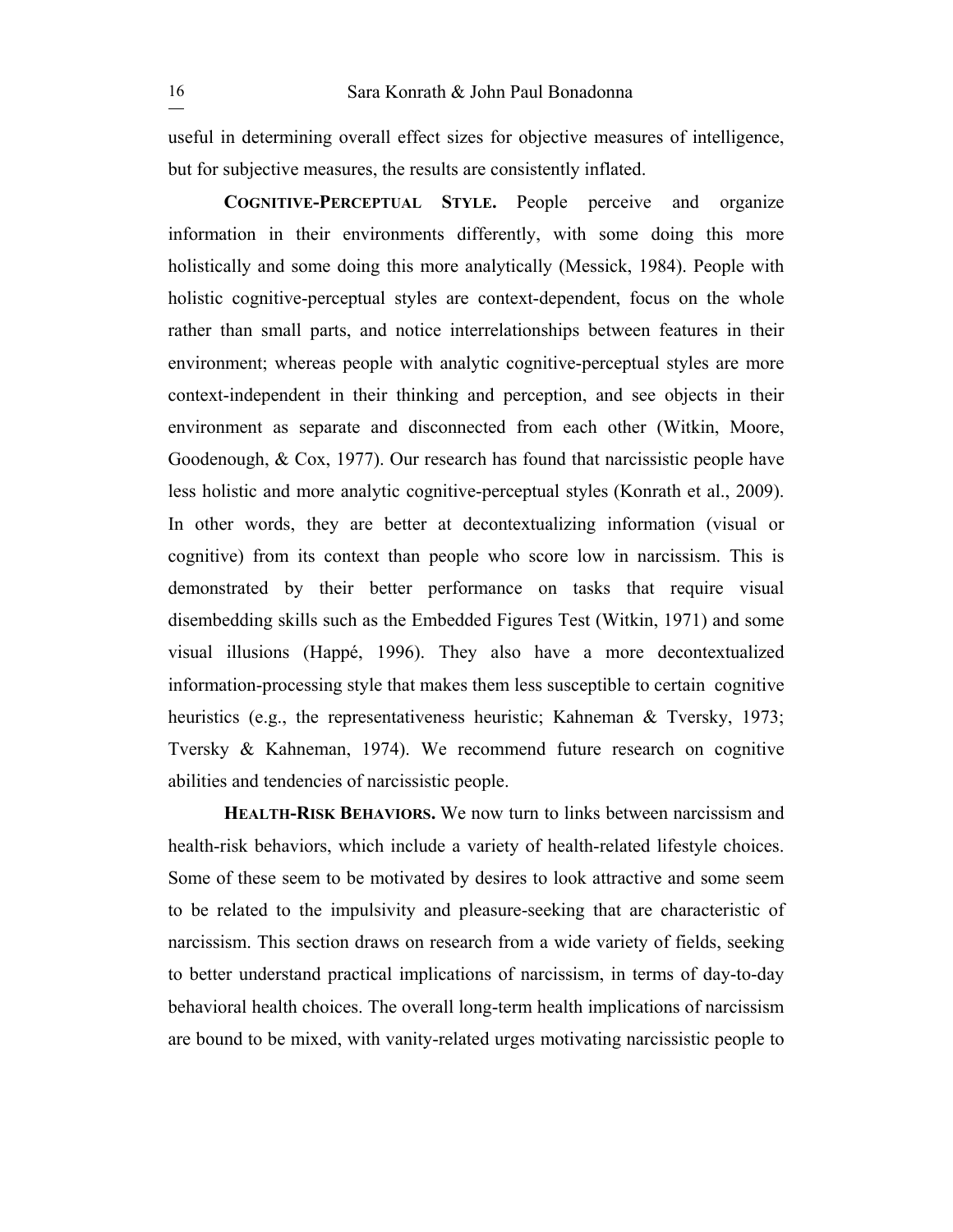stay fit and attractive – which may eventually lead to better overall physical health – and thrill-seeking urges pushing them toward riskier behaviors – which may be associated with a higher risk of disease or injury.

#### **VANITY-RELATED HEALTH BEHAVIORS**

**SELF-CARE AND GROOMING.** Narcissistic people can be readily identified by their physical appearance. For example, in one study, participants completed a measure of narcissism (the NPI) and were photographed. Observers were shown the photographs and then asked to rate the targets' personalities, including narcissistic traits (Vazire, Naumann, Rentfrow, & Gosling, 2008). Observers' narcissism ratings of these photographs were positively correlated with participants' NPI scores, indicating that snap judgments of narcissism can be relatively accurate. A number of cues were positively correlated with participants' NPI scores, including expensive and stylish clothes, an appearance that seemed to require a lot of preparation, and attractiveness. Cues indicating narcissism in males included being more muscular and, in females, the wearing of makeup and showing cleavage helped observers to detect narcissism. Indeed it seems that, intentionally or not, narcissists may alter their appearance to mirror their motives.

**SUNBED USE.** A desire to look attractive is one key motivator of people who frequent tanning salons (Leary  $& Jones, 1993$ ) and is also a key motivator of narcissistic individuals (Gabriel et al., 1994; Jackson, Ervin, & Hodge, 1992). Yet sunbed use is associated with an increased risk of skin cancers (Boniol, Autier, Boyle, & Gandini, 2012). There is virtually no research on the relationship between narcissism and tanning behaviors, even though it seems likely that the prevalence of such behaviors would be higher among narcissistic people. One study compared the narcissism scores of sunbed users to nonusers among a population of young (ages 20 to 35) German women (Fiala, Kopp, & Günther, 1997). That study found that the sunbed users scored higher on aspects of narcissism related to devaluing other people. However, no studies that we are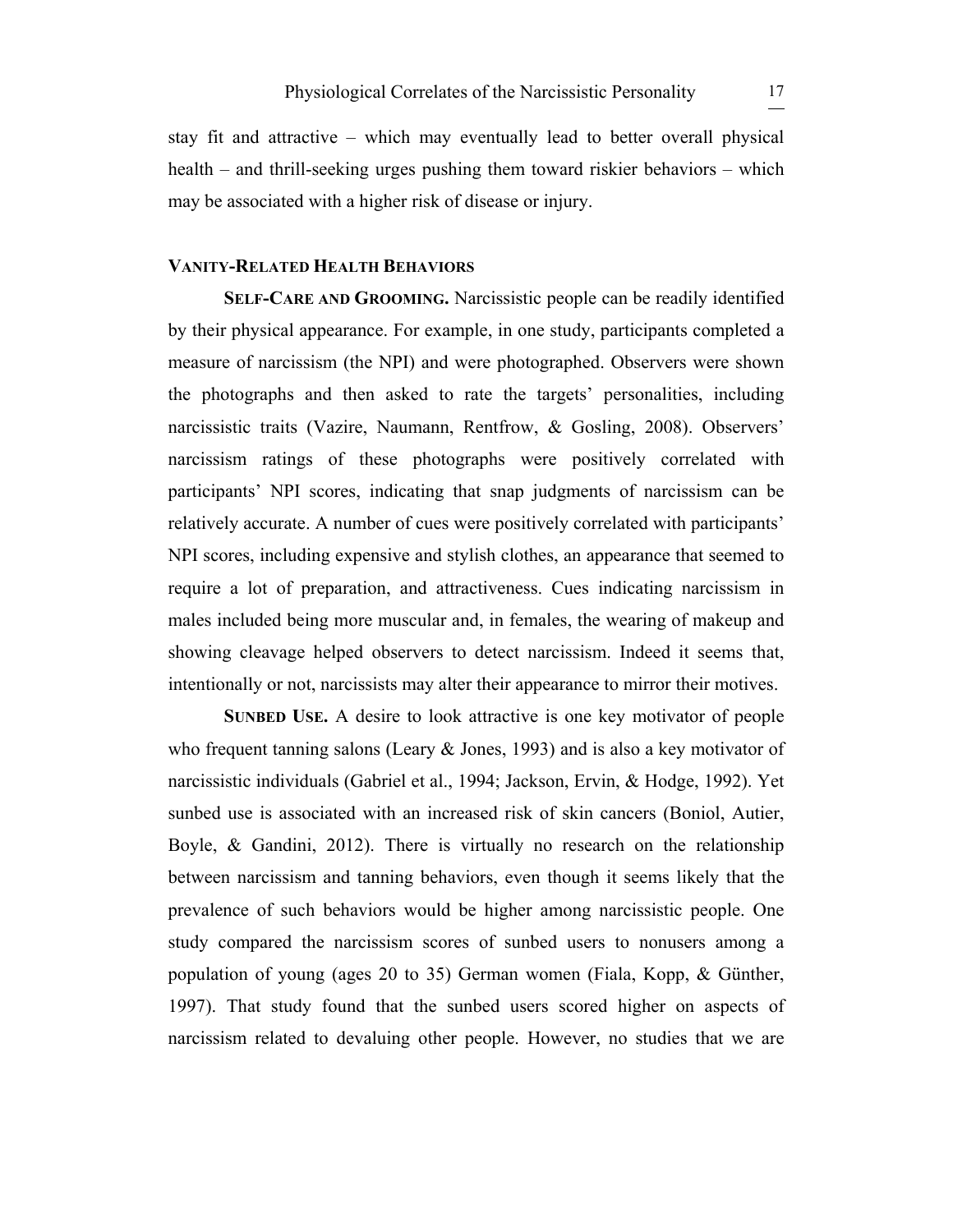aware of have directly correlated narcissism with the degree of sunbed exposure nor does this correlational evidence imply that narcissism causes more sunbed use. Future research is needed to better understand the relationship between narcissism and tanning behaviors.

**ORAL HEALTH.** Unhealthy teeth and gums predict poor health outcomes, including the presence of more inflammatory markers such as c-reactive protein (Ajwani, Mattila, Narhi, Tilvis, & Ainamo, 2003) and a higher risk of heart disease (Humphrey, Fu, Buckley, Freeman, & Helfand, 2008). Since good oral care could be motivated in part by concerns regarding one's physical appearance, it is possible that narcissistic people might take better care of their teeth and gums, as compared to others. Only one study that we know of has examined the link between narcissism and oral health (Dumitrescu, Zetu, Zetu, & Păcurar, 2013). Those researchers found that narcissism was associated with better than average self-perceived oral health among a group of Romanian medical students, but less frequent self-reported tooth-brushing. Narcissism was not associated with the number of cavities or the presence of gingival bleeding. Thus, it is possible that narcissistic people inflate their overall oral-health status, despite being no better than average in terms of objective indicators (e.g., cavities) and worse than average in terms of oral hygiene. More research is needed on this topic.

**EXERCISE.** Regular physical activity is an important preventative health behavior, keeping people both mentally and physically healthy (Antonucci et al., 2012). Narcissism might be associated with more exercise to the extent that narcissistic males want to appear fit and muscular. Indeed some research has found that narcissism is associated with increased levels of self-reported physical activity (Brown & Graham, 2008; Jackson et al., 1992; Spano, 2001), including, at times, excessive levels of exercise (Campbell & Waller, 2010). However, another study compared a group of high-level exercising women to a control group of nonexercising women and found no differences in narcissism between the two groups (Davis, Claridge, & Cerullo, 1997b). As with other health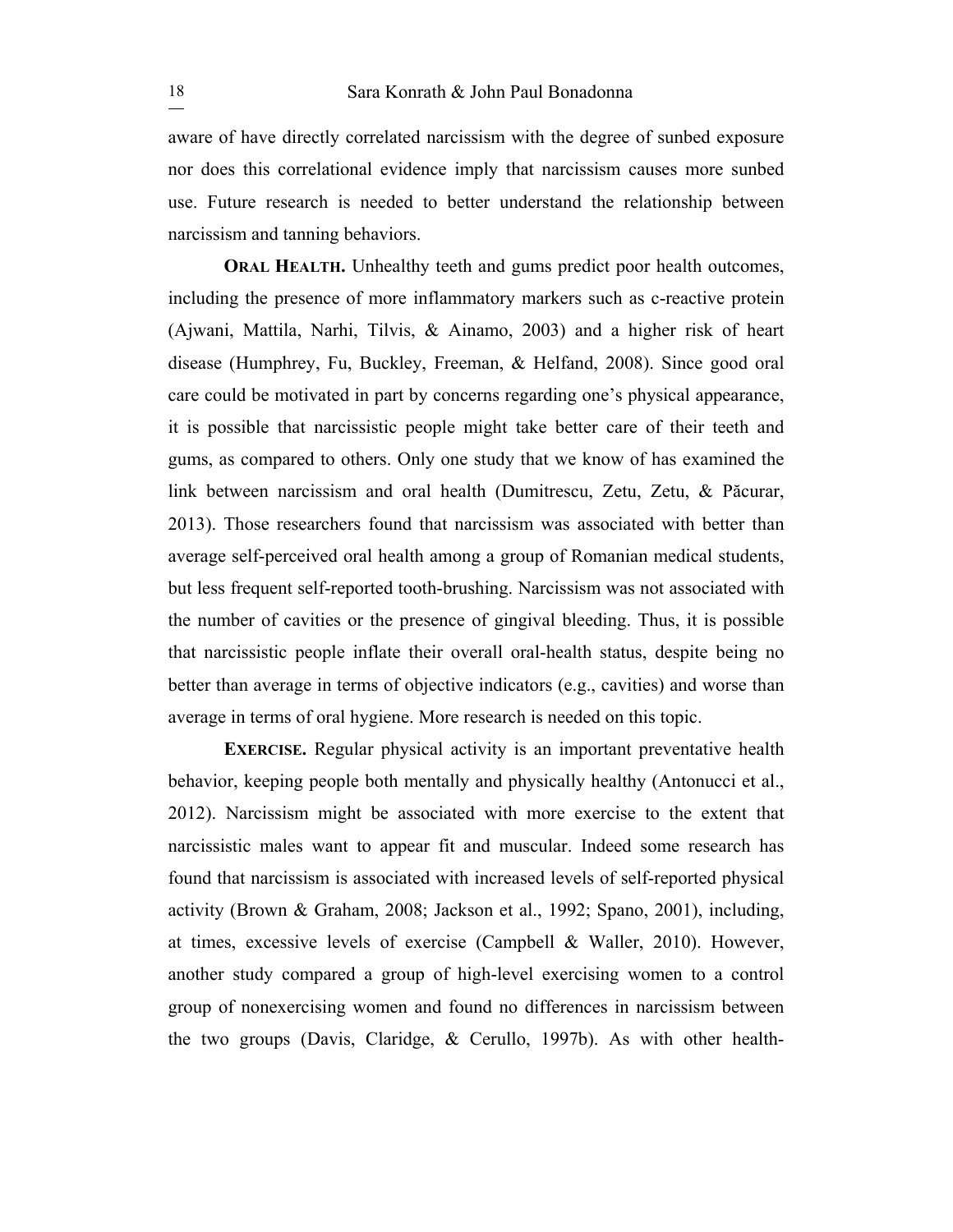behavior research, the exclusive reliance on self-reported responses makes these results difficult to interpret, since it is possible that narcissistic people may inflate their physical-fitness levels. Thus, future work should use objective tools such as pedometers or accelerometers to assess physical activity.

**EATING, BMI, AND BODY IMAGE.** Unhealthy narcissism (as measured by the OMNI) and covert (vulnerable) narcissism are both positively correlated with eating disorder symptoms among female eating-disorder patients (Campbell & Waller, 2010; Maples, Collins, Miller, Fischer, & Seibert, 2011; Waller, Sines, Meyer, & Mountford, 2008), members of proanorexic online communities (Zerach, 2014), and even in nonclinical samples (Waller et al., 2008). Among eating-disorder patients in therapy, narcissism is associated with an increased dropout rate (Campbell, Waller, & Pistrang, 2009). Unhealthy narcissism is also positively associated with a higher body mass index or BMI (Davis, Claridge,  $\&$ Cerullo, 1997a; Davis et al., 1997b) and more weight preoccupation (Davis et al., 1997a), but is negatively associated with body esteem (Davis et al., 1997b). Thus, unhealthy narcissism is linked to serious body-image problems. Arguably less pathological forms of narcissism (as measured by the NPI) have the opposite or null relationships with body-image issues. For example, there is no relationship between NPI narcissism and BMI (Davis, Claridge, & Brewer, 1996; Davis et al., 1997a, 1997b) or weight preoccupation (Davis et al., 1997a), but there is a positive relationship between NPI narcissism and body esteem (J. Brown & Graham, 2008; C. Davis, et al., 1997b; Jackson et al., 1992). Among males, this increased body esteem is especially focused around upper-body strength (Brown & Graham, 2008). Thus, healthier forms of narcissism do not seem to be associated with the same degree of body-image problems as less healthy forms of narcissism.

**THRILL-SEEKING OR BEHAVIORS RELATED TO IMPULSIVITY**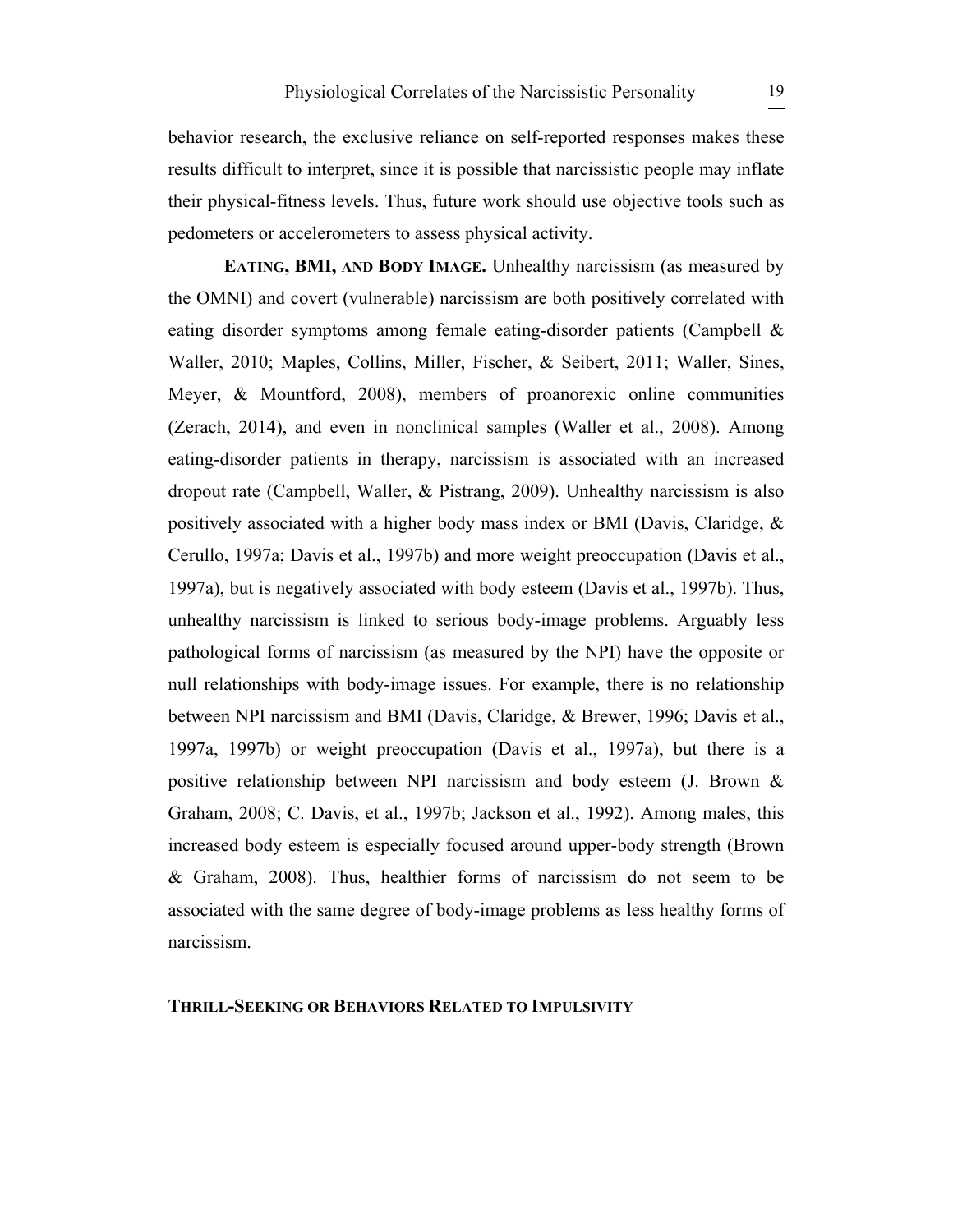More narcissistic people are more likely to take risks, across a variety of domains, as compared to less narcissistic people (Aalsma et al., 2006; Campbell, Goodie, & Foster, 2004; Crysel et al., 2013; Foster, Shenesey, & Goff, 2009). Research has found that this is because these people overemphasize the benefits of such risky behaviors, while simultaneously minimizing the risks (Foster et al., 2009). This is in line with their exaggerated tendencies to approach pleasure at any cost (Miller et al., 2009).

**FINANCIAL RISK-TAKING.** Some research has examined how these tendencies may apply to financial decision-making. Narcissistic people tend to make risky financial decisions. For example, they are more likely to invest in volatile stocks, which is associated with more financial losses during economically unstable periods (Foster, Reidy, Misra, & Goff, 2011). Not surprisingly then, narcissistic people are more likely to gamble or bet, and for larger amounts of money, than less narcissistic people – a finding that has been objectively verified in standardized gambling tasks such as the Iowa Gambling Task (Campbell et al., 2004; Lakey, Rose, Campbell, & Goodie, 2008). This tendency is especially pronounced when they are ego-threatened (Crysel et al., 2013). In addition, narcissistic people tend to have difficulties with compulsive spending (Rose, 2007). Taken together, narcissism is associated with poor financial decision-making.

**SEXUAL RISK-TAKING.** There is much research to indicate that narcissistic people exhibit low levels of commitment in their intimate relationships, with a low need for intimacy and a strong desire for multiple partners (Campbell, Foster, et al., 2002; Foster, Shrira, & Campbell, 2006). Narcissistic people have a distinct preference for short-term relationships (e.g., one-night stands, "friends with benefits") and a strong desire to avoid long-term relationships (Adams, Luevano, & Jonason, 2014; Jonason & Buss, 2012; Jonason, Luevano, & Adams, 2012; Konrath, Meier, & Bushman, 2014, Study 6). They are also more risk-tolerant when it comes to being caught engaging in romantic-cheating behaviors (Adams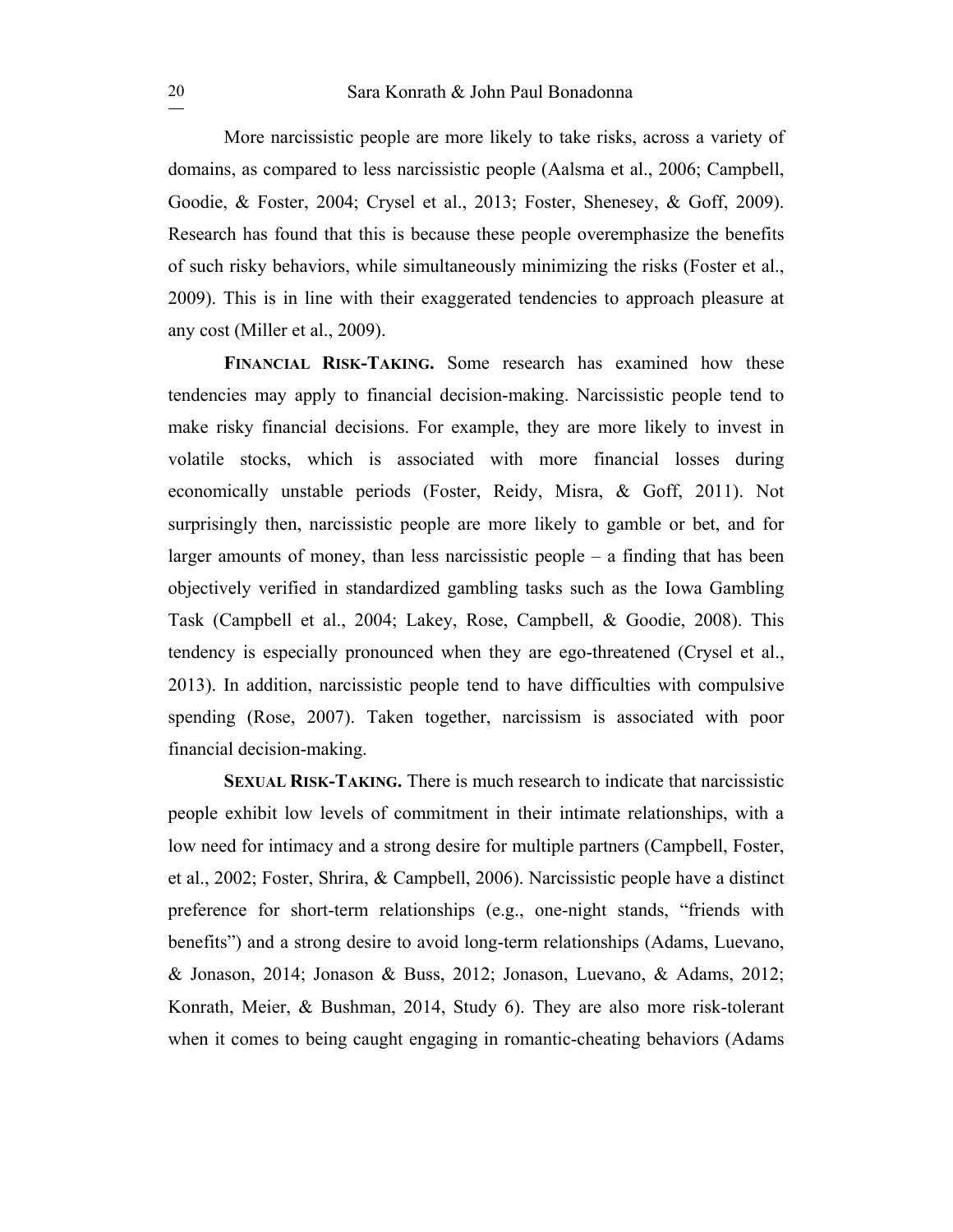et al., 2014) and they score higher on sexual sensation-seeking, which involves seeking novelty and variety in sexual acts (Konrath, Meier, et al., 2014). In themselves, these preferences and behaviors are only concerning if they are accompanied by fewer safe-sex practices. Indeed, among people living with HIV or AIDS, narcissism is associated with a number of unsafe sex practices, including a higher likelihood of having sex after substance use and a lower likelihood of using condoms with a new partner (Martin, Benotsch, Perschbacher Lance, & Green, 2013). This result remains even when controlling for plausible confounding factors (e.g., demographic variables, substance use). Similar results were also found among a sample of healthy college students (Salazar, 2013). Of course, all of these studies are limited by their self-report nature: Sexual behaviors may be minimized, exaggerated, or misremembered. Future studies should consider using experience-sampling methods to more reliably gauge the sexual behaviors of narcissistic people. In addition, like most narcissism studies, the correlational nature of the data makes causal inferences impossible.

All of the above studies covered consensual sexual behaviors, however, there has also been some research on narcissism and nonconsensual sexual behaviors (Bushman et al., 2003; Imhoff, Bergmann, Banse, & Schmidt, 2013; Jones & Olderbak, 2014; Ryan, Weikel, & Sprechini, 2008; Widman & McNulty, 2010). Narcissistic males have less empathy for rape victims and are more likely to endorse rape myths (Bushman et al., 2003). They are also more likely to enjoy videos that depict rape, as long as the videos also first include mutually consensual affection. They are not more likely to enjoy videos that show rape or affection by themselves (Bushman et al., 2003). Finally, in experimental lab paradigms, narcissism is associated with more aggressive or punishing actions in the context of sexually arousing stimuli (Bushman et al., 2003; Imhoff et al., 2013). Taken together, these studies suggest that narcissistic males might be more likely to perpetrate sexually coercive or pushy behaviors (Jones & Olderbak, 2014; Ryan et al., 2008; Widman & McNulty, 2010).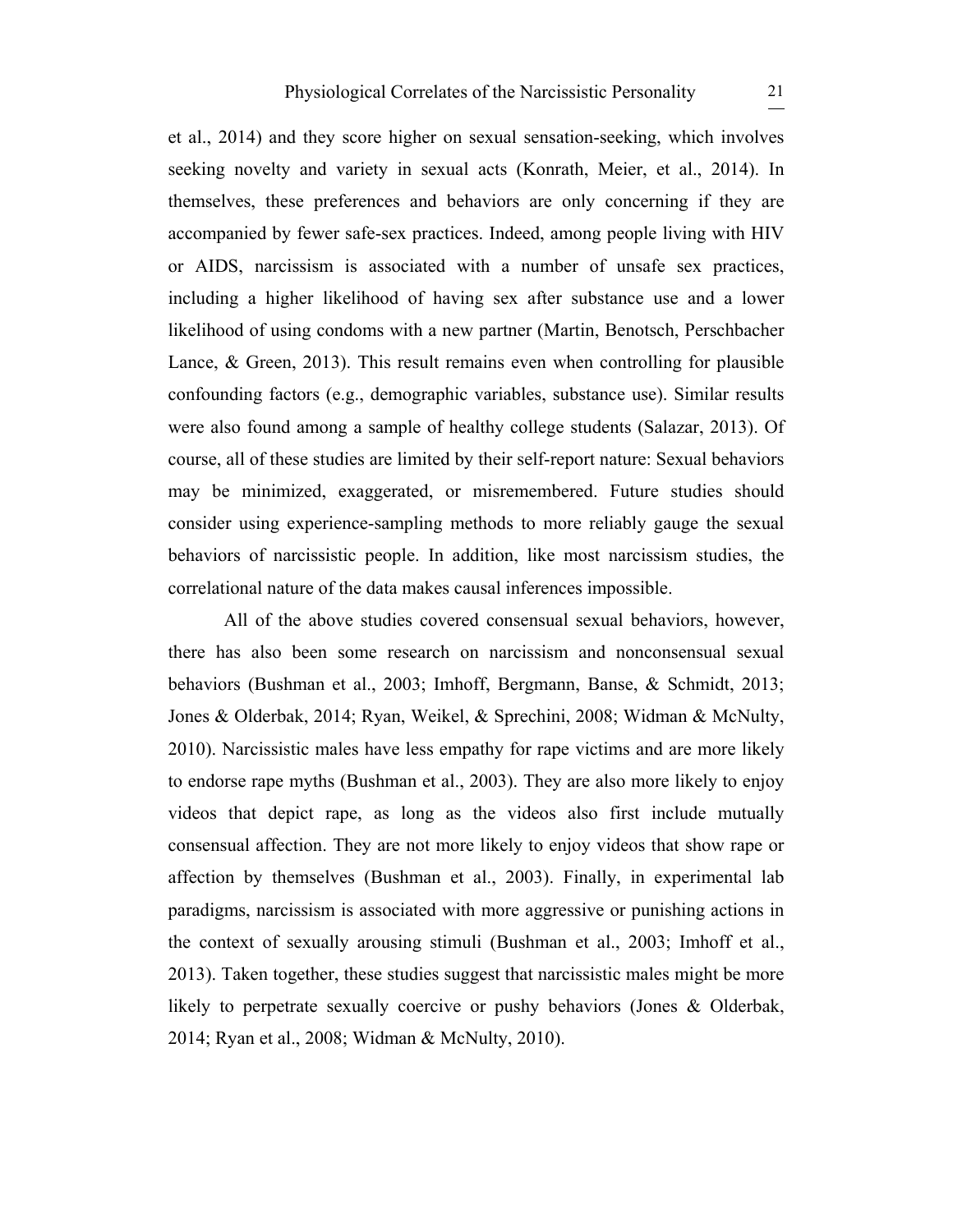**SUBSTANCE USE AND ADDICTION.** Narcissism is linked to a variety of problems with substance use and addiction. Narcissistic people are more likely to use and abuse alcohol (James & Taylor, 2007; Jang, Vernon, & Livesley, 2000; Luhtanen & Crocker, 2005; MacLaren & Best, 2013; Sawrie, Watson, Sherbak, Greene, & Arredondo, 1997) and other drugs (Aalsma et al., 2006; Carter, Johnson, Exline, Post, & Pagano, 2012; James & Taylor, 2007; MacLaren & Best, 2013; Porcerelli & Sandler, 1995). This is especially true for more unhealthy aspects of narcissism. For example, one study found that male athletes who admitted prior steroid use had higher unhealthy narcissism scores than other athletes who did not use steroids (Porcerelli & Sandler, 1995). Other research has found that narcissism is linked to compulsive shopping (Rose, 2007) and Internet use (Choi et al., 2011; Ekşı, 2012; Kim, Namkoong, Ku, & Kim, 2008), with some research specifically reporting a link between covert narcissism and compulsive Internet use (Choi et al., 2011). However, one study did not find a link between narcissism and problematic Internet use (Odacı & Çelik, 2013). Still, taken together, there is much evidence that narcissism is linked to addictive-like tendencies across a variety of domains.

**DRIVING BEHAVIOR.** Motor vehicle crashes are one of the leading causes of mortality in the United States, leading to over 32,000 deaths in 2011 (U.S. National Highway Traffic Safety Administration, 2011) and causing enormous economic costs: There were \$70 billion in estimated lifetime costs associated with crash-related deaths and injuries in 2005 (Naumann, Dellinger, Zaloshnja, Lawrence, & Miller, 2010). Since motor vehicle crashes are largely preventable, it is important to understand the role of personality traits such as narcissism in relation to risky driving behavior. Narcissists' documented tendencies to be low in empathy (Watson et al., 1994), overconfident (Lakey et al., 2008), impulsive (Vazire & Funder, 2006), and "in a hurry" (O'Brien, Anastasio, & Bushman, 2011) may contribute to showing little concern for other drivers, feelings of invincibility, poor judgments in unexpected traffic situations, excessive speed,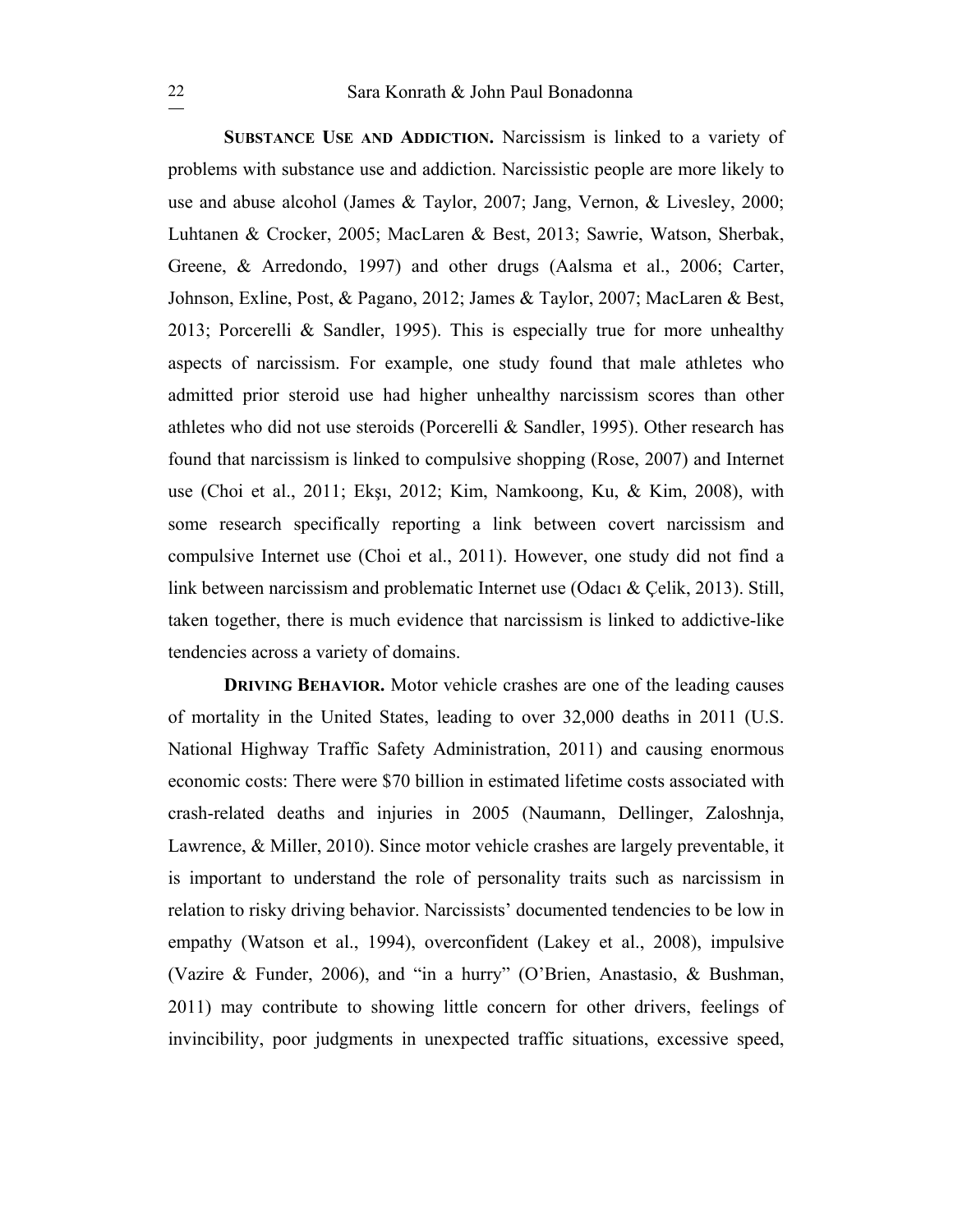and multitasking while driving. Because narcissistic people are more likely to abuse alcohol (Luhtanen & Crocker, 2005; Sawrie et al., 1997), they also may be more likely to drive while under the influence.

Several studies have examined the relationship between narcissism and driving behavior. In one study, college students completed the Narcissistic Personality Inventory and measures of driver vengeance, aggression, and attributions (Lustman, Wiesenthal, & Flett, 2010). Not surprisingly, narcissistic participants reported that they had better driving abilities than most people. Importantly, more narcissistic participants also scored higher on self-reported aggressive responses to hypothetical driving scenarios. For example, narcissistic people were more likely to say that they would confront the other driver (high aggression), rather than do nothing (low aggression), when given scenarios such as this one: *You are driving along a busy street when the vehicle in front of you stops, puts on its hazard flashers, and lets a passenger out. This causes a traffic delay.* Similar results have been conceptually replicated in other studies (Roseborough, Wiesenthal, Flett, & Cribbie, 2011).

Moreover, narcissism is associated with more aggressive driving behavior (e.g., tailgating, cursing, obscene gestures), even when controlling for anger, and this aggressive driving, in turn, predicts a higher likelihood of motor vehicle collisions and traffic violations (Edwards, Warren, Tubré, Zyphur, & Hoffner-Prillaman, 2013). Certain situations are especially likely to trigger angry and aggressive responses to other drivers (e.g., slow driving) among narcissistic people (Britt & Garrity, 2006). Other research has found that it is the unhealthy aspects of narcissism (e.g., exhibitionism, entitlement) that are specifically associated with aggressive driving behavior; whereas the healthier aspects of narcissism (e.g., superiority, vanity) are associated with less aggressive driving behavior (Schreer, 2002).

Since aggressive driving increases the risk of a motor vehicle crash (Chliaoutakis et al., 2002; Galovski, Malta, & Blanchard, 2006), the finding that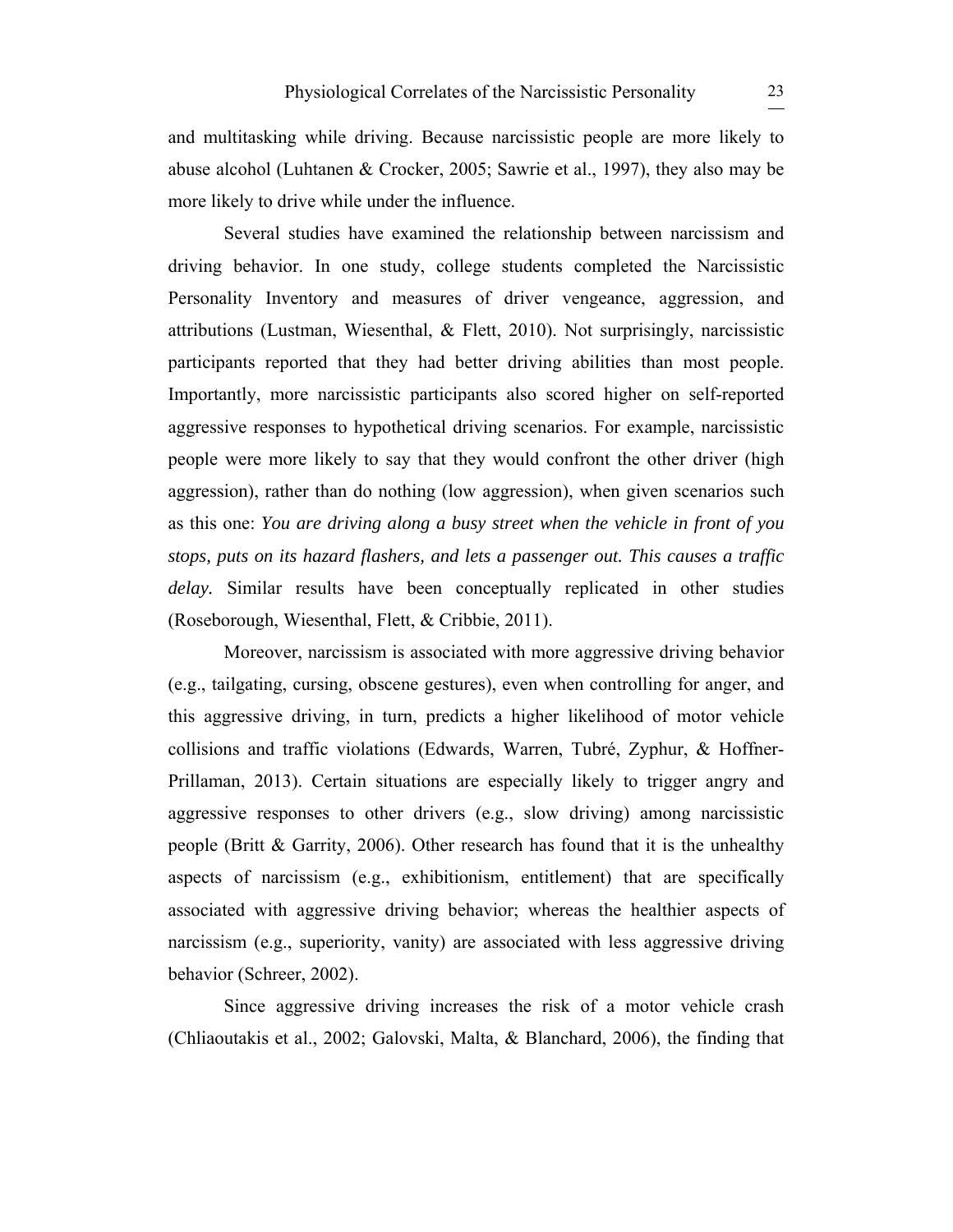narcissism is consistently associated with aggressive driving is important. However, studies to date have relied on correlational and self-reported data. Thus, we recommend that future researchers use longitudinal designs that measure narcissism at one time point and examine whether it later predicts an increase in objectively documented risky driving behaviors and outcomes.

#### **SLEEP HABITS**

Most adults need between 7 to 8 hours of sleep in order to properly function both mentally and physically (Ferrara & De Gennaro, 2001). Indeed, a single night of less sleep is associated with reduced cognitive performance and chronic lack of sleep predicts disease and mortality risk (Ferrara & De Gennaro, 2001). In our lab, we have been exploring the relationship between sleep and narcissism (Konrath, Tan, Sun, & Bonadonna, 2014). Our work is the only known research on this topic to date. We are finding that unhealthy narcissism (on the NPI) is associated with increased depressive symptoms (Beck Depression Inventory), which, in turn, are associated with poorer sleep quality (Pittsburgh Sleep Quality Index). The converse relationships exist for healthy narcissism: Healthy narcissism is associated with fewer depressive symptoms, which, in turn, predict better sleep quality. Although this study is the first to examine the sleep habits of narcissistic people, it is limited by its reliance on a self-report measure. Even though the PSQI is a validated and widely used measure, future studies should assess actual sleep behavior to confirm these results.

#### **PHYSICAL FUNCTIONING, DISEASE, AND MORTALITY RISK**

There are no known studies directly examining the links between narcissism and physical-health outcomes, such as physical functioning (i.e., the ability to perform daily living tasks, walking speed), disease risk, or mortality risk. Long-term health implications of narcissistic traits are important to understand because the constant vigilance required to maintain unrealistically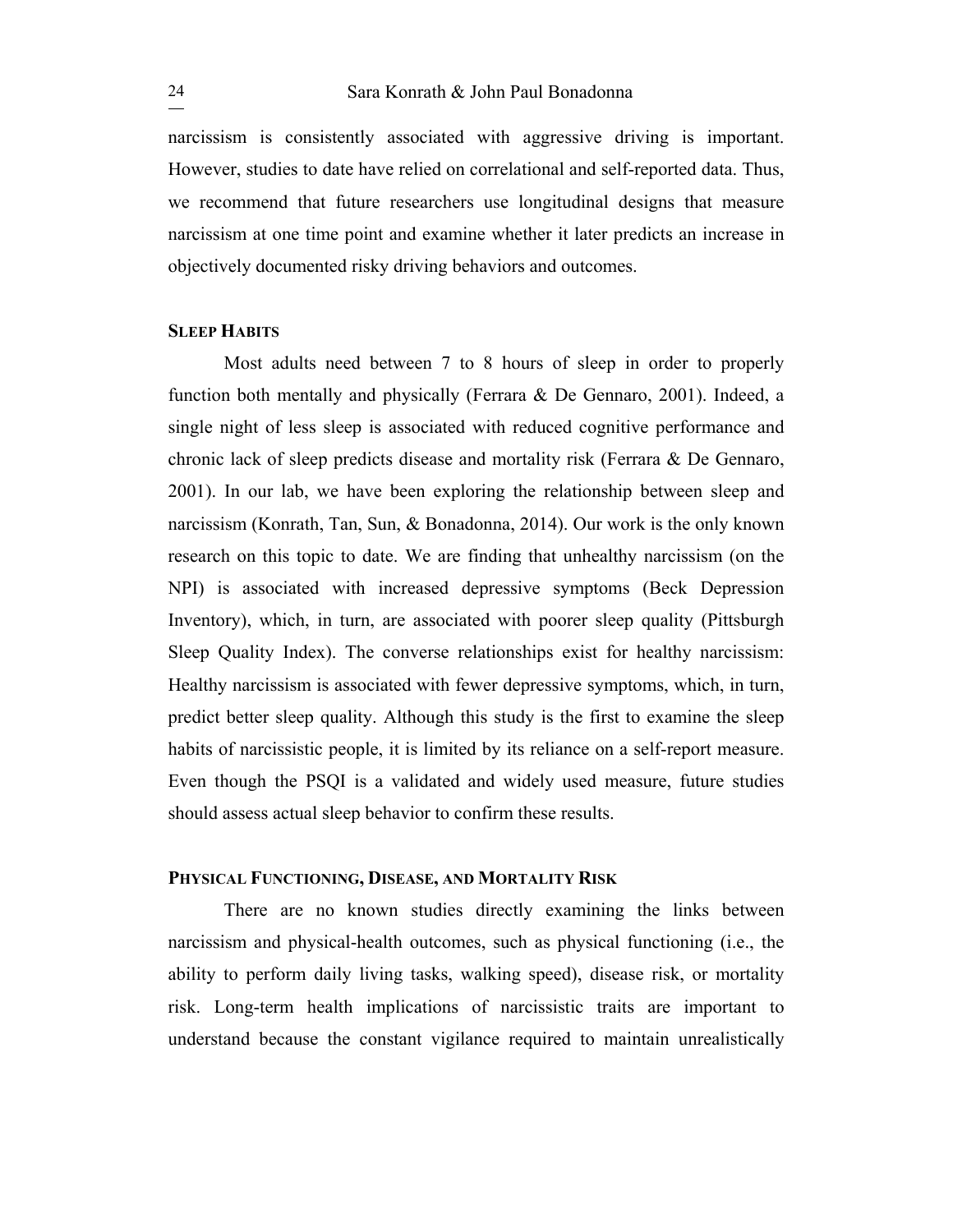positive views of the self, in combination with weak social connections, may be physiologically taxing on narcissists' bodies (see Part II).

There is limited research on the link between narcissism and subjective evaluations of physical health, with one study finding no correlation between the two (Jackson et al., 1992). However, in a longitudinal study, unhealthy narcissism (Hypersensitivity) predicted more self-reported physical health problems among women across a 10-year period, while increases in a different type of unhealthy narcissism (Willfulness) and healthy narcissism (Autonomy) during the 10-year period predicted fewer physical health problems (Edelstein et al., 2012).

Although such research on the physical-health correlates of narcissism is extremely limited, there have been studies of processes related to narcissism that may provide some clues. For example, a number of studies conducted in the late 1970s and 1980s by Scherwitz and colleagues examined the relationship between self-focus, cardiovascular disease, and mortality risk. In these studies, self-focus (or self-involvement) was operationalized as the number of first-person singular pronouns used in free speech responses during an interview (e.g., I, me, my). The researchers found that more self-focused men exhibited greater physiological (e.g., blood pressure, heart rate) reactivity to a number of different laboratoryinduced stressors (Scherwitz, Berton, & Leventhal, 1978), poorer treadmill running ability (Scherwitz et al., 1983), a greater number of occluded arteries in their hearts (Scherwitz et al., 1983), a higher number of previous heart attacks (Scherwitz et al., 1983), and a higher risk of later coronary heart disease (Scherwitz, Graham, Grandits, Buehler, & Billings, 1986). In addition, men with more self-focus at one time point were more likely to be deceased at a later time point (Scherwitz et al., 1986). However, the researchers did not measure the use of other-focused pronouns (e.g., we, our), so it is unclear whether these men had the narcissistic profile of both a high self-focus and a low interest in others. It is also unclear whether their self-focus was positive, which would indicate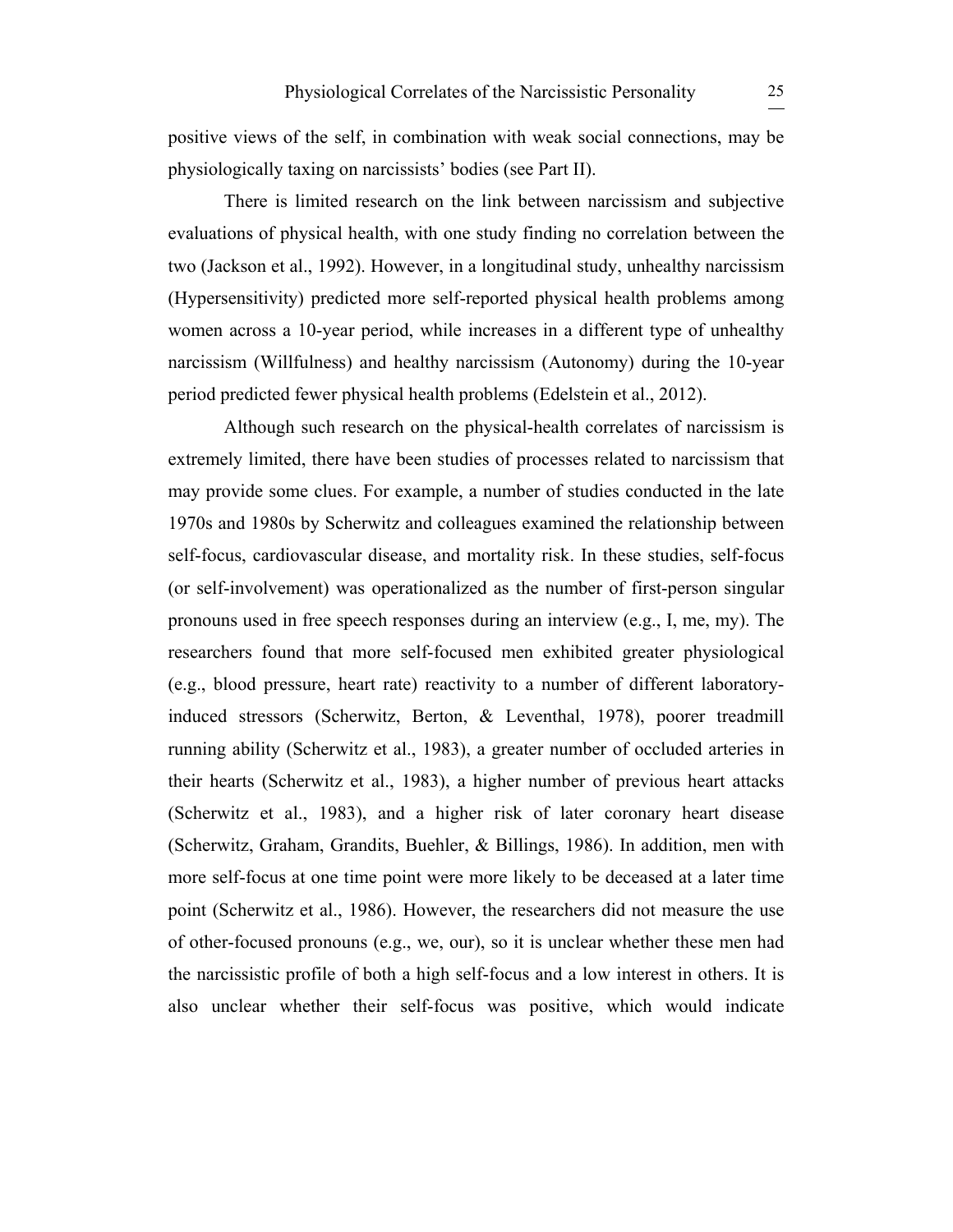narcissistic traits, versus negative, which would be a signal of depressive symptoms.

Other research has examined the links between motives for helping behavior and later mortality risk, finding that older adults who volunteered for self-related reasons (e.g., to feel good about oneself) had a higher later mortality risk 4 years later than those who volunteered for other-related reasons (e.g., compassion; Konrath, Fuhrel-Forbis, Lou, & Brown, 2012). These results remained consistent when considering a number of plausible confounding factors (e.g., demographic variables, baseline health). We recommend that researchers conduct studies that directly examine whether narcissistic traits are associated with later increases in health problems and mortality risk. Given the prior research, we expect there to be links between narcissism and cardiovascularrelated outcomes, in particular.

#### **PART II:**

#### **PHYSIOLOGICAL CORRELATES OF THE NARCISSISTIC PERSONALITY**

Research on neurophysiological correlates of the narcissistic personality is in its beginning stages (Krusemark, 2011). One strong characteristic feature of narcissism is relying on defense mechanisms in order to deal with threats to one's ego (see Part I). Various studies have shown that continued and chronic reliance on these defense mechanisms is correlated with harmful physiological outcomes (Rutledge, 2006).

#### **CARDIOVASCULAR AND SKIN-CONDUCTANCE RESPONSES**

Some research has examined the links between narcissism and physiological reactivity to threats (Kelsey, Ornduff, McCann, & Reiff, 2001; Kelsey, Ornduff, Reiff, & Arthur, 2002; Sommer, Kirkland, Newman, Estrella, & Andreassi, 2009). For example, one study examined the physiological responses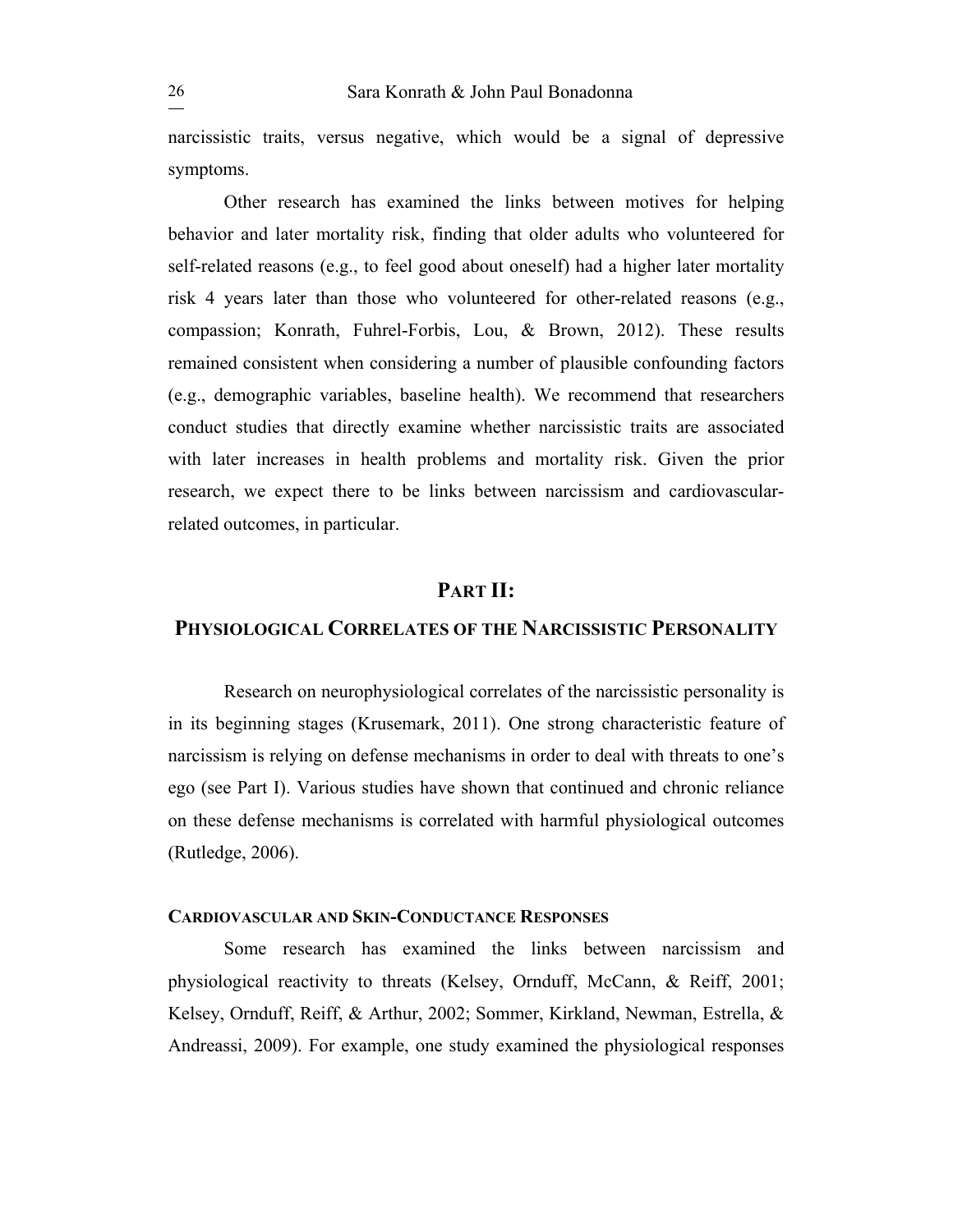of male college students to aversive stimuli (i.e., loud noises; Kelsey et al., 2001). Narcissistic participants showed an incongruous pattern between their skin conductance and their cardiovascular responses to the anticipation of this noise. Narcissists reported low feelings of anxiety and also exhibited blunted skinconductance reactivity. However, at the same time, their cardiovascular responses suggested that they were on high alert and vigilantly preparing for the aversive stimuli (e.g., more preejection period reactivity, more heart rate deceleration). In other words, their cardiovascular responses suggested a heightened and sustained fight-or-flight response in this threatening context. The authors suggested that patterns such as these are correlated with both psychopathy and heart disease.

Other studies have replicated and extended these findings in females (Kelsey et al., 2002). Moreover, researchers have been able to explain the incongruity between the skin-conductance and cardiovascular responses by examining whether type of narcissism predicted different responses. Indeed, covert narcissism is associated with more blunted skin-conductance responses to aversive stimuli; whereas overt narcissism is associated with heightened cardiovascular reactivity.

The actual presence of aversive stimuli is not needed to elicit such physiologically toxic responses. In fact, simply imagining a rejection experience (versus an acceptance experience) is enough to increase blood pressure and heart rate among narcissistic people, especially those scoring high on entitlement, which is one unhealthy form of narcissism (Sommer et al., 2009). Taken together, these studies point to potential stress-regulation problems among narcissistic people.

#### **HORMONES**

Hormones can both cause and affect behavior. In the case of narcissism, for example, it is possible that certain hormonal profiles (e.g., high testosterone) could accentuate narcissistic patterns. It is also possible that high levels of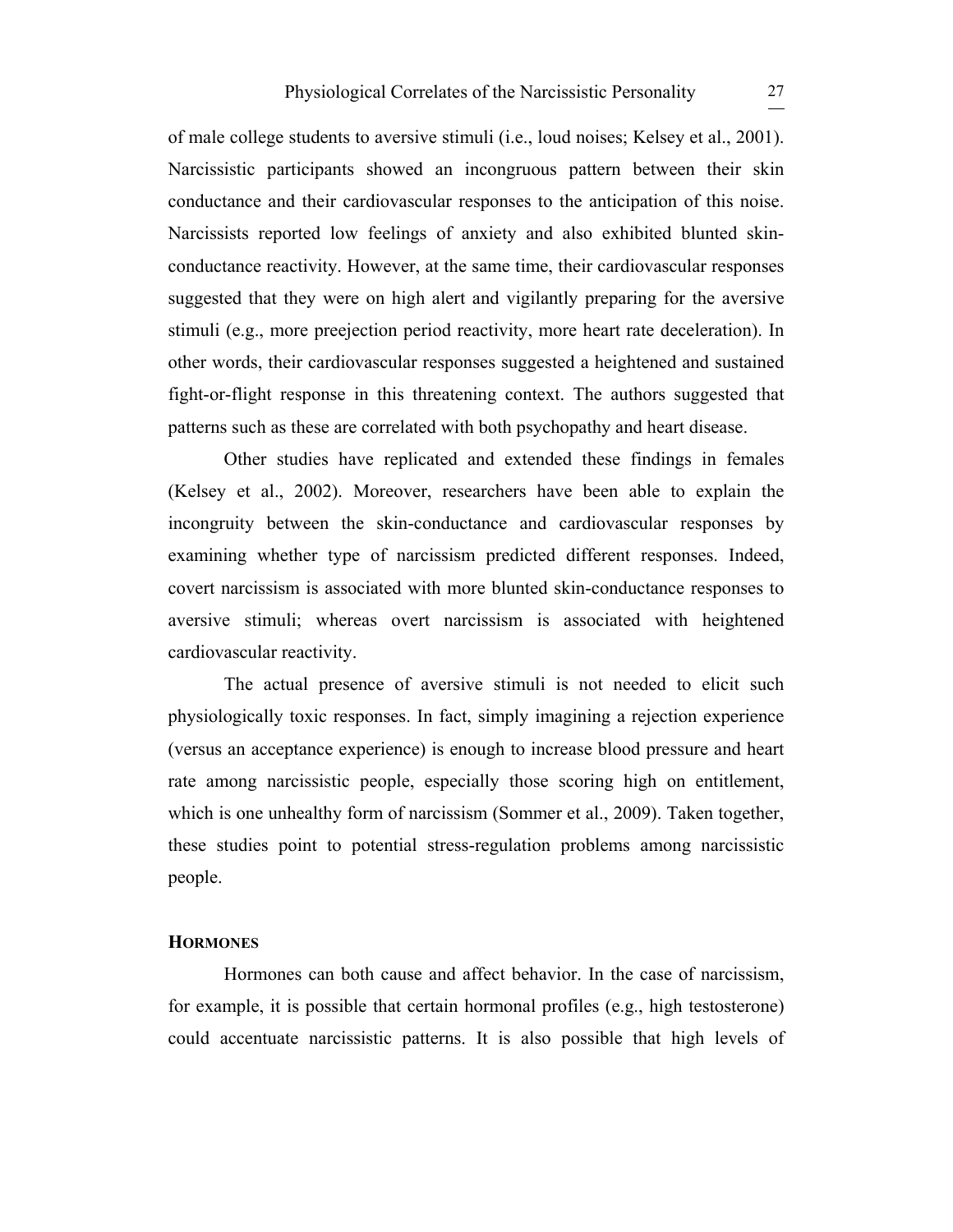narcissism or ego-enhancing situations could affect hormones. Yet aside from an emerging literature on narcissism and cortisol, very little is known about the relationship between narcissism and hormones.

**CORTISOL.** The hypothalamic–pituitary–adrenal (HPA) axis is an important stress-response system in the human body and salivary cortisol concentrations are one key marker of its activation. Cortisol responses are often triggered by the threat of social evaluation (Dickerson  $\&$  Kemeny, 2004) and long-term continuous activation of the HPA axis has been linked to poor mental and physical health (Chrousos  $\&$  Gold, 1992), including a higher risk of mortality due to cardiovascular problems (Kumari, Shipley, Stafford, & Kivimaki, 2011; Vogelzangs et al., 2010). Therefore, HPA reactivity may be a link between narcissism and long-term health outcomes.

A few studies have examined links between narcissism and cortisol. In one study, half of the participants were randomly assigned to complete the Trier Social Stress Test, which induces social-evaluative threat by having participants give an impromptu speech. The other half were assigned to complete a control task (Edelstein, Yim, & Quas, 2010). Cortisol levels were assessed before, during, and after the speech (or control task). The researchers found that narcissism was associated with an increased cortisol response in the speech condition, but not in the control condition. This effect was only observed among males; there was no relationship between narcissism and cortisol among females in either condition. These results suggest that there are short-term physiological costs for male narcissists that may have long-term adverse consequences.

More recent research has found that narcissism is associated with higher basal cortisol concentrations, in the absence of any stressor (Reinhard et al., 2012). This is especially true for men who score high in unhealthy narcissism, rather than healthier aspects of narcissism. Moreover, other research that extended these findings into participants' everyday lives via multiple daily cortisol collections and experience-sampling methods yielded conceptually parallel results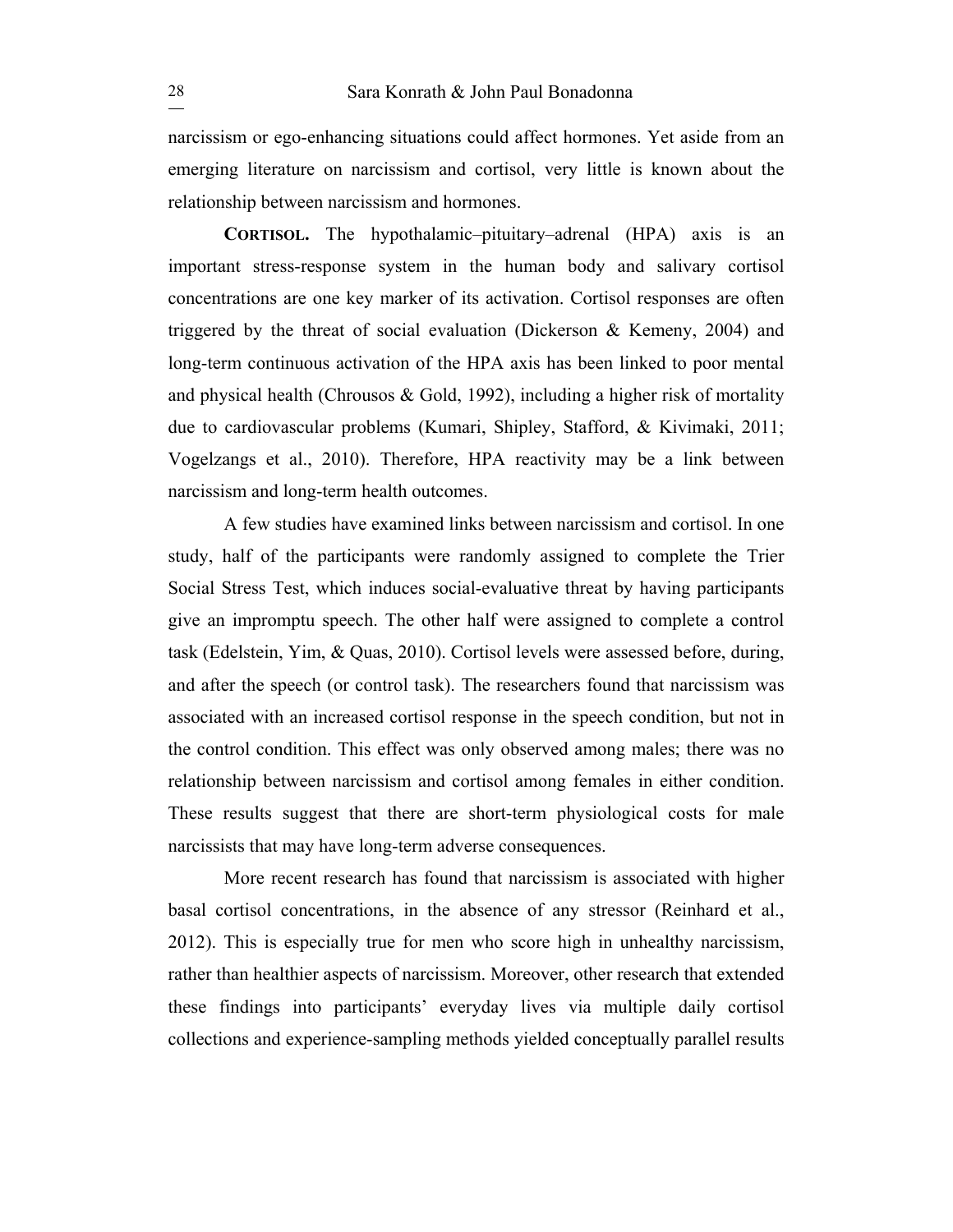(Cheng, Tracy, & Miller, 2013). In this research, which involved only female participants, narcissistic people show increased neuroendocrine reactivity on days during which they experienced high levels of negative emotions. This includes higher levels of both cortisol and alpha-amylase, which is an enzyme that signals sympathetic nervous system arousal (Rohleder, Nater, Wolf, Ehlert, & Kirschbaum, 2004).

The research on narcissism and cortisol reactivity is only just beginning and yet it is apparent that this area warrants further exploration. In particular, the role of gender is inconsistent, with two studies having found high reactivity especially among male (and not female) participants, and one study which examined only female participants and observed high cortisol reactivity among them. One consideration for future research is that the apparent gender differences may be explained by gender roles, rather than biological sex per se. Perhaps masculine gender roles, which are correlated with narcissism (Carroll, 1989; Watson et al., 1987), would help to explain why narcissists are so reactive to stress. Future research should measure gender roles to examine whether this possibility has merit.

**OXYTOCIN.** Oxytocin, which is widely known as the "cuddle" or "love" hormone, is released during a number of bonding-relevant behaviors related to reproduction (e.g., sexual activity) and parenting (e.g., childbirth, breastfeeding; Carter, 1992, 1998; Carter, Williams, Witt, & Insel, 1992). Recent research has found that oxytocin is also important for facilitating other types of social relationships and plays a role in stress regulation as well (Heinrichs, Baumgartner, Kirschbaum, & Ehlert, 2003; Linnen, Ellenbogen, Cardoso, & Joober, 2012). For example, one experimental study found that nasally administered oxytocin (as compared to a placebo) caused participants to rate themselves as warmer and more altruistic (Cardoso, Ellenbogen, & Linnen, 2012). Since narcissistic people score low on such measures, this is a notable finding. Moreover, there is a large and established body of literature showing that oxytocin administration causes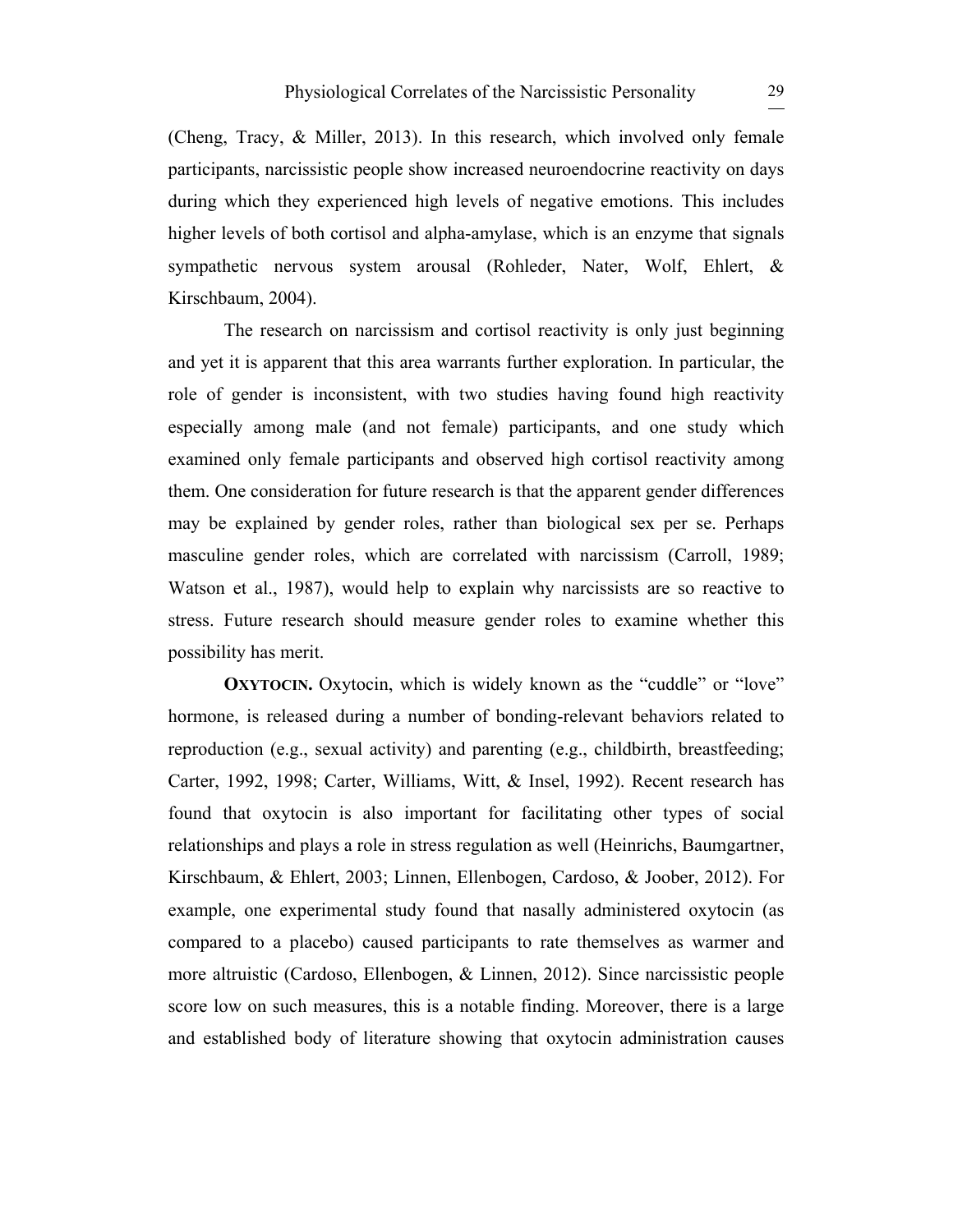improved emotion-reading skills and more prosocial behaviors (MacDonald & MacDonald, 2010; Shahrestani, Kemp, & Guastella, 2013). Other experimental studies have found that nasally administered oxytocin (as compared to a placebo) leads to attenuated cortisol responses during social-evaluative threats (Heinrichs et al., 2003; Linnen et al., 2012), even among people with clinical disorders (e.g., Borderline Personality Disorder; Simeon et al., 2011).

However, we know of no work that explicitly links oxytocin with narcissism. Such research would be promising, especially when considering that narcissistic people have dual problems with social bonding and stress regulation – both of which can possibly be improved through oxytocin administration. It is important for future researchers to be aware that oxytocin's effects are not always straightforward; they depend upon the person and situation (Bartz, Zaki, Bolger, & Ochsner, 2011). Still, we recommend future work in this area.

**TESTOSTERONE.** Testosterone is commonly though of as a male sex hormone, but it is also present to a lesser degree in women. There are no known studies that have directly examined the link between narcissism and testosterone. However, we would hypothesize the existence of such a link based on some striking parallels between correlates of testosterone and correlates of narcissism. For example, testosterone levels are negatively associated with empathic tendencies. Experimentally administered testosterone reduces the ability of people to mimic emotional facial expressions (Hermans, Putman, & Van Honk, 2006), and decreases the ability to recognize emotional facial expressions (i.e., cognitive empathy; Van Honk et al., 2011; Van Honk et al., 2004). Testosterone is also associated with poor bonding and poor relationships. Partnered men have lower testosterone levels than single men, and men with lower testosterone levels at one time point are more likely to be in a relationship at a later time point (van Anders & Goldey, 2010; van Anders & Watson, 2006). Men with higher testosterone at one time point are less likely to get married and have a higher risk of later marital problems and divorce if they are married (Booth & Dabbs, 1993; Gray,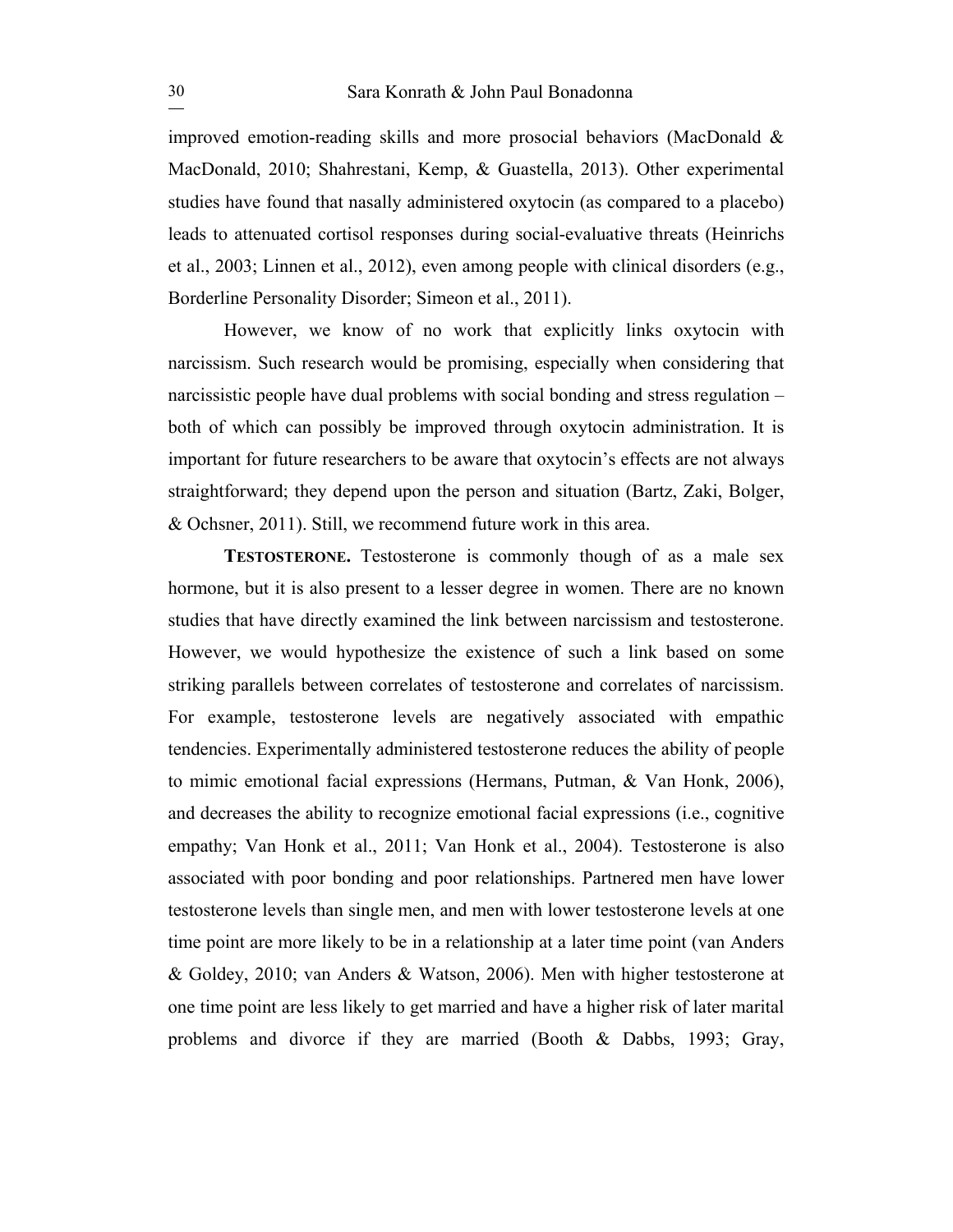Kahlenberg, Barrett, Lipson, & Ellison, 2002). In addition, testosterone levels are lower among fathers than among nonfathers, and among more committed husbands than less committed ones (Gray et al., 2002; Storey, Walsh, Quinton, & Wynne-Edwards, 2000). Taken together, this research suggests that high testosterone, like narcissism, predicts poor long-term relationship outcomes.

Similar to narcissism, testosterone is also associated with increased striving for dominance (Grant & France, 2001; Mazur & Booth, 1998), motivation for power (Schultheiss, Campbell, & McClelland, 1999), and aggressive behavior (Book, Starzyk, & Quinsey, 2001). Moreover, testosterone seems to respond to ego-boosting situations: Testosterone levels rise after winning or vicariously winning sports games (Bernhardt, Dabbs, Fielden, & Lutter, 1998; Booth, Shelley, Mazur, Tharp, & Kittok, 1989). In addition, testosterone is positively associated with financial risk-taking on the Iowa Gambling Task, among both male and female participants (Stanton, Liening, & Schultheiss, 2011). Experimental research has found that it also shifts participants' focus, making them more reward-seeking rather than punishment-avoidant (Van Honk et al., 2004), which is parallel to the narcissistic tendency to seek pleasure rather than avoid pain (Miller et al., 2009). Overconfidence is directly correlated with testosterone (Johnson et al., 2006). However, this effect is explained by gender; when researchers control for the fact that males have more overconfidence and higher testosterone, there is no longer a significant correlation.

Given these striking areas of overlap between testosterone and narcissism, we recommend research that directly assesses links between them. It is also important for researchers to know that people are well aware of testosterone's reputation – so much so that if they believe that they are receiving a dose of testosterone in a study, they will act in accordance with this reputation (Eisenegger, Naef, Snozzi, Heinrichs, & Fehr, 2009). Thus researchers in testosterone administration studies should always ask participants to report whether they believed they received testosterone or the placebo.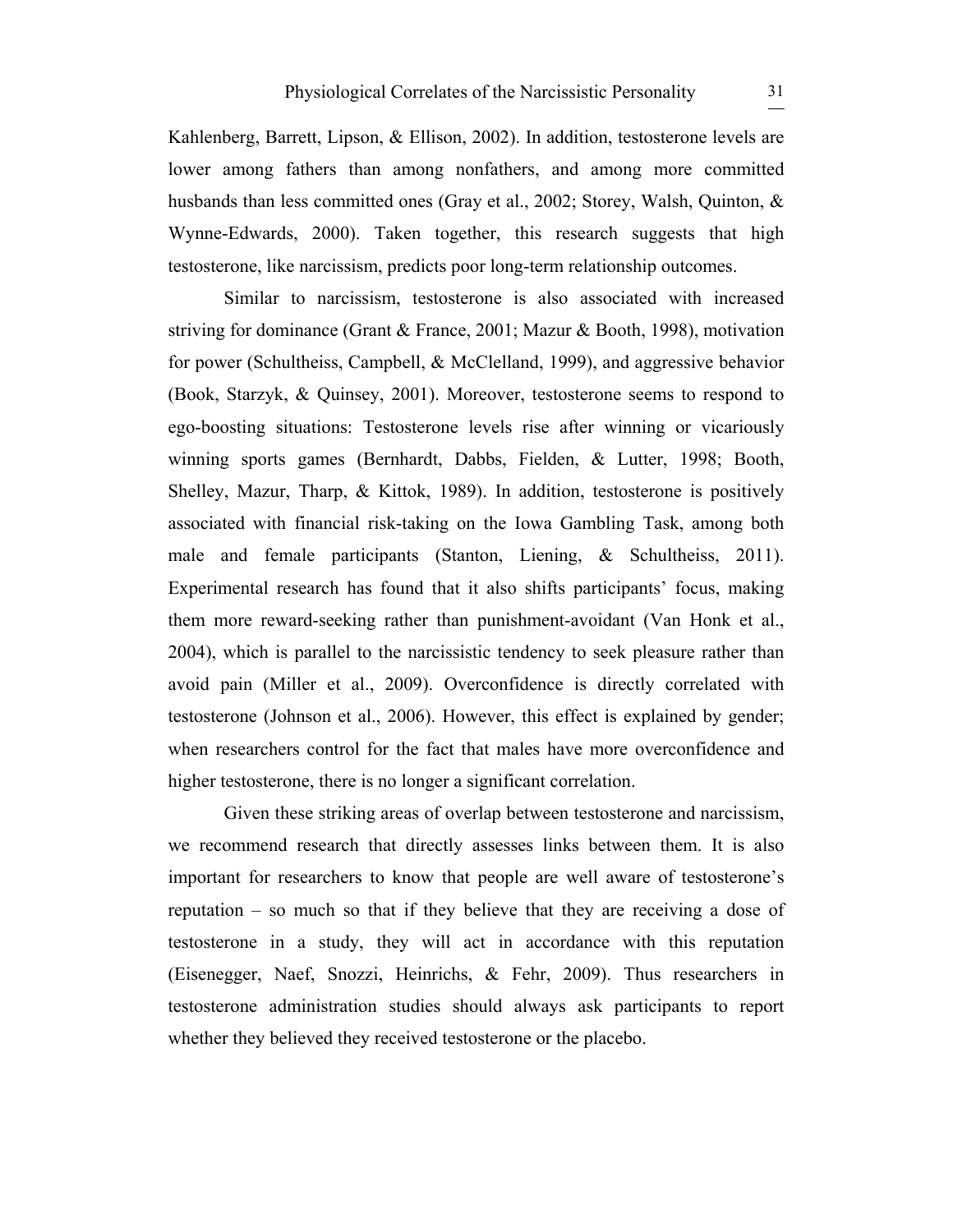#### **NEURAL CORRELATES**

Although much is known about psychological and behavioral characteristics associated with narcissism, we know very little about underlying neural mechanisms that may help to create, maintain, or explain narcissistic processes. A few recent studies offer some initial clues.

For example, in a recent study in our lab, we examined the relationship between narcissism (on the NPI) and neural responses to social exclusion in adolescent males while they were playing Cyberball, a game that involves social exclusion by peers (Cascio, Konrath, & Falk, 2014). During social-exclusion experiences (versus inclusion experiences), adults exhibit increased activation in the dorsal anterior cingulate cortex (dACC) and anterior insula (AI; Eisenberger, 2012; Eisenberger & Lieberman, 2004; Eisenberger, Lieberman, & Williams, 2003), and adolescents and young adults also show subgenual anterior cingulate cortex (subACC) activation (Masten et al., 2009; Onoda et al., 2009). Given their hypersensitivity to rejection (Twenge & Campbell, 2003) and social-evaluative threat (Edelstein et al., 2010; Kelsey et al., 2001; Kelsey et al., 2002; Sommer et al., 2009), we expected that narcissistic teens would minimize their self-reported reactions to being socially excluded, while simultaneously showing increased neural activation in social pain-related areas of the brain. The results supported our hypothesis and concur with behavioral and physiological research finding that narcissistic people are hypersensitive to rejection.

Another study examined whether participants' covert narcissism scores predicted different neural responses to different types of reward (Choi et al., 2013). This study varied the types of feedback given after a simple categorization task: none (control), performance feedback ("correct" or not), social reward ("great" or not), or monetary reward (small cash prize for correct answers). Covert narcissism was not correlated with neural responses during these tasks. Although this may have been a result of the small  $(N = 15)$  sample size (Choi et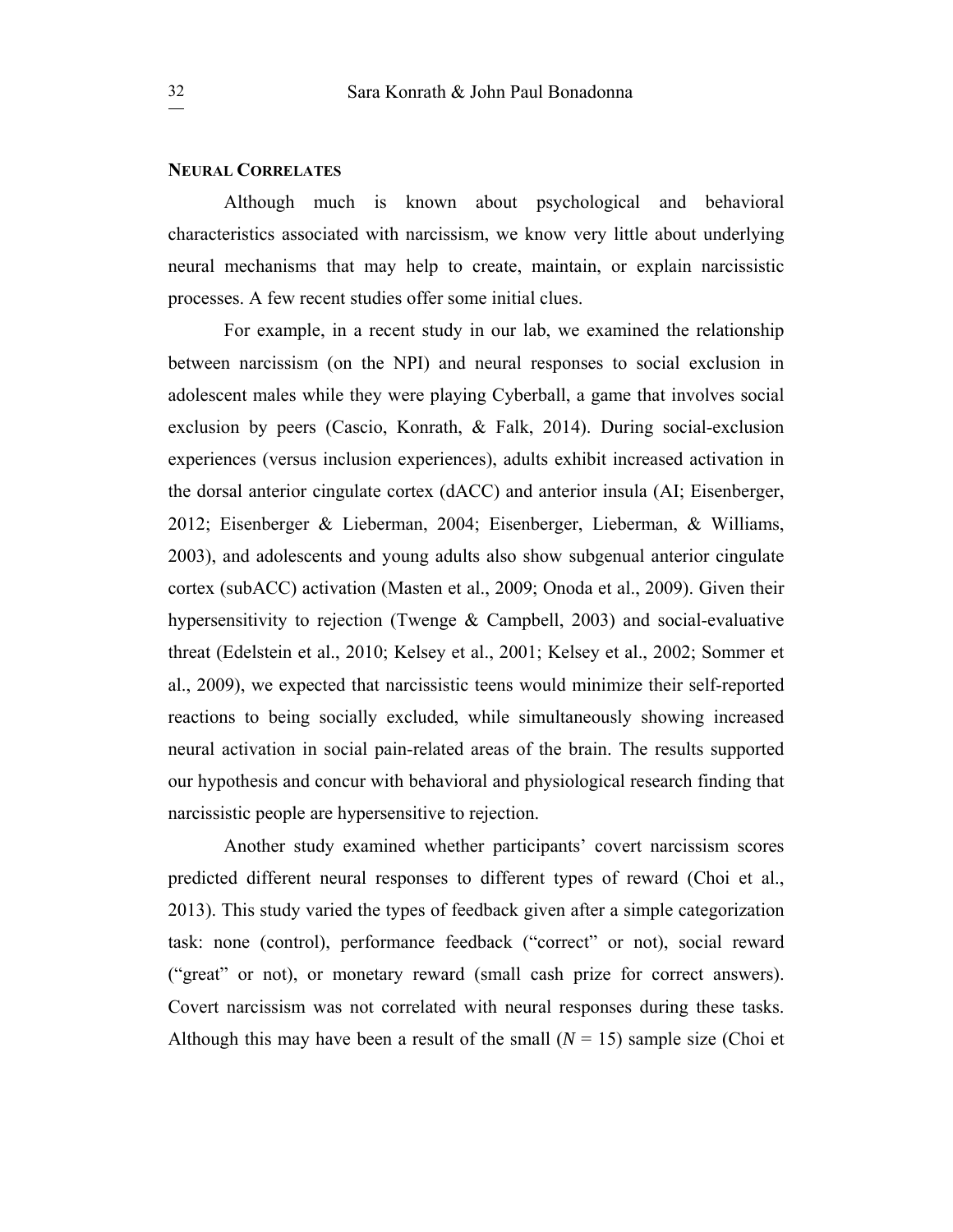al., 2013), it is difficult to draw any definitive conclusions since there were no correlations or *p*-values presented in the paper.

Another study examined the relationship between narcissism (assessed using the Narcissism Inventory; Denecke & Hilgenstock, 1989) and neural activity while empathizing with emotional faces (compared to viewing smoothed faces) among a group of 34 participants (Fan et al., 2011). The results of this work are difficult to interpret considering that the authors only compared the top third of narcissism scorers to the bottom third of narcissism scorers, rather than correlating the full narcissism measure with the degree of change in activation while empathizing (compared to not empathizing). However, there did appear to be some differences in the brain activity of individuals with high as opposed to low narcissism scores. In the right anterior insula (AI), those with low narcissism scores had increased activity while empathizing with emotional facial expressions versus viewing neutral (smoothed) images, but no changes in activity were observed among those with high narcissism scores. In the right DLPFC, right posterior cingulate cortex, and right pre-motor cortex, individuals with low narcissism scores did not show activity changes across the empathy versus control task, but those with high narcissism scores did exhibit *decreases* in neural activity in these regions while empathizing, as compared to viewing the control images.

Although this chapter mainly covers correlates of the (subclinical) narcissistic personality, we also include a study comparing Narcissistic Personality Disorder patients to controls, because of the limited information available about neural processes related to narcissism. In this study, the authors used voxel-based morphometry to examine brain-volume differences between 17 NPD patients and 17 matched controls (Schulze et al., 2013). They found that NPD patients had significantly less gray-matter volume in the left anterior insula, and marginally less in the right anterior insula. Interestingly, the left AI volume was positively correlated with a measure of dispositional empathic concern, suggesting that the smaller left anterior insula area in NPD patients might be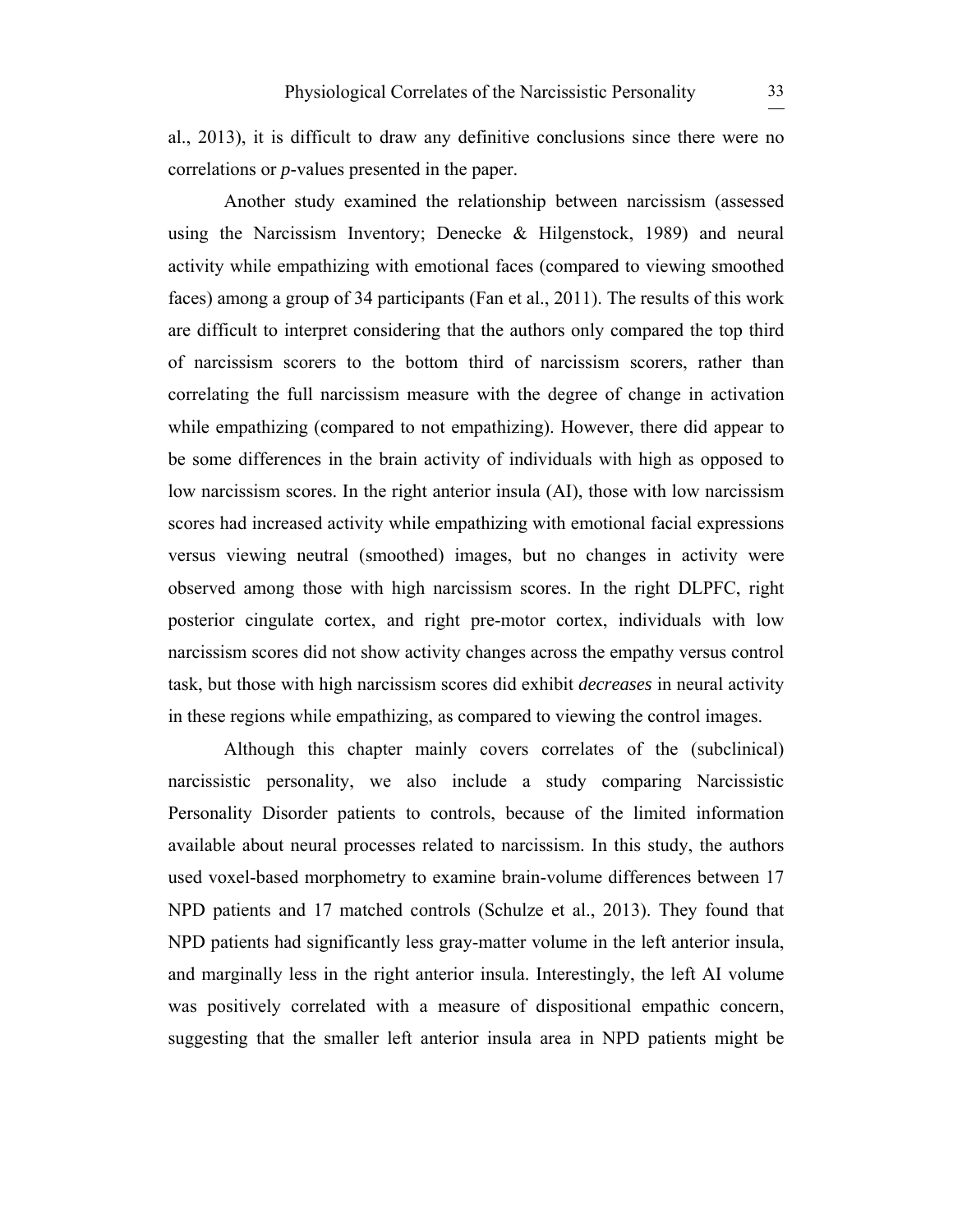related to their being less empathic. The NPD patients also had less gray-matter volume in the rostral and median cingulate cortex, and in the dorsolateral and medial areas of the prefrontal cortex, areas that have been linked to empathy in prior research (Fan, Duncan, de Greck, & Northoff, 2011; Lamm, Decety, & Singer, 2011).

Narcissistic people tend to self-enhance, especially concerning agentic traits (e.g., intelligence) as opposed to communal traits (e.g., warmth; Campbell, Rudich, et al., 2002; Gabriel et al., 1994). Thus, examining neural regions associated with self-enhancement may also be of interest. Indeed, the more people see themselves as "above average," the less activity they have in the orbitofrontal cortex (OFC) and the dorsal anterior cingulated cortex (dACC) regions as they make self-related judgments (Beer & Hughes, 2010).

Transcranial magnetic stimulation (TMS) is a useful technique to help uncover causal effects of certain regions of the brain. It has been applied to better understand which regions may be implicated in self-enhancement. One TMS study asked 12 college students to rate 144 traits (one-third positive, one-third neutral, and one-third negative) as they pertained to themselves as opposed to their best friend (Kwan et al., 2007). Self-enhancement was operationalized as seeing the self as having more positive and fewer negative traits than one's best friend. Using a within-subjects experimental design, TMS was applied to one of four brain regions: control (vertex), precuneus (PZ), supplementary motor area (SMA), and medial prefrontal cortex (MPFC). The researchers found that when the MPFC region was activated via TMS, there was less self-enhancement. This suggests that the MPFC plays at least a partial role in increasing selfenhancement. They also found that stimulation of the SMA area led to more selfenhancement, indicating that the SMA plays a role in reducing self-enhancement.

A later study by members of the same research team examined whether TMS differentially affected egoistic (or agentic) self-enhancement (e.g., traits like ambitious, popular), as compared to moralistic (or communal) self-enhancement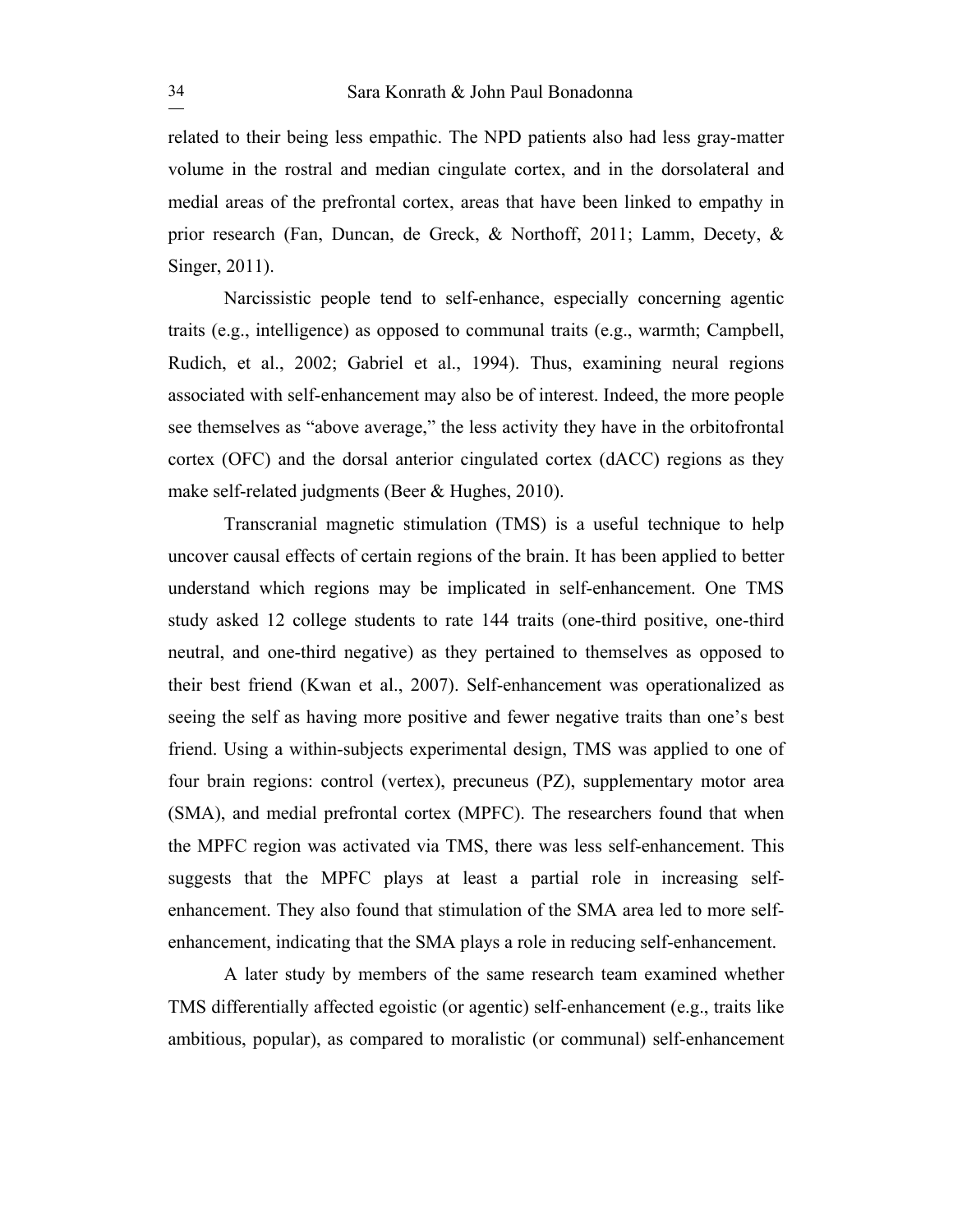(e.g., traits like considerate, moral; Barrios et al., 2008). In another withinsubjects experiment, 10 female college students were randomly assigned to receive TMS on one of three brain regions: control (vertex), PZ, and MPFC. Again, the researchers found that when the MPFC region was activated via TMS, there was less self-enhancement. But, this was only true for egoistic, and not moralistic, traits. Interestingly, egoistic self-enhancement is the kind that is linked to the narcissistic personality (Campbell, Rudich et al., 2002; Gabriel et al., 1994).

An additional study by a different research team examined whether the effect of TMS on self-enhancement depends upon the brain region and the latency of TMS application (Luber, Lou, Keenan, & Lisanby, 2012). In a within-subjects experiment, 18 participants were randomly assigned to receive TMS on one of three brain regions: MPFC, right lateral parietal, or left lateral parietal, and after one of five stimulus onset asynchronies (SOA) between the trait presentation and the TMS pulse: 0, 80, 160, 240, or 480 ms. The researchers found that selfenhancement biases were significantly reduced after MPFC stimulation at the 160 ms SOA. The effects were so dramatic that MPFC stimulation at this onset caused participants to have a strong other-enhancement bias. In the right lateral parietal region, TMS also reduced self-enhancement at the 160 ms SOA; whereas in the left lateral parietal region, TMS reduced self-enhancement only at the 240 ms SOA.

Despite prior studies [Barrios et al. (2008) and Kwan et al. (2007)] finding effects at 500 ms SOAs, in this study, no effects were found at comparable SOAs (480 ms). Thus, the authors reasoned that some methodological differences may help to explain these differences across studies and labs (e.g., strength of stimulation, number of exposures to trait words). Future research should carefully vary both the SOA and the neural region to build a better understanding of the neural regions involved in self-enhancement processes.

As can be seen in Table 2, there is some convergence in key regions that come up when examining the narcissistic personality or related processes. Of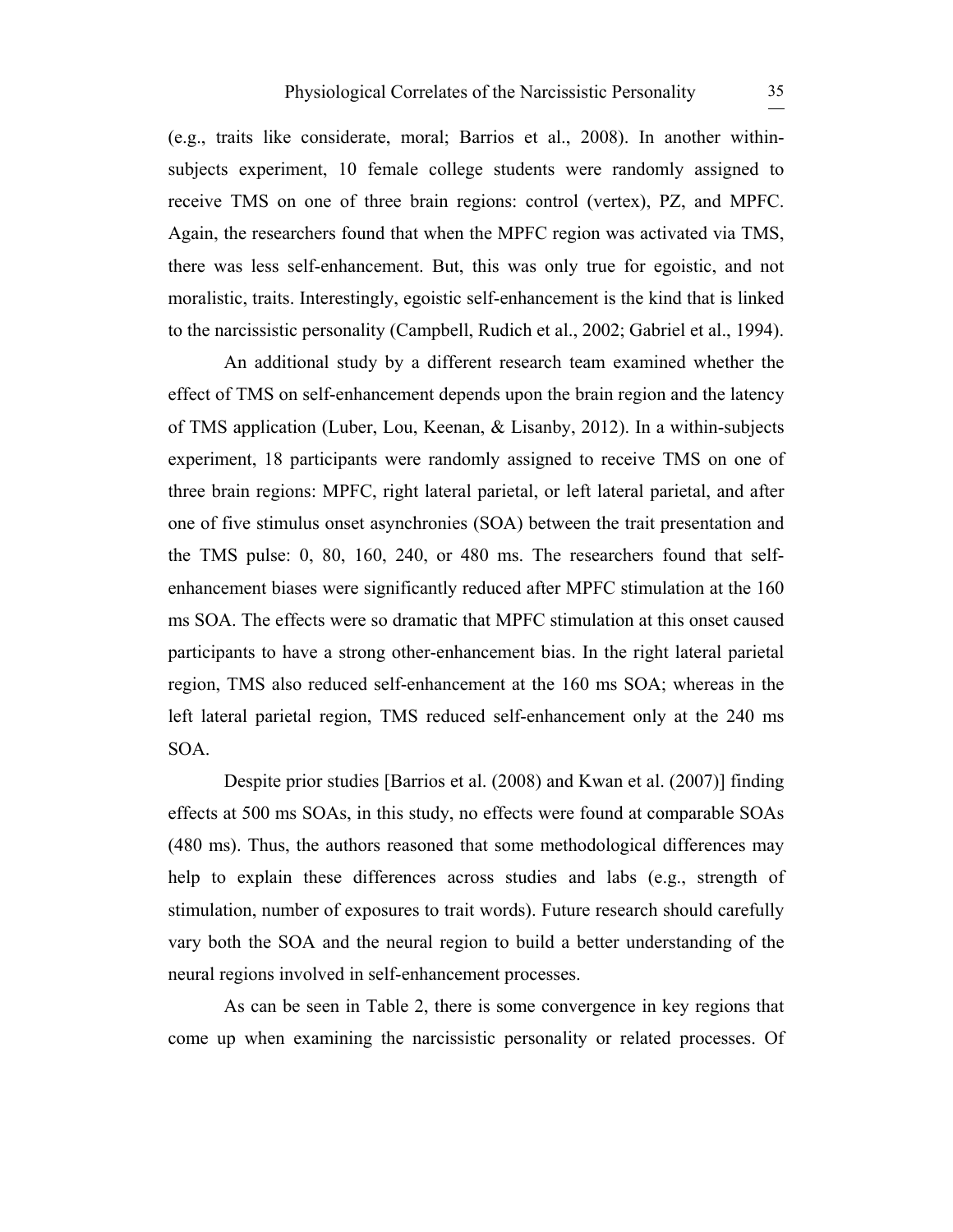these, the most consistently implicated regions are the AI, the dACC, and the MPFC. Future research is needed to better understand neural processes related to narcissism.

#### **GENETIC FACTORS**

**HERITABILITY.** Several studies involving a variety of populations and narcissism measures have suggested that narcissism is strongly affected by genetic factors. These studies compared correlations between traits in monozygotic (identical) versus dizygotic (fraternal) twins. Stronger correlations in monozygotic twins indicate that genetic factors are at play. Indeed, the proportion of the variance in narcissistic traits that can be attributed to genetic factors (i.e., the heritability, which is referred to as a2) ranges from 53 to 64% in Canadian and American adult samples (Jang, Livesley, Vernon, & Jackson, 1996; Livesley, Jang, Jackson, & Vernon, 1993; Vernon, Villani, Vickers, & Harris, 2008). In terms of environmental effects, these studies all found that no proportion of the variance can be explained by shared environmental factors (i.e., having been raised in the same family; referred to as c2). Instead, the rest of the variance (between 36 to 47%) can be attributed to nonshared environmental factors (i.e., unique to each individual; referred to as e2). Similar results have been reported among American children  $[a2 = .66, c2 = .00, e2 = .34;$  (Coolidge, Thede, & Jang, 2001)] and in Chinese samples  $[a2 = .47, c2 = .00, e2 = .53;$  (Luo, Cai, Sedikides, & Song, 2014)].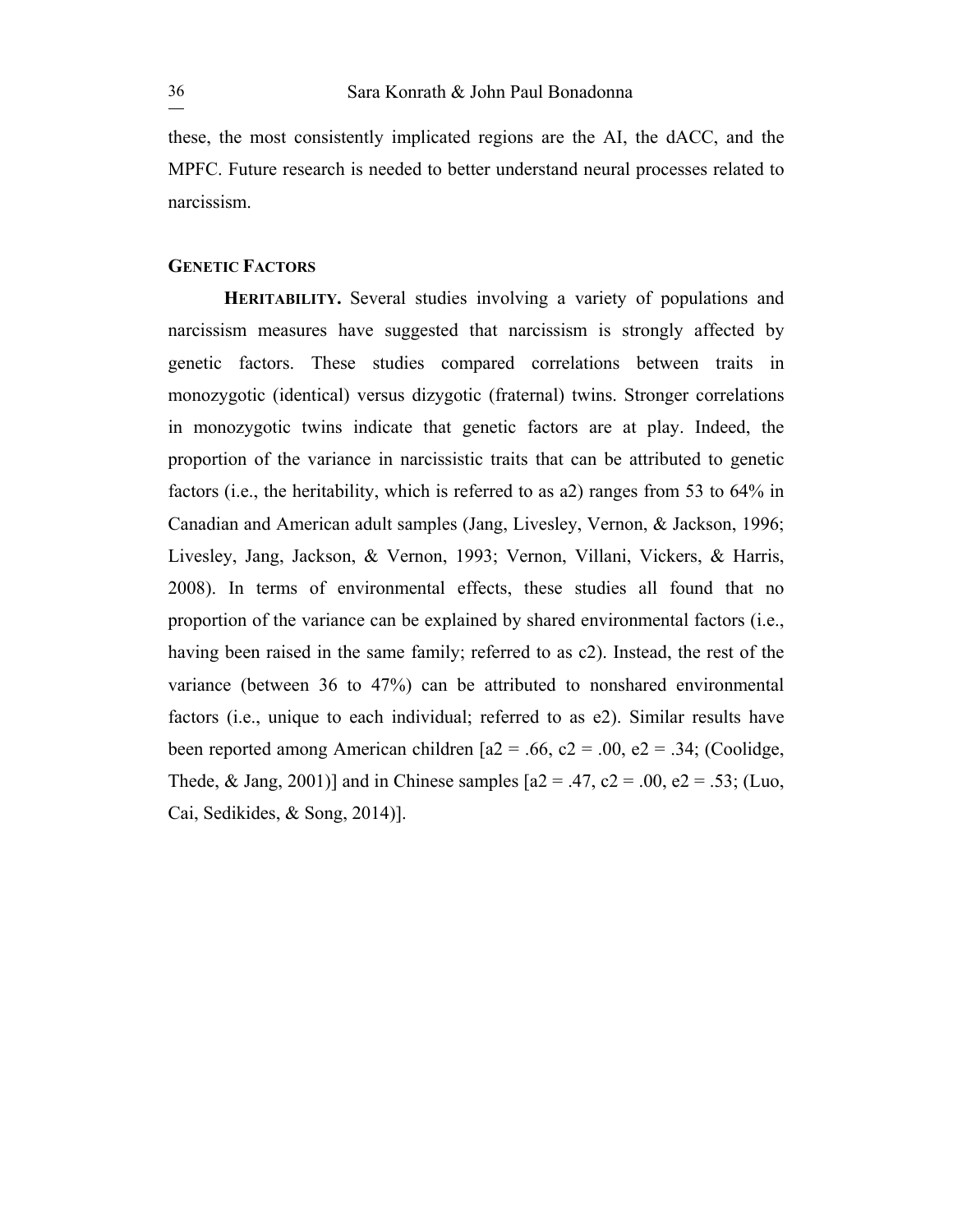| <b>OF INEURNE REQIONS ASSOCIATED WITH IMMODSHSM AND</b> |             |                                                                                                                                                                                                                                                                                                                                                                                     |  |  |  |
|---------------------------------------------------------|-------------|-------------------------------------------------------------------------------------------------------------------------------------------------------------------------------------------------------------------------------------------------------------------------------------------------------------------------------------------------------------------------------------|--|--|--|
| <b>RELATED PROCESSES</b>                                |             |                                                                                                                                                                                                                                                                                                                                                                                     |  |  |  |
| Study                                                   | Population  | Neural regions implicated                                                                                                                                                                                                                                                                                                                                                           |  |  |  |
| Cascio, Konrath,                                        | Adolescent  | Narcissistic participants have more activation in 'social pain'                                                                                                                                                                                                                                                                                                                     |  |  |  |
| & Falk, 2014                                            | males       | neural regions (AI, dACC, subACC) while being socially                                                                                                                                                                                                                                                                                                                              |  |  |  |
|                                                         |             | excluded, as compared to included.                                                                                                                                                                                                                                                                                                                                                  |  |  |  |
| Choi et al., 2013                                       | Adolescents | No correlation between covert narcissism and responses to                                                                                                                                                                                                                                                                                                                           |  |  |  |
|                                                         |             | different types of rewards. May be due to small sample size.                                                                                                                                                                                                                                                                                                                        |  |  |  |
| Fan et al., 2011                                        | Adults      | Individuals with high narcissism scores do not show<br>activation in the right AI region while empathizing, but those<br>with low narcissism scores do. Individuals with high<br>narcissism scores show less activation in the right DLPFC,<br>posterior cingulate cortex, and right pre-motor cortex regions<br>while empathizing, but those with low narcissism scores do<br>not. |  |  |  |
| Schulze et al.,                                         | <b>NPD</b>  | NPD patients have less gray-matter volume in the left and                                                                                                                                                                                                                                                                                                                           |  |  |  |

### **TABLE 2. SUMMARY OF NEURAL REGIONS ASSOCIATED WITH NARCISSISM AND RELATED PROCESSES**

| 2013                 | patients vs.  | right AI, the rostral and median cingulate cortex, and the          |
|----------------------|---------------|---------------------------------------------------------------------|
|                      | controls      | dorsolateral and medial areas of the prefrontal cortex.             |
| Beer & Hughes,       | College       | People who see themselves as "above average" have less              |
| 2010                 | students      | OFC and dACC activity while making trait judgments about            |
|                      |               | the self.                                                           |
| Barrios et al., 2008 | College       | TMS stimulation of MPFC causes reduced self-enhancement,            |
|                      | students      | especially on egoistic (not moralistic) traits.                     |
| Kwan et al., 2007    | College       | TMS stimulation of MPFC causes reduced self-enhancement,            |
|                      | students      | stimulation<br>self-<br>while<br>SMA<br>- of<br>increased<br>causes |
|                      |               | enhancement.                                                        |
| Luber et al., 2012   | <b>Adults</b> | TMS stimulation of MPFC and right lateral parietal region at        |
|                      |               | 160 ms SOA causes reduced self-enhancement. Stimulation             |
|                      |               | of the left lateral parietal region at 240 ms SOA causes            |
|                      |               | reduced self-enhancement.                                           |

Thus, narcissistic traits have some genetic basis, although their large nonshared environmental basis suggests that outside factors may influence these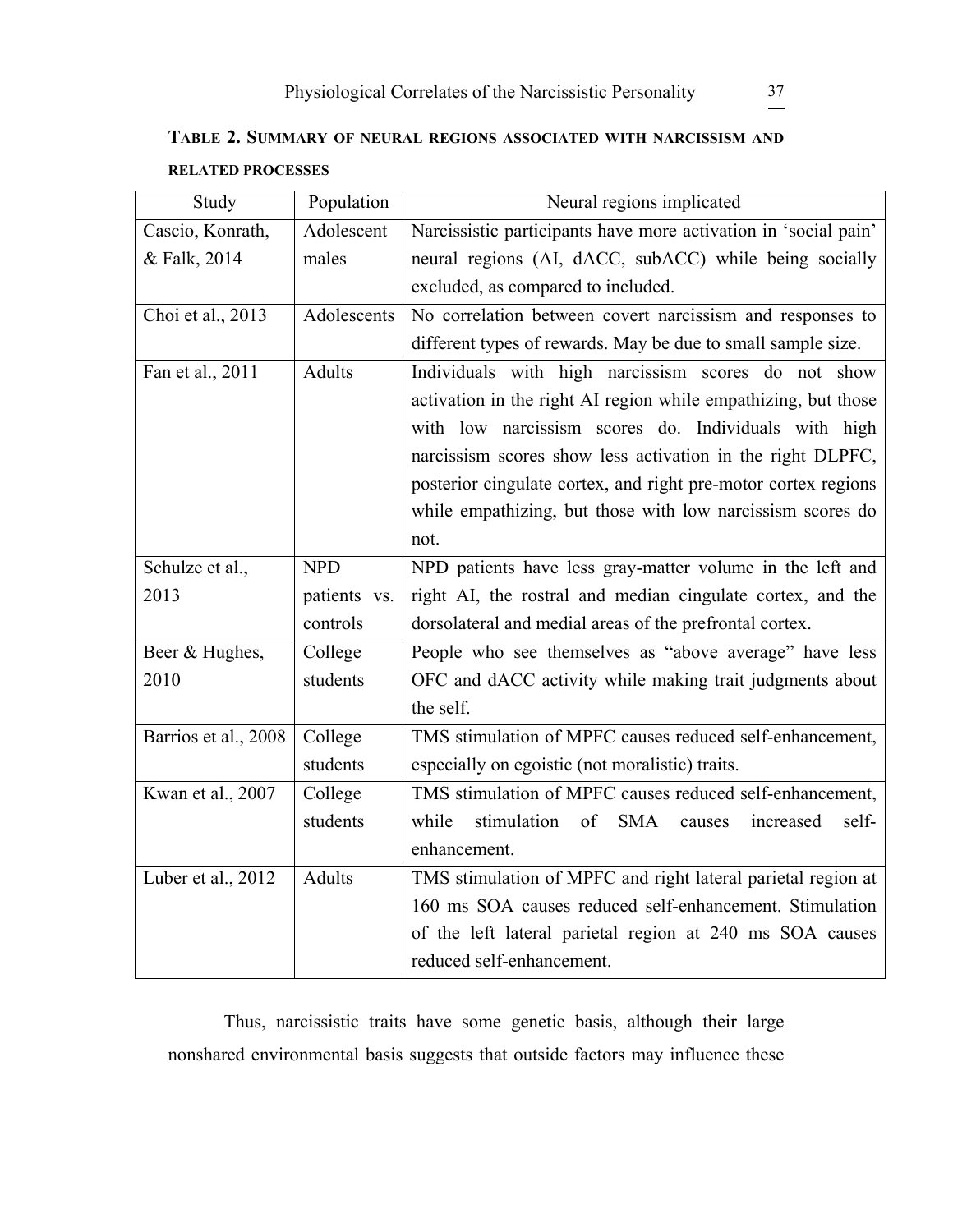traits. Indeed, increases in trait narcissism among American college students over the past 30 years suggest a strong role for environmental and cultural factors in building and maintaining narcissism (Twenge et al., 2008). Moreover, some other research has found that a single manipulation to increase similarity with others, interdependence, or empathy can temporarily reduce narcissistic tendencies and the negative consequences associated with those tendencies (Finkel, Campbell, Buffardi, Kumashiro, & Rusbult, 2009; Giacomin & Jordan, 2014; Konrath et al., 2006).

**SINGLE-GENE STUDIES.** Some genetic studies examine the role of specific genes in predicting traits and behaviors. Although no research that we are aware of has linked narcissistic personality traits with specific genes, oxytocin receptor (OXTR) genes are potentially promising candidates. OXTR genes are strongly implicated in prosociality and stress regulation (Ebstein, Knafo, Mankuta, Chew, & Lai, 2012; Kumsta & Heinrichs, 2013). For example, in some variants of the gene (SNPs such as rs53576), GG genotypes have been linked to higher levels of sociability, empathy, and trust, as compared to A-allele carriers (Krueger et al., 2012; Rodrigues, Saslow, Garcia, John, & Keltner, 2009; Tost et al., 2010). OXTR GG genotypes are also associated with better emotion-recognition performance (SNPs rs53576, rs2254298, and rs2228485; Lucht et al., 2013; Rodrigues et al., 2009; Wu & Su, 2013). Observers also rate GG carriers as more empathic than A-allele carriers (Kogan et al., 2011). Yet to the extent that such relationships have been observed, they have been limited to only certain SNPs (Israel et al., 2009; Wu, Li, & Su, 2012) and have relatively small effect sizes (Bakermans-Kranenburg & van IJzendoorn, 2013).

OXTR genes may also be linked to lower levels of aggressiveness. For example, in one study, CC carriers (rs237885) were associated with lower parental ratings of callous and unemotional traits among aggressive children, as compared to AA allele carriers (Beitchman et al., 2012). Another study found that alcohol did not lead to the typically observed increase in behavioral aggression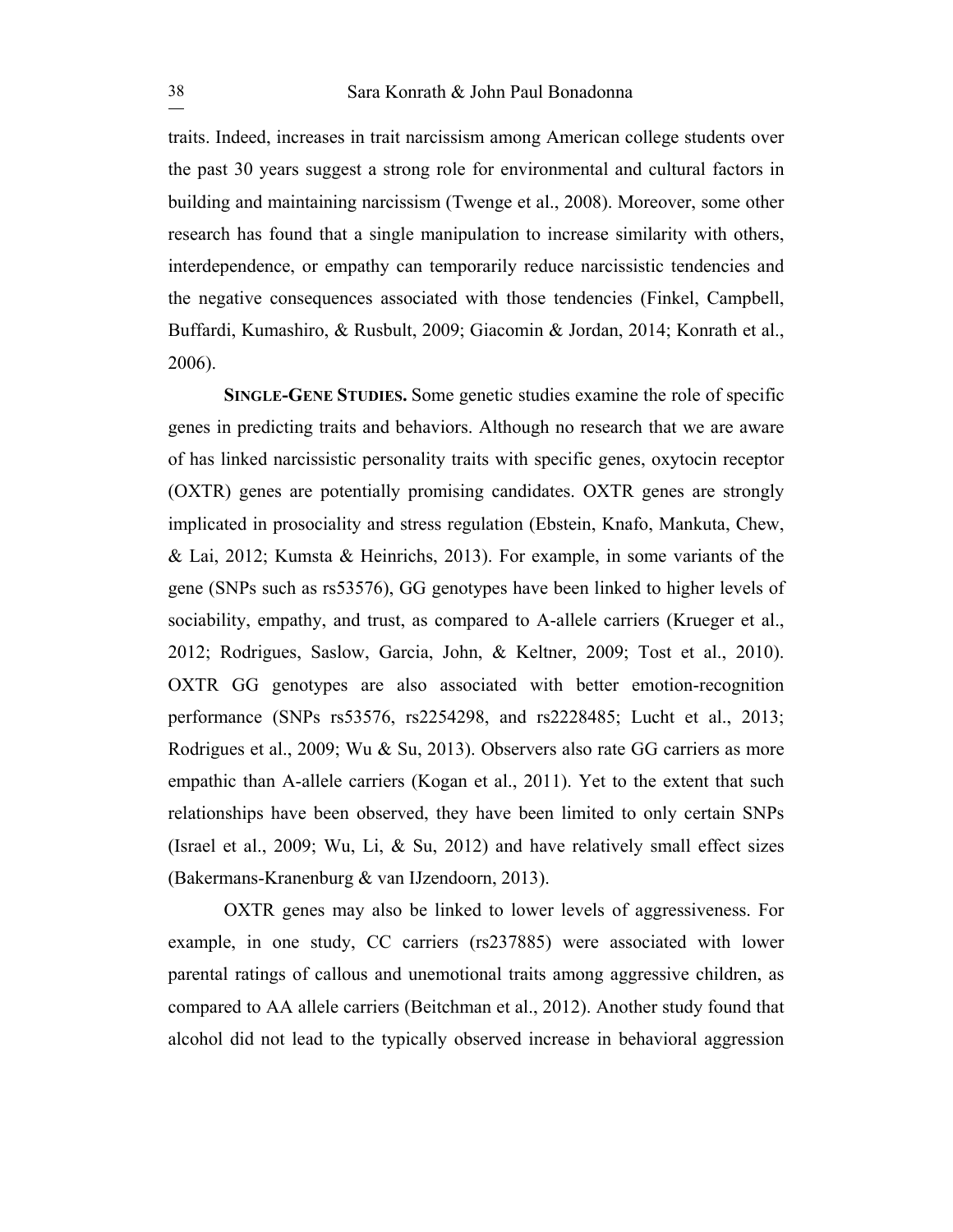among GG allele carriers of rs4564970 and rs1488467 (Johansson et al., 2012). These findings point to the need for future research to consider contextual factors when examining the potential effects of OXTR genes. For example, some studies have found interactions between OXTR genotype and environmental threat in predicting prosociality (Poulin, Holman, & Buffone, 2012). Since narcissism is linked to threat sensitivity, threat is a likely moderator of any genetic effects. Moreover, although cross-cultural research has been limited, one study found that the OXTR genotype had opposite outcomes in Korea as compared to the US (Kim et al., 2010). Thus, both immediate environmental and broader cultural contexts appear to moderate OXTR effects.

Other genes may also be implicated in narcissistic tendencies and we recommend an exploration of genes that have been shown to be linked to aggression (e.g., COMT, MAOA; Vassos, Collier, & Fazel, 2013). Finally, although single-gene approaches are quite commonly used, it is likely that future research will find that clusters of genes will better predict narcissistic traits and behaviors.

## **PART III: CONCLUSIONS AND FUTURE RESEARCH**

This thorough review of the literature has revealed that we know the most about the psychological correlates of narcissism, such as well-being and mental health. There has been some research on the health behaviors of narcissistic people, but there have not yet been systematic or objective approaches examining narcissism and behavioral health. There are also major gaps in the extant literature on the physiological correlates of narcissism. For example, there has been limited research on narcissism and subjective physical health, physical functioning (e.g., functional status), disease processes, and mortality risk, perhaps because, to date, most research on narcissism has focused on younger populations. Knowledge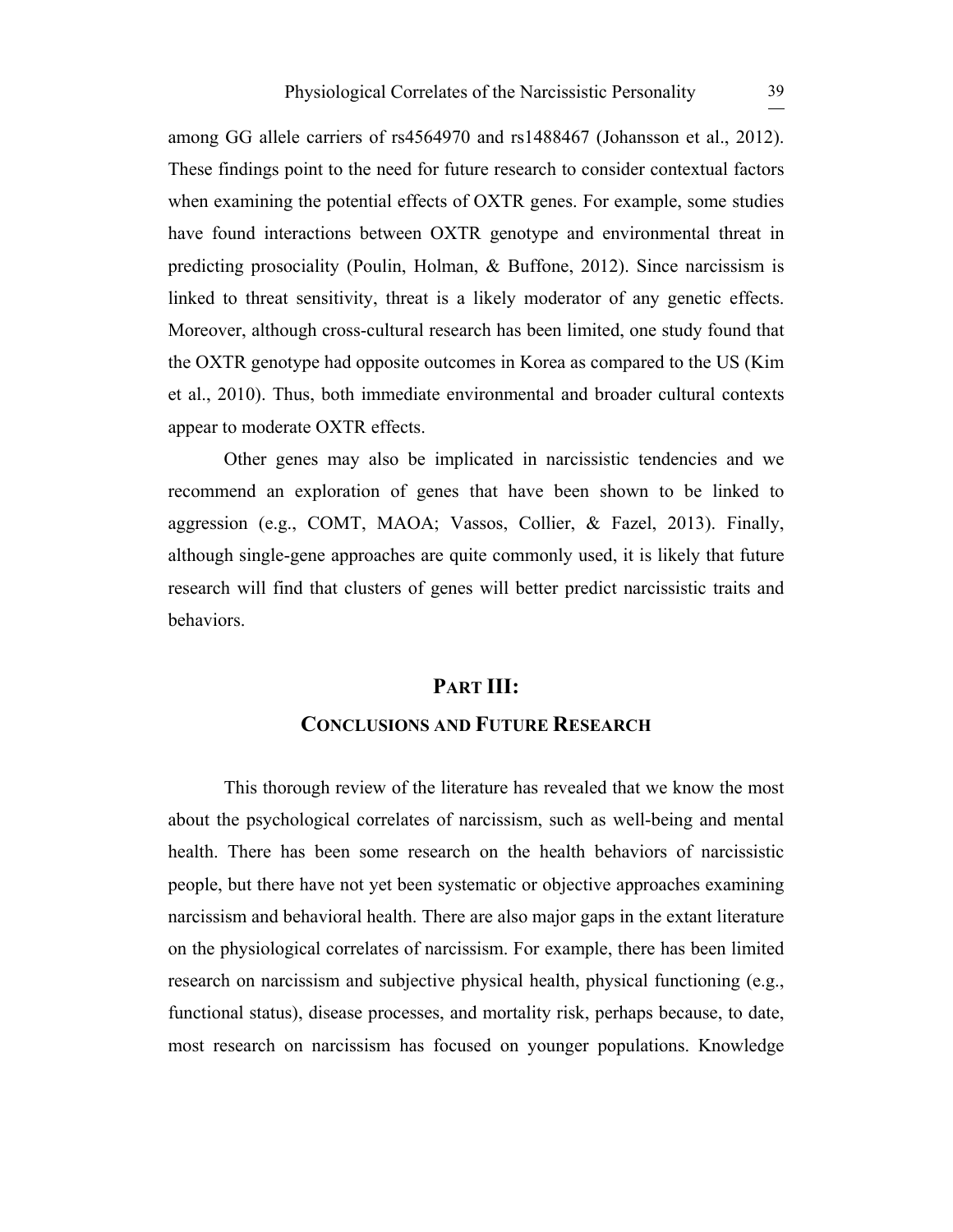about the physiological markers related to stress reactivity (e.g., cardiovascular variables, skin conductance, and cortisol) is in its beginning stages, but is promising; whereas knowledge about how narcissism is associated with other hormones (e.g., oxytocin, testosterone) is nonexistent. Finally, research on the neural and specific gene correlates of narcissistic personalities is also just beginning. The topic of health and physiological correlates of narcissism is in its infancy and is ripe for discovery and innovation.

Narcissism has been increasing among young Americans over the past 30 years (Twenge et al., 2008) and there may be long-term health implications of these trends as this cohort ages. Yet, it is difficult to determine exactly what those implications might be when considering the gaps in the narcissism literature (summarized above). In addition, because of the nature of narcissism (i.e., that it is a trait that varies by individual), most of the research so far has been correlational. Correlational studies can tell us that there is a relationship between two variables, but they cannot tell us why that relationship exists. It is possible, for example, that high levels of narcissism cause people to be highly reactive to stress. But, it is also possible that being extremely sensitive to stress can lead to a state of narcissistic self-focus. A number of potential third variables (e.g., socioeconomic status, access to social support) might also explain such a correlation.

Thus, future research should use longitudinal designs to examine whether narcissism assessed at one time point predicts later health and physiological outcomes, controlling for baseline levels of those same indicators. Such studies should also include a number of third variables to rule out the possibility that they might be confounding factors, since longitudinal studies still suffer from the thirdvariable problem. Although such longitudinal studies exist, to date, they have mainly focus on mental health variables as outcomes (Cramer & Jones, 2008; Edelstein et al., 2012; Wink & Donahue, 1995; Zuckerman & O'Loughlin, 2009).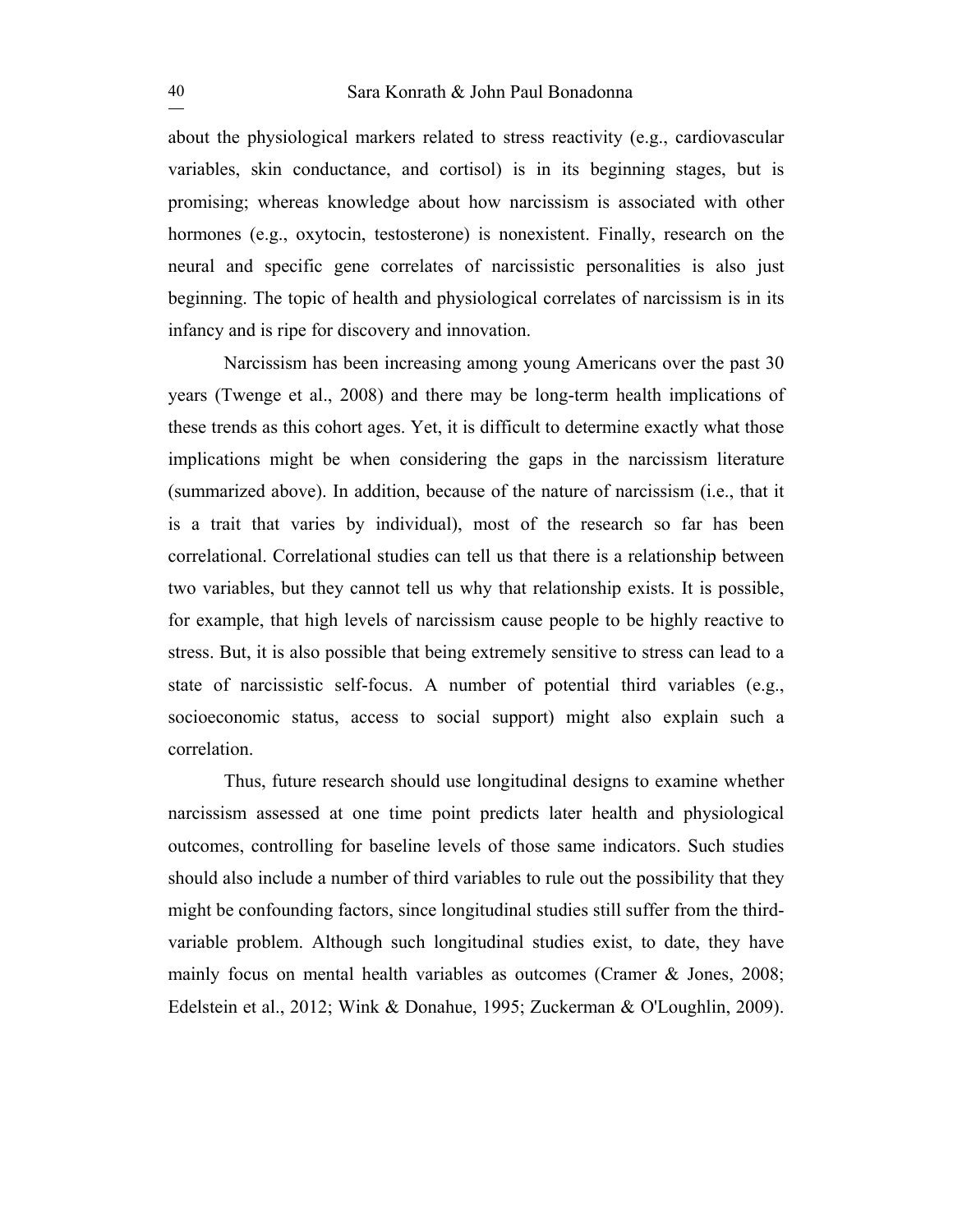More longitudinal studies are needed, especially ones focused on physical health and physiological variables as outcomes.

One available dataset that we recommend is that of the National Longitudinal Study of Adolescent Health (Add Health). This study is based on a nationally representative sample of adolescents. Data collection began in 1994– 1995, and there have been four waves of data collection since then. The study measures social, economic, psychological, and physical-health outcomes. At the time of the first collection of data, participants were in grades 7 to 12 and, in the most recent wave (2007–2008), they were between 24 to 32 years old. Although narcissism is not directly assessed in this study, a reliable and valid narcissism scale was recently developed using items from the Wave 3 assessment (ages 18 to 25). The Add Health Narcissism Scale (AHNS) is positively correlated with selfesteem, sensation-seeking, risk-taking, and self-reported violent behavior (e.g., weapon use, hurting someone so badly that they went to the hospital), and a number of other narcissism scales (Davis & Brunell, 2012). Further examination of the data from the Add Health study would allow researchers to examine which Wave 1 and 2 variables predict later narcissism and, importantly for this chapter, whether narcissism in Wave 3 predicts later health outcomes.

Moving beyond longitudinal studies, researchers should attempt to create experimental proxies of narcissistic tendencies (e.g., induce temporary states of inflated self-esteem and low empathy) to examine potential causal mechanisms within controlled laboratory settings, to the extent that this is possible. Although these studies could never approximate the daily lived experience of being narcissistic, they might help to uncover some interesting physiological consequences of narcissistic states. In one recent study, participants completed a version of the Trier Social Stress Test in which they were asked to give a speech for a job interview (Abelson et al., 2014). Some of the participants were randomly assigned to a condition in which they were told to promote themselves so they would stand out from other applications (self-focus condition), while others were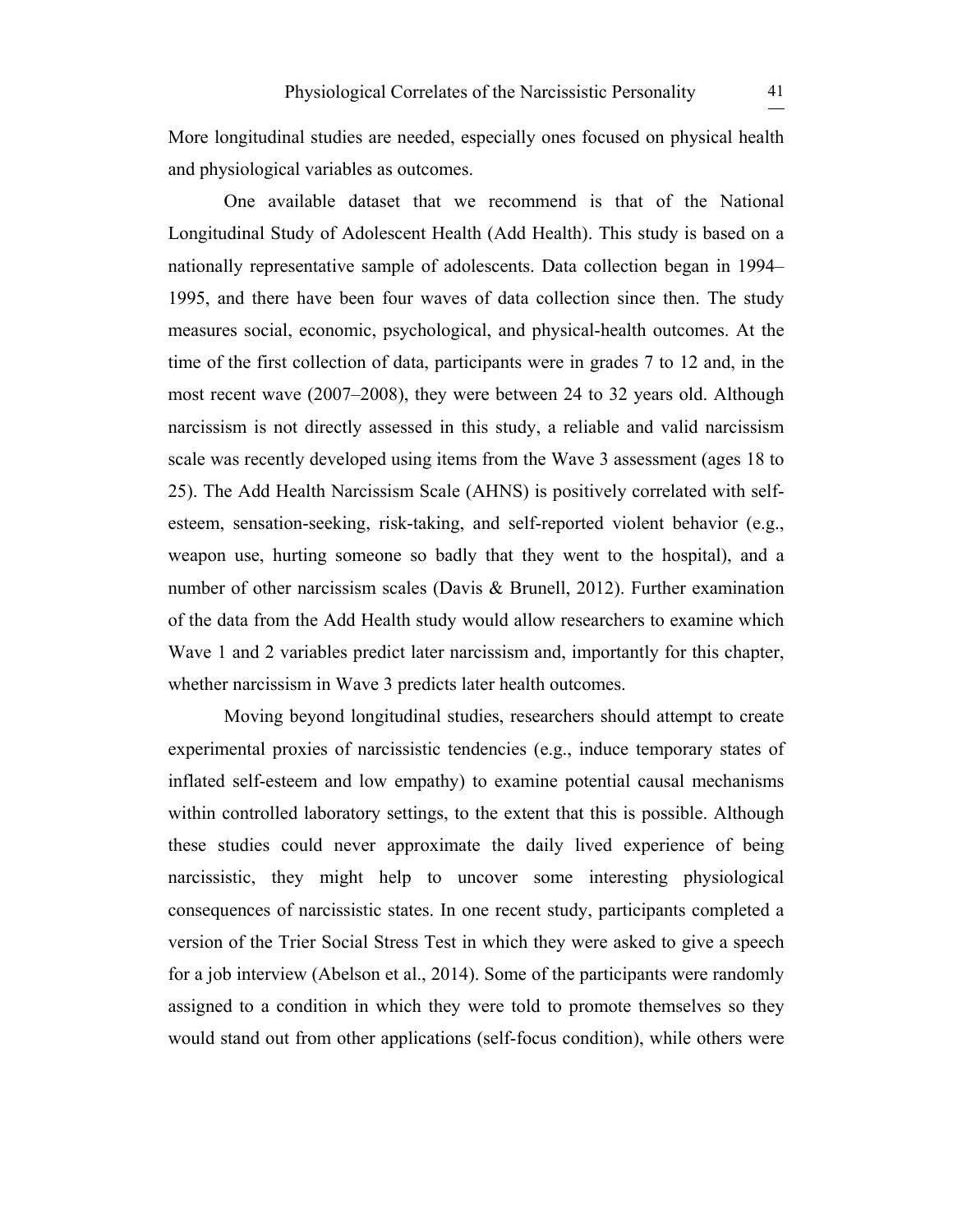told to focus on how they could help others and promote the greater good if they got the job (other-focus condition). Although there were no differences in selfreported anxiety, participants in the self-focus condition had significantly higher cortisol responses than participants in the other-focus condition. Although this study was not designed to test physiological effects of narcissistic-like traits, it does provide some initial evidence that a more self-focused stance can have immediate detrimental physiological consequences.

Another consideration for future research is the fact that the vast majority of evidence discussed in this chapter is from Western cultures, and it is important to better understand how narcissism may be associated with health indicators across cultures. In addition, research involving diverse samples in terms of age, socioeconomic status, and ethnicity is also recommended.

Our comprehensive review of the extant literature on health and physiological correlates of narcissism demonstrates a paucity of knowledge on this topic relative to the vast amount of knowledge that has been accumulated regarding other correlates of narcissistic traits. Given the development of reliable and valid physiological methodologies (e.g., salivary hormone assessments) and health-assessment technologies (e.g., portable heart rate and physical activity monitors) in recent years, the exploration of research questions on this topic should now be easier than ever before.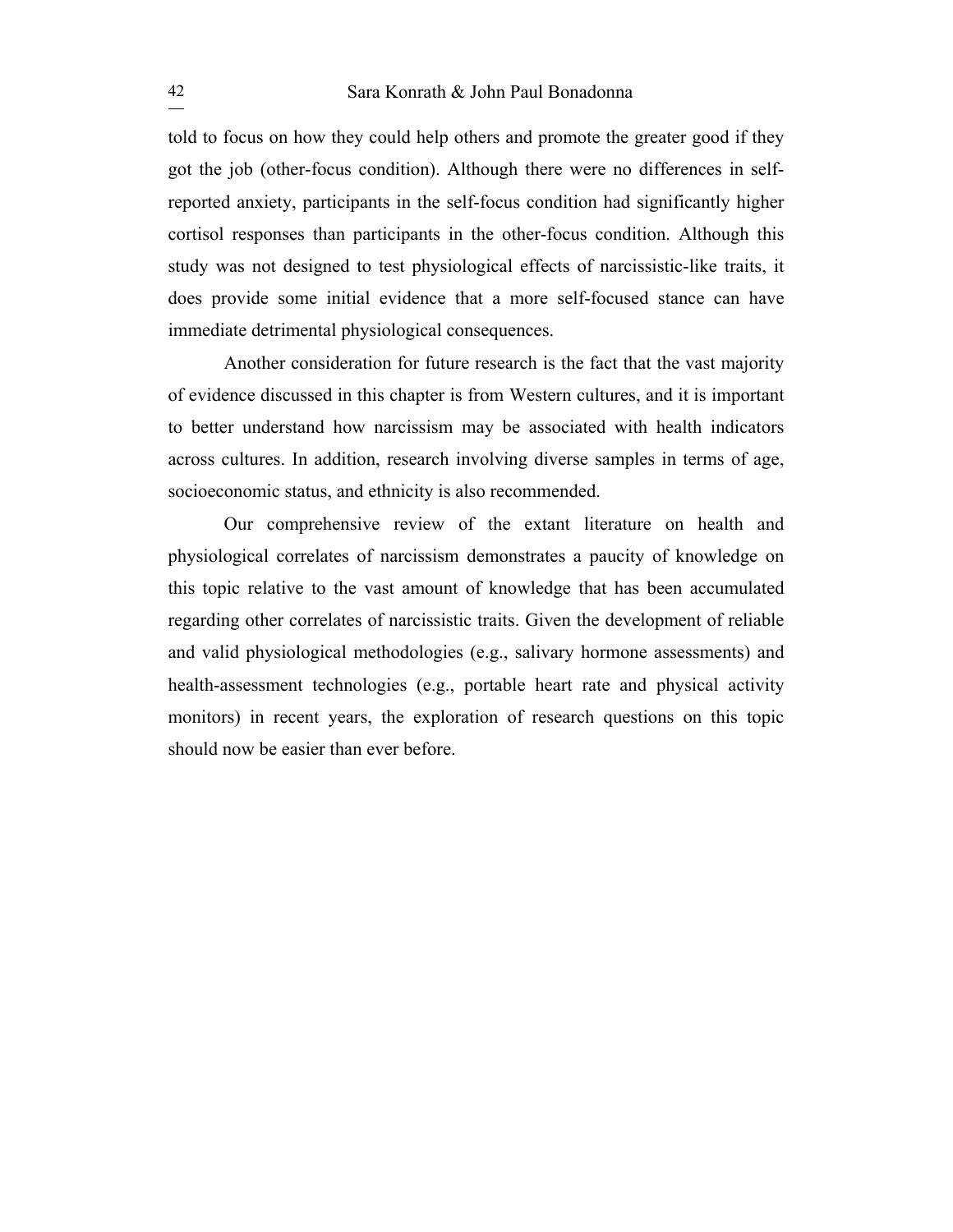#### **REFERENCES**

- Aalsma, M. C., Lapsley, D. K., & Flannery, D. J. (2006). Personal fables, narcissism, and adolescent adjustment. *Psychology in the Schools, 43*(4), 481–491.
- Abelson, J. L., Erickson, T. M., Mayer, S., Crocker, J., Briggs, H., Lopez-Duran, N. L., & Liberzon, I. (in press). Brief cognitive intervention can modulate neuroendocrine stress responses to the Trier Social Stress Test: Buffering effects of a compassionate goal orientation. *Psychoneuroendocrinology, 44,* 60-70.
- Adams, H. M., Luevano, V. X., & Jonason, P. K. (2014). Risky business: Willingness to be caught in an extra-pair relationship, relationship experience, and the Dark Triad. *Personality and Individual Differences, 58,* 26-30.
- Ajwani, S., Mattila, K., Narhi, T., Tilvis, R., & Ainamo, A. (2003). Oral health status, C-reactive protein and mortality: A 10-year follow-up study. *Gerodontology, 20*(1), 32–40.
- Akehurst, S., & Thatcher, J. (2010). Narcissism, social anxiety and selfpresentation in exercise. *Personality and Individual Differences, 49*(2), 130–135.
- American Psychiatric Association. (2000). *Diagnostic and statistical manual of mental disorders* (4th ed., TR). Washington, DC.
- Antonucci, T. C., Ashton-Miller, J. A., Brant, J., Falk, E. B., Halter, J. B., Hamdemir, L., Konrath, S., Lee, J., McCullough, W., & Persad, C., Seydel, R., Smith, J., Webster, N. J. (2012). The right to move: A multidisciplinary lifespan conceptual framework. *Current Gerontology and Geriatrics Research, Article ID 873937*, 11 pages. doi: doi:10.1155/2012/873937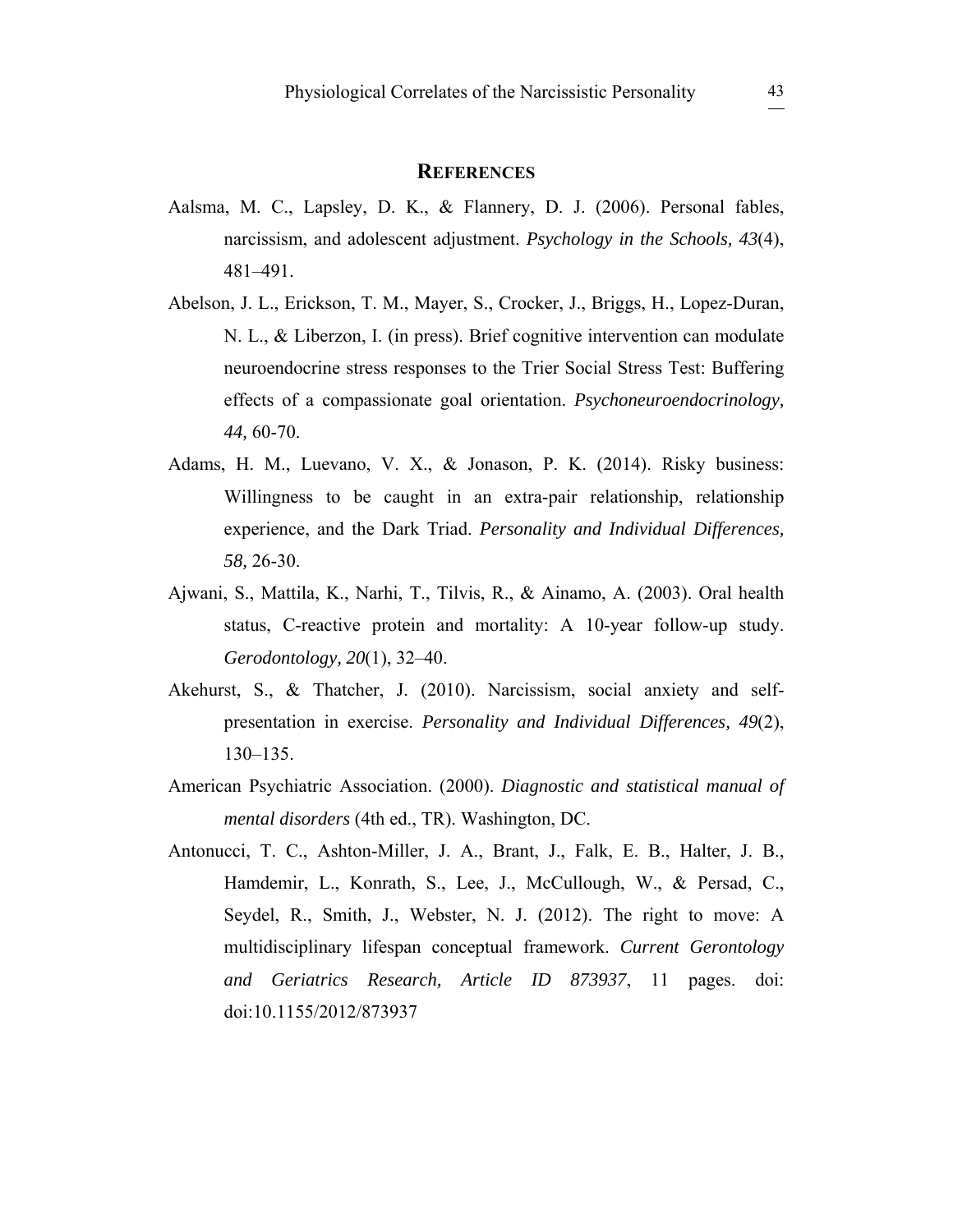- Arble, E. P. (2008). Evaluating the psychometric properties of the hypersensitive narcissism scale: Implications for the distinction of covert and overt narcissism. *Master of Science Thesis,* Eastern Michigan University, Ypsilanti, MI.
- Back, M. D., Schmukle, S. C., & Egloff, B. (2010). Why are narcissists so charming at first sight? Decoding the narcissism-popularity link at zero acquaintance. *Journal of Personality and Social Psychology, 98*(1), 132- 145.
- Baggette, W., & Tobacyk, J. (1988). Mensa membership and narcissism. *Psychological Reports, 62*(2), 434-434.
- Bakermans-Kranenburg, M. J., & van IJzendoorn, M. H. (2014). A sociability gene? Meta-analysis of oxytocin receptor genotype effects in humans. *Psychiatric Genetics, 24*(2)*, 45-51*.
- Barrios, V., Kwan, V. S., Ganis, G., Gorman, J., Romanowski, J., & Keenan, J. P. (2008). Elucidating the neural correlates of egoistic and moralistic selfenhancement. *Consciousness and Cognition, 17*(2), 451–456.
- Barry, C. T., Frick, P. J., & Killian, A. L. (2003). The relation of narcissism and self-esteem to conduct problems in children: A preliminary investigation. *Journal of Clinical Child and Adolescent Psychology, 32*(1), 139–152.
- Bartz, J., Zaki, J., Bolger, N., & Ochsner, K. N. (2011). Social effects of oxytocin in humans: Context and person matter. *Trends in Cognitive Sciences, 15*(7), 301–309.
- Baumeister, R., Bushman, B., & Campbell, W. K. (2000). Self-esteem, narcissism, and aggression: Does violence result from low self-esteem or from threatened egotism? *Current Directions in Psychological Science, 9*(1), 26–29.
- Baumeister, R., & Leary, M. R. (1995). The need to belong: Desire for interpersonal attachments as a fundamental human motivation. *Psychological Bulletin, 117*(3), 497–529.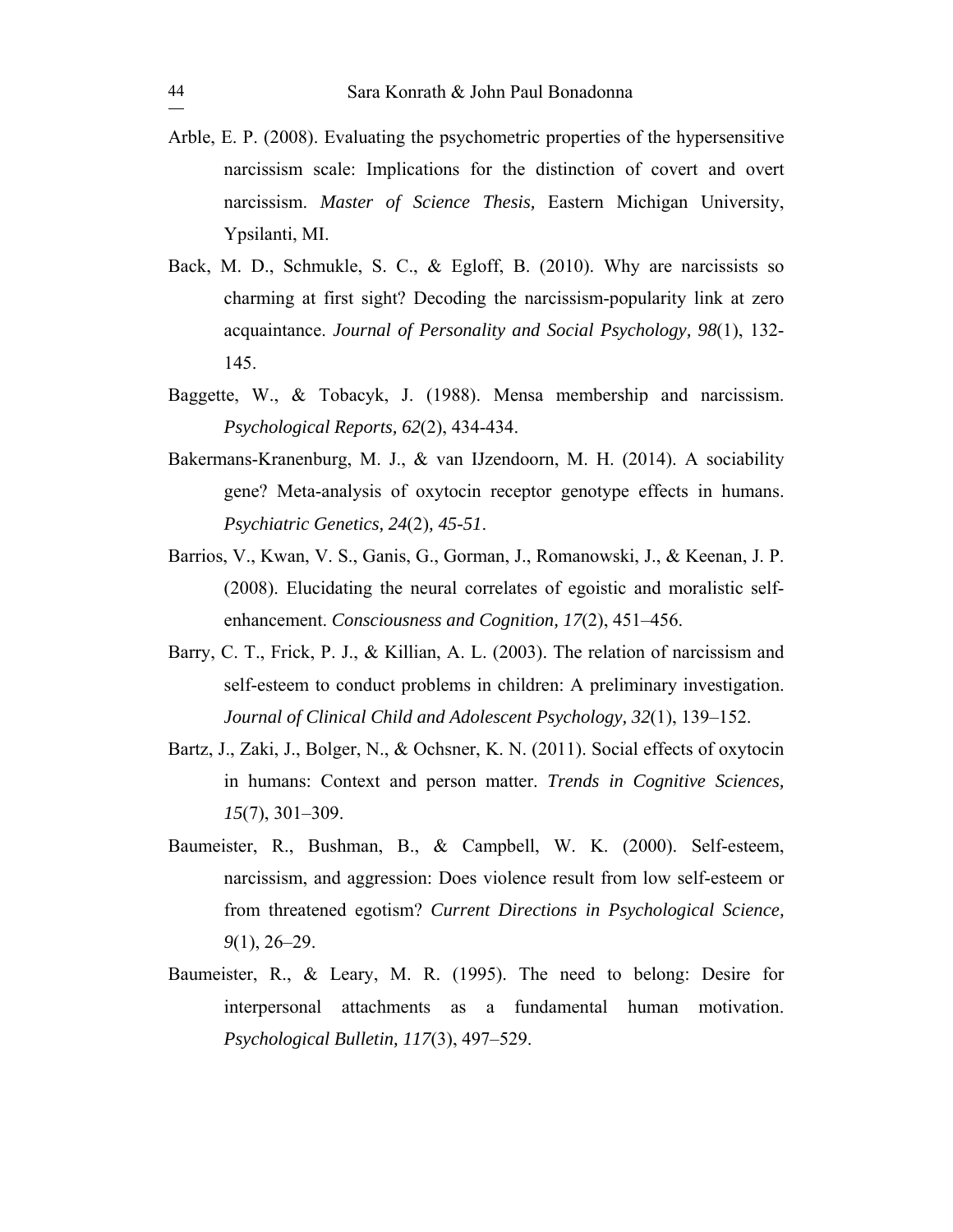- Baumeister, R., Smart, L., & Boden, J. M. (1996). Relation of threatened egotism to violence and aggression: The dark side of high self-esteem. *Psychological Review, 103*(1), 5–33.
- Baumeister, R., Vohs, K. D., & Tice, D. M. (2007). The strength model of selfcontrol. *Current Directions in Psychological Science, 16*(6), 351–355.
- Beer, J. & Hughes, B. (2010). Neural systems of social comparison and the "above-average" effect. NeuroImage, 49(3), 2671-2679.
- Beitchman, J., Zai, C., Muir, K., Berall, L., Nowrouzi, B., Choi, E., & Kennedy, J. (2012). Childhood aggression, callous-unemotional traits, and oxytocin genes. *European Child & Adolescent Psychiatry, 21*(3)*,* 125–132.
- Bernhardt, P. C., Dabbs, J. M., Jr., Fielden, J. A., & Lutter, C. D. (1998). Testosterone changes during vicarious experiences of winning and losing among fans at sporting events. *Physiology & Behavior, 65*(1), 59–62.
- Boniol, M., Autier, P., Boyle, P., & Gandini, S. (2012). Cutaneous melanoma attributable to sunbed use: Systematic review and meta-analysis. *BMJ: British Medical Journal, 345,* e4757, doi: 10.1136/bmj.e4757.
- Book, A. S., Starzyk, K. B., & Quinsey, V. L. (2001). The relationship between testosterone and aggression: A meta-analysis. *Aggression and Violent Behavior, 6*(6), 579–599.
- Booth, A., & Dabbs, J. M. (1993). Testosterone and men's marriages. *Social Forces, 72*(2), 463–477.
- Booth, A., Shelley, G., Mazur, A., Tharp, G., & Kittok, R. (1989). Testosterone, and winning and losing in human competition. *Hormones and Behavior, 23*(4), 556–571.
- Bosson, J. K., Lakey, C. E., Campbell, W. K., Zeigler-Hill, V., Jordan, C. H., & Kernis, M. H. (2008). Untangling the links between narcissism and selfesteem: A theoretical and empirical review. *Social and Personality Psychology Compass, 2*(3), 1415–1439.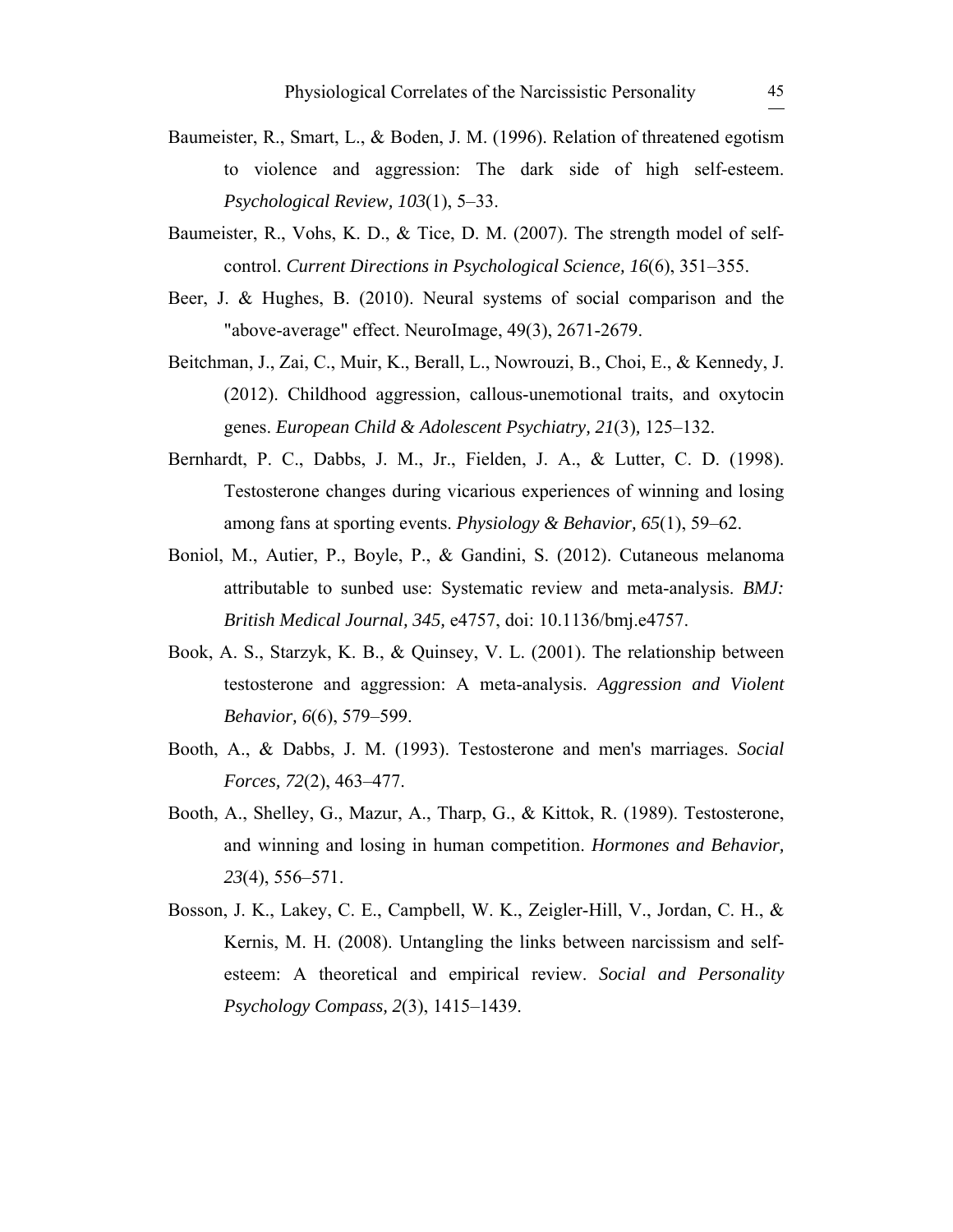- Britt, T. W., & Garrity, M. J. (2006). Attributions and personality as predictors of the road rage response. *British Journal of Social Psychology, 45*(1), 127– 147.
- Brown, J., & Graham, D. (2008). Body satisfaction in gym-active males: An exploration of sexuality, gender, and narcissism. *Sex Roles, 59*(1-2), 94– 106.
- Brown, R. P., & Bosson, J. K. (2001). Narcissus meets Sisyphus: Self-love, selfloathing, and the never-ending pursuit of self-worth. *Psychological Inquiry*, *12*(4)*,* 210–213.
- Bushman, B. J., & Baumeister, R. F. (1998). Threatened egotism, narcissism, selfesteem, and direct and displaced aggression: Does self-love or self-hate lead to violence? *Journal of Personality and Social Psychology, 75*(1), 219–229.
- Bushman, B. J., Bonacci, A. M., van Dijk, M., & Baumeister, R. F. (2003). Narcissism, sexual refusal, and aggression: Testing a narcissistic reactance model of sexual coercion. *Journal of Personality and Social Psychology, 84*(5), 1027–1040.
- Cacioppo, J. T., Hawkley, L. C., & Thisted, R. A. (2010). Perceived social isolation makes me sad: 5-year cross-lagged analyses of loneliness and depressive symptomatology in the Chicago Health, Aging, and Social Relations Study. *Psychology and Aging, 25*(2), 453-463.
- Cacioppo, J. T., & Patrick, W. (2008). *Loneliness: Human nature and the need for social connection.* New York, NY: W.W. Norton.
- Campbell, M., & Waller, G. (2010). Narcissistic characteristics and eatingdisordered behaviors. *International Journal of Eating Disorders, 43*(6), 560–564.
- Campbell, M. A., Waller, G., & Pistrang, N. (2009). The impact of narcissism on drop-out from cognitive-behavioral therapy for the eating disorders: A pilot study. *The Journal of Nervous and Mental Disease, 197*(4), 278–281.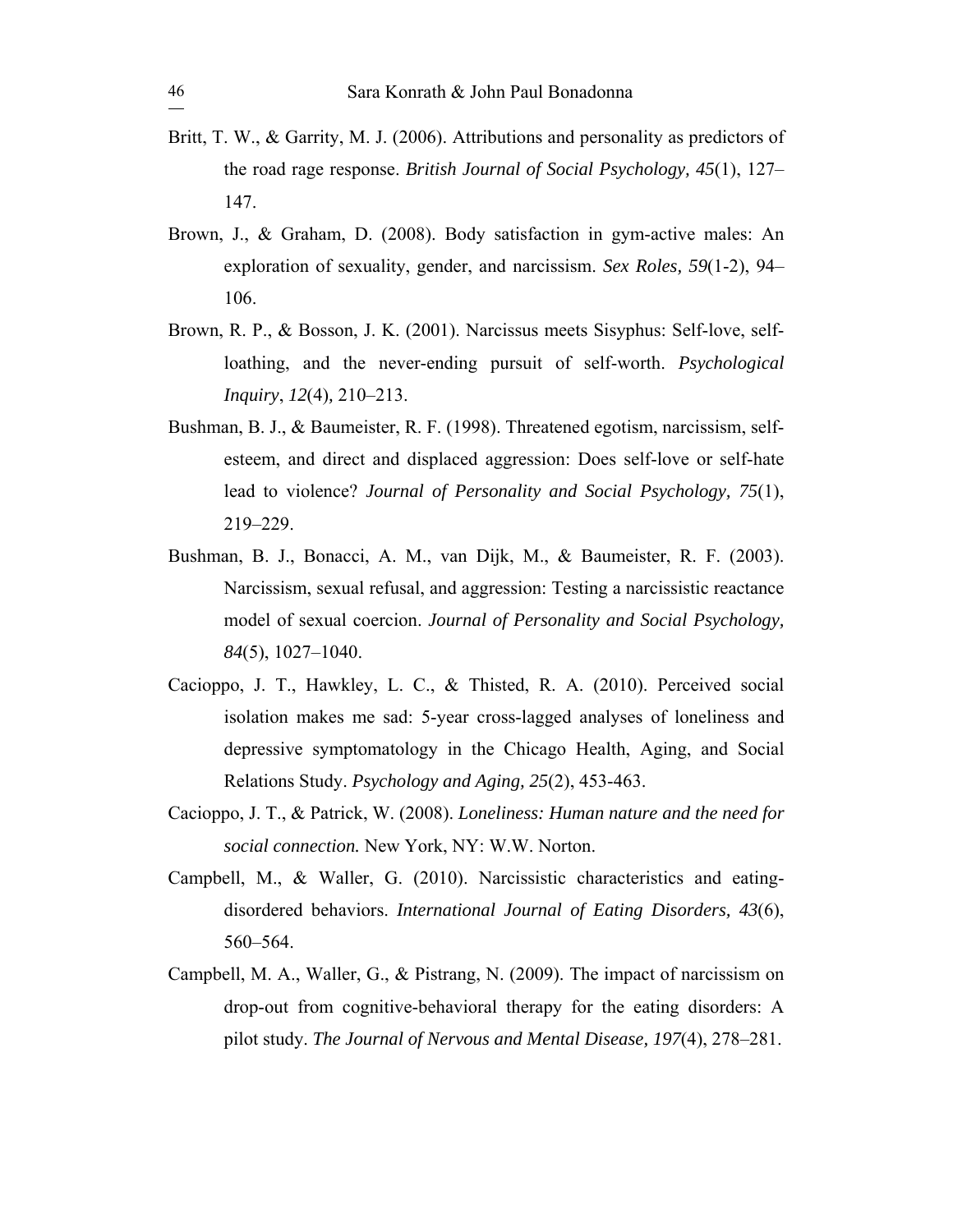- Campbell, W. K. (1999). Narcissism and romantic attraction. *Journal of Personality and Social Psychology, 77*(6), 1254–1270.
- Campbell, W. K., Bosson, J. K., Goheen, T. W., Lakey, C. E., & Kernis, M. H. (2007). Do narcissists dislike themselves "deep down inside"? *Psychological Science, 18*(3), 227–229.
- Campbell, W. K., Bush, C. P., Brunell, A. B., & Shelton, J. (2005). Understanding the social costs of narcissism: The case of the tragedy of the commons. *Personality and Social Psychology Bulletin, 31*(10), 1358–1368.
- Campbell, W. K., Foster, C., & Finkel, E. J. (2002). Does self-love lead to love for others? A story of narcissistic game playing. *Journal of Personality and Social Psychology, 83*(2), 340–354.
- Campbell, W. K., Goodie, A. S., & Foster, J. D. (2004). Narcissism, confidence, and risk attitude. *Journal of Behavioral Decision Making, 17*(4), 297–311.
- Campbell, W. K., & Miller, J. D. (Ed.). (2011). *The handbook of narcissism and narcissistic personality disorder*. New York, NY: Wiley.
- Campbell, W. K., Rudich, E. A., & Sedikides, C. (2002). Narcissism, self-esteem, and the positivity of self-views: Two portraits of self-love. *Personality and Social Psychology Bulletin, 28*(3), 358–368.
- Cardoso, C., Ellenbogen, M. A., & Linnen, A.M. (2012). Acute intranasal oxytocin improves positive self-perceptions of personality. *Psychopharmacology, 220*(4), 741–749.
- Carroll, L. (1989). A comparative study of narcissism, gender, and sex-role orientation among bodybuilders, athletes, and psychology students. *Psychological Reports, 64*(3), 999–1006.
- Carter, C. S. (1992). Oxytocin and sexual behavior. *Neuroscience & Biobehavioral Reviews, 16*(2), 131–144.
- Carter, C. S. (1998). Neuroendocrine perspectives on social attachment and love. *Psychoneuroendocrinology, 23*, 779–818.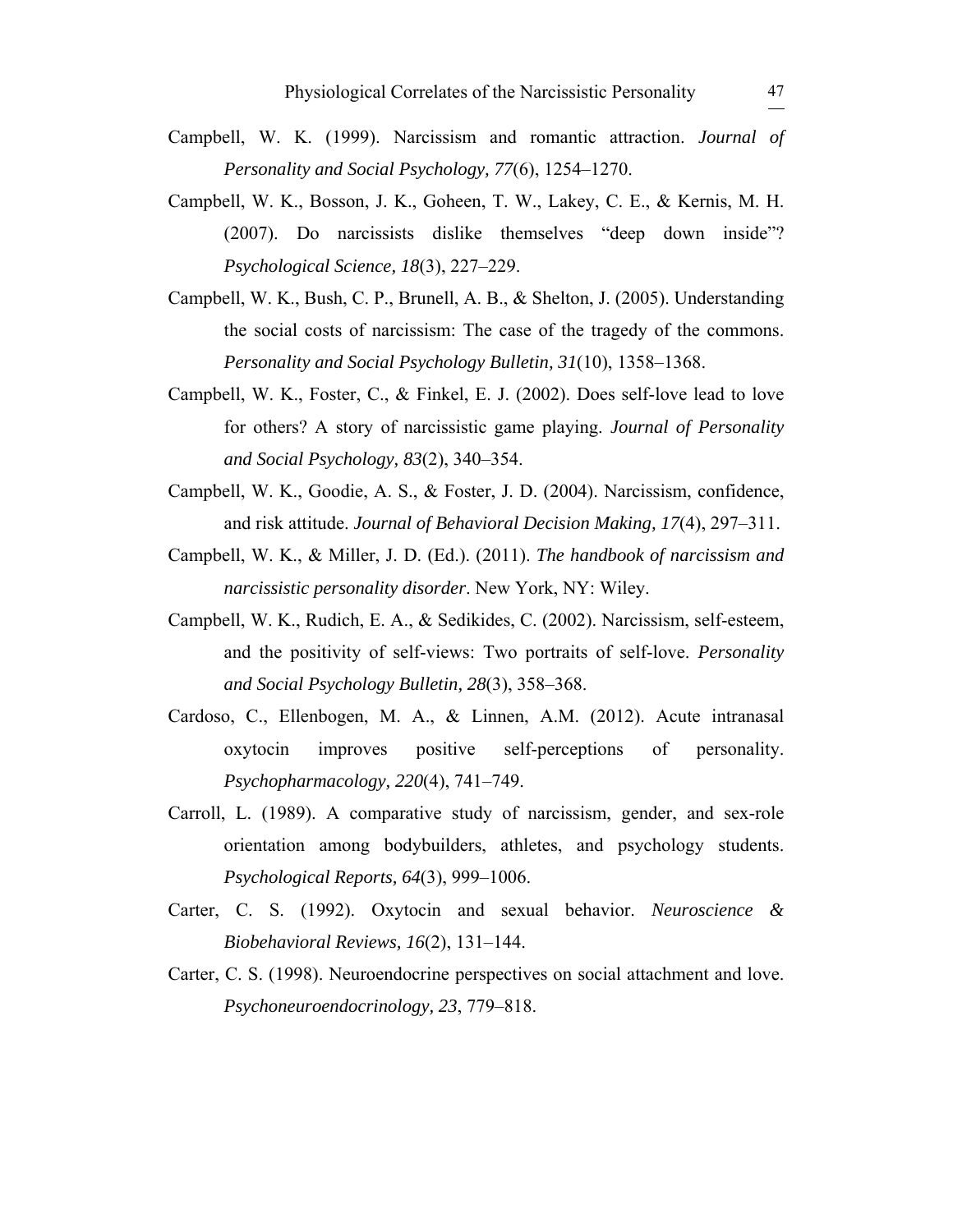- Carter, C. S., Williams, J. R., Witt, D. M., & Insel, T. R. (1992). Oxytocin and social bonding. *Annals of the New York Academy of Sciences, 652*(1), 204–211.
- Carter, R. R., Johnson, S. M., Exline, J. J., Post, S. G., & Pagano, M. E. (2012). Addiction and "generation me": Narcissistic and prosocial behaviors of adolescents with substance dependency disorder in comparison to normative adolescents. *Alcoholism Treatment Quarterly, 30*(2), 163–178.
- Cascio, C., Konrath, S., & Falk, E. (2014). Narcissists' social pain seen only in the brain. *Social, Cognitive and Affective Neuroscience.* Manuscript under revision.
- Cheng, J. T., Tracy, J. L., & Miller, G. E. (2013). Are narcissists hardy or vulnerable? The role of narcissism in the production of stress-related biomarkers in response to emotional distress. *Emotion, 13*(6), 1004-1011.
- Chliaoutakis, J. E., Demakakos, P., Tzamalouka, G., Bakou, V., Koumaki, M., & Darviri, C. (2002). Aggressive behavior while driving as predictor of selfreported car crashes. *Journal of Safety Research, 33*(4), 431–443.
- Choi, W. H., Son, J. W., Kim, Y. R., Lee, S. I., Shin, C. J., Kim, S. K., & Ju, G.W. (2011). A study of covert narcissism in adolescent internet addiction: Relationship to anonymity, presence, interactivity, and achievement motivation. *Journal of the Korean Academy of Child and Adolescent Psychiatry, 22*(2), 103–111.
- Choi, W. H., Son, J.-W., Kim, Y.-R., Oh, J.-H., Lee, S.-I., Shin, C.-J., Kim, S.-K., Ju, G., Lee, S., & Jo, S. (2013). An FMRI study investigating adolescent brain activation by rewards and feedback. *Psychiatry Investigation, 10*(1), 47–55.
- Chrousos, G. P., & Gold, P. W. (1992). The concepts of stress and stress system disorders: Overview of physical and behavioral homeostasis. *JAMA: Journal of the American Medical Association, 267*(9), 1244–1252.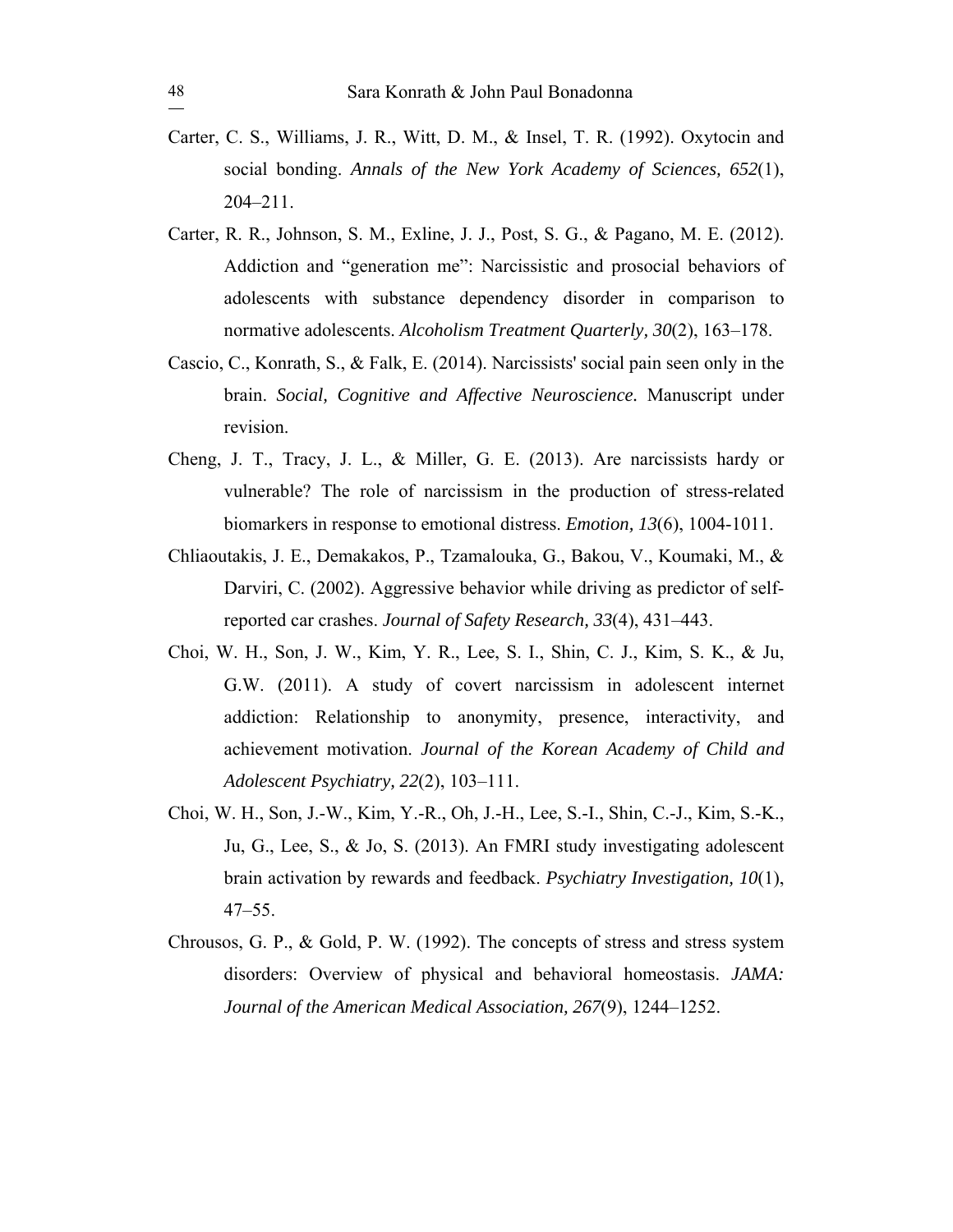- Cohen, S. (2004). Social relationships and health. *American Psychologist, 59*(8), 676-684.
- Coolidge, F. L., Thede, L. L., & Jang, K. L. (2001). Heritability of personality disorders in childhood: A preliminary investigation. *Journal of Personality Disorders, 15*(1), 33–40.
- Cramer, P., & Jones, C. J. (2008). Narcissism, identification, and longitudinal change in psychological health: Dynamic predictions. *Journal of Research in Personality, 42*(5), 1148–1159.
- Crocker, J., Luhtanen, R. K., Cooper, M. L., & Bouvrette, A. (2003). Contingencies of self-worth in college students: Theory and measurement. *Journal of Personality and Social Psychology, 85*(5), 894-908
- Crocker, J., & Wolfe, C. T. (2001). Contingencies of self-worth. *Psychological Review, 108*(3), 593-623.
- Crysel, L. C., Crosier, B. S., & Webster, G. D. (2013). The Dark Triad and risk behavior. *Personality and Individual Differences, 54*(1), 35–40.
- Davis, C., Claridge, G., & Brewer, H. (1996). The two faces of narcissism: Personality dynamics of body esteem. *Journal of Social and Clinical Psychology, 15*(2), 153–166.
- Davis, C., Claridge, G., & Cerullo, D. (1997a). Personality factors and weight preoccupation: A continuum approach to the association between eating disorders and personality disorders. *Journal of Psychiatric Research, 31*(4), 467–480.
- Davis, C., Claridge, G., & Cerullo, D. (1997b). Reflections on narcissism: Conflicts about body-image perceptions in women. *Personality and Individual Differences, 22*(3), 309–316.
- Davis, M. S., & Brunell, A. B. (2012). Measuring narcissism within Add Health: The development and validation of a new scale. *Journal of Research on Adolescence, 22*(4), 632–645.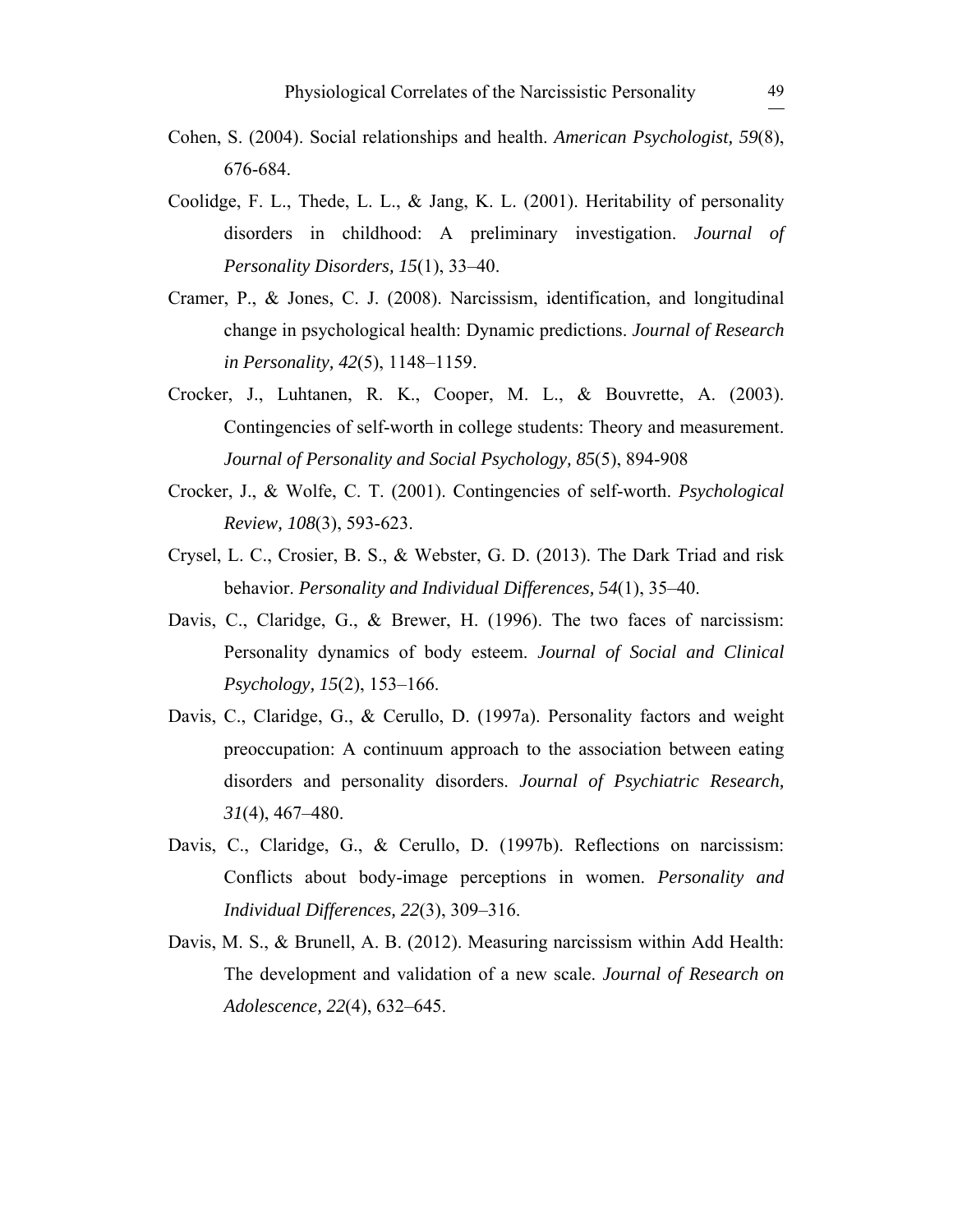- Denecke, F. W., & Hilgenstock, B. (1989). *The Narcissism Inventory* (in German). Bern, Germany: Hans Huber.
- Dickerson, S. S., & Kemeny, M. E. (2004). Acute stressors and cortisol responses: A theoretical integration and synthesis of laboratory research. *Psychological Bulletin, 130*(3), 355-391.
- Dufner, M., Denissen, J. J., Zalk, M., Matthes, B., Meeus, W. H., van Aken, M. A., & Sedikides, C. (2012). Positive intelligence illusions: On the relation between intellectual self-enhancement and psychological adjustment. *Journal of Personality, 80*(3), 537–572.
- Dufner, M., Rauthmann, J. F., Czarna, A. Z., & Denissen, J. J. (2013). Are narcissists sexy? Zeroing in on the effect of narcissism on short-term mate appeal. *Personality and Social Psychology Bulletin, 39*(7), 870–882.
- Dumitrescu, A. L., Zetu, L., Zetu, M., & Păcurar, M. (2013). The relationship between narcissism, oral health status and oral health-related nehaviors. *Procedia-Social and Behavioral Sciences, 78,* 496–500.
- Ebstein, R. P., Knafo, A., Mankuta, D., Chew, S. H., & Lai, P. S. (2012). The contributions of oxytocin and vasopressin pathway genes to human behavior. *Hormones and Behavior, 61*(3), 359–379.
- Edelstein, R. S., Newton, N. J., & Stewart, A. J. (2012). Narcissism in midlife: Longitudinal changes in and correlates of women's narcissistic personality traits. *Journal of Personality, 80*(5), 1179–1204.
- Edelstein, R. S., Yim, I. S., & Quas, J. A. (2010). Narcissism predicts heightened cortisol reactivity to a psychosocial stressor in men. *Journal of Research in Personality, 44*(5), 565–572.
- Edwards, B. D., Warren, C. R., Tubré, T. C., Zyphur, M. J., & Hoffner-Prillaman, R. (2013). The validity of narcissism and driving anger in predicting aggressive driving in a sample of young drivers. *Human Performance, 26*(3), 191–210.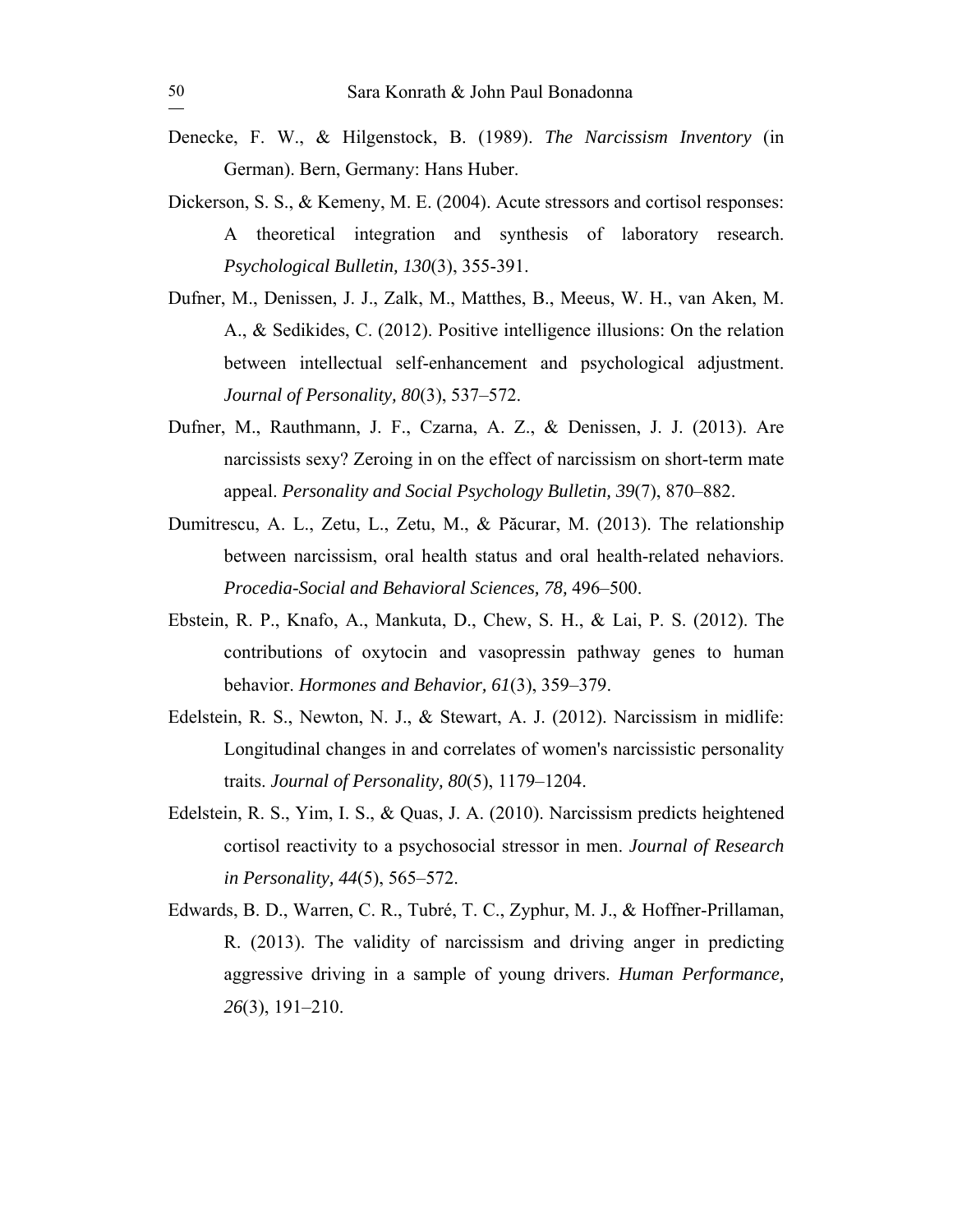- Eisenberger, N. I. (2012). The neural bases of social pain: Evidence for shared representations with physical pain. *Psychosomatic Medicine, 74*(2), 126– 135.
- Eisenberger, N. I., & Lieberman, M. D. (2004). Why rejection hurts: A common neural alarm system for physical and social pain. *Trends in Cognitive Sciences, 8*(7), 294–300.
- Eisenberger, N. I., Lieberman, M. D., & Williams, K. D. (2003). Does rejection hurt? An fMRI study of social exclusion. *Science, 302*(5643), 290–292.
- Eisenegger, C., Naef, M., Snozzi, R., Heinrichs, M., & Fehr, E. (2009). Prejudice and truth about the effect of testosterone on human bargaining behaviour. *Nature, 463*(7279), 356–359.
- Ekşı, F. (2012). Examination of narcissistic personality traits' predicting level of internet addiction and cyber bullying through path analysis. *Educational Sciences: Theory & Practice, 12*(3), 1694-1706.
- Emmons, R. A. (1987). Narcissism: Theory and measurement. *Journal of Personality and Social Psychology, 52*(1), 11-17.
- Fan, Y., Duncan, N. W., de Greck, M., & Northoff, G. (2011). Is there a core neural network in empathy? An fMRI based quantitative meta-analysis. *Neuroscience & Biobehavioral Reviews, 35*(3), 903–911.
- Fan, Y., Wonneberger, C., Enzi, B., De Greck, M., Ulrich, C., Tempelmann, C., Bogerts, B., Doering, S., & Northoff, G. (2011). The narcissistic self and its psychological and neural correlates: An exploratory fMRI study. *Psychological Medicine, 41*(8), 1641–1650.
- Farwell, L., & Wohlwend-Lloyd, R. (1998). Narcissistic processes: Optimistic expectations, favorable self-evaluations, and self-enhancing attributions. *Journal of Personality, 66*(1), 65–83.
- Ferrara, M., & De Gennaro, L. (2001). How much sleep do we need? *Sleep Medicine Reviews, 5*(2), 155–179.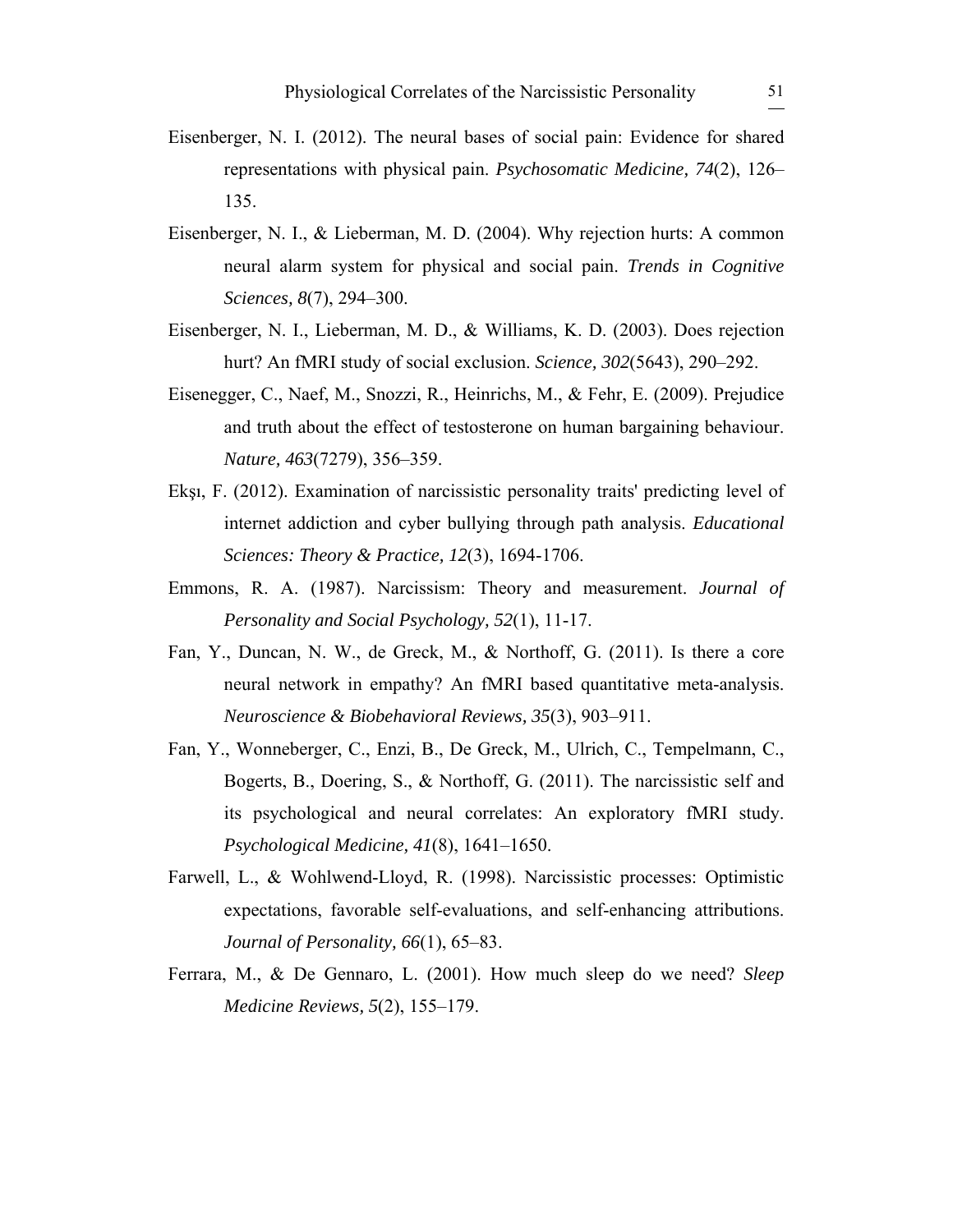- Fiala, B., Kopp, M., & Günther, V. (1997). Why do young women use sunbeds? A comparative psychological study. *British Journal of Dermatology, 137*(6), 950–954.
- Finkel, E. J., Campbell, W. K., Buffardi, L. E., Kumashiro, M., & Rusbult, C. E. (2009). The metamorphosis of narcissus: Communal activation promotes relationship commitment among narcissists. *Personality and Social Psychology Bulletin, 35*(10), 1271–1284.
- Foster, J. D., Reidy, D. E., Misra, T. A., & Goff, J. S. (2011). Narcissism and stock market investing: Correlates and consequences of cocksure investing. *Personality and Individual Differences, 50*(6), 816–821.
- Foster, J. D., Shenesey, J. W., & Goff, J. S. (2009). Why do narcissists take more risks? Testing the roles of perceived risks and benefits of risky behaviors. *Personality and Individual Differences, 47*(8), 885–889.
- Foster, J. D., Shrira, I., & Campbell, W. K. (2006). Theoretical models of narcissism, sexuality, and relationship commitment. *Journal of Social and Personal Relationships, 23*(3), 367–386.
- Fulford, D., Johnson, S. L., & Carver, C. S. (2008). Commonalities and differences in characteristics of persons at risk for narcissism and mania. *Journal of Research in Personality, 42*(6), 1427–1438.
- Gabriel, M. T., Critelli, J. W., & Ee, J. S. (1994). Narcissistic illusions in selfevaluations of intelligence and attractiveness. *Journal of Personality, 62*(1), 143–155.
- Galovski, T. E., Malta, L. S., & Blanchard, E. B. (2006). *Road rage: Assessment and treatment of the angry, aggressive driver.* Washington, DC: American Psychological Association.
- Giacomin, M., & Jordan, C. H. (2014). Down-regulating narcissistic tendencies: Communal focus reduces state narcissism. *Personality and Social Psychology Bulletin*, *40,* 488-500.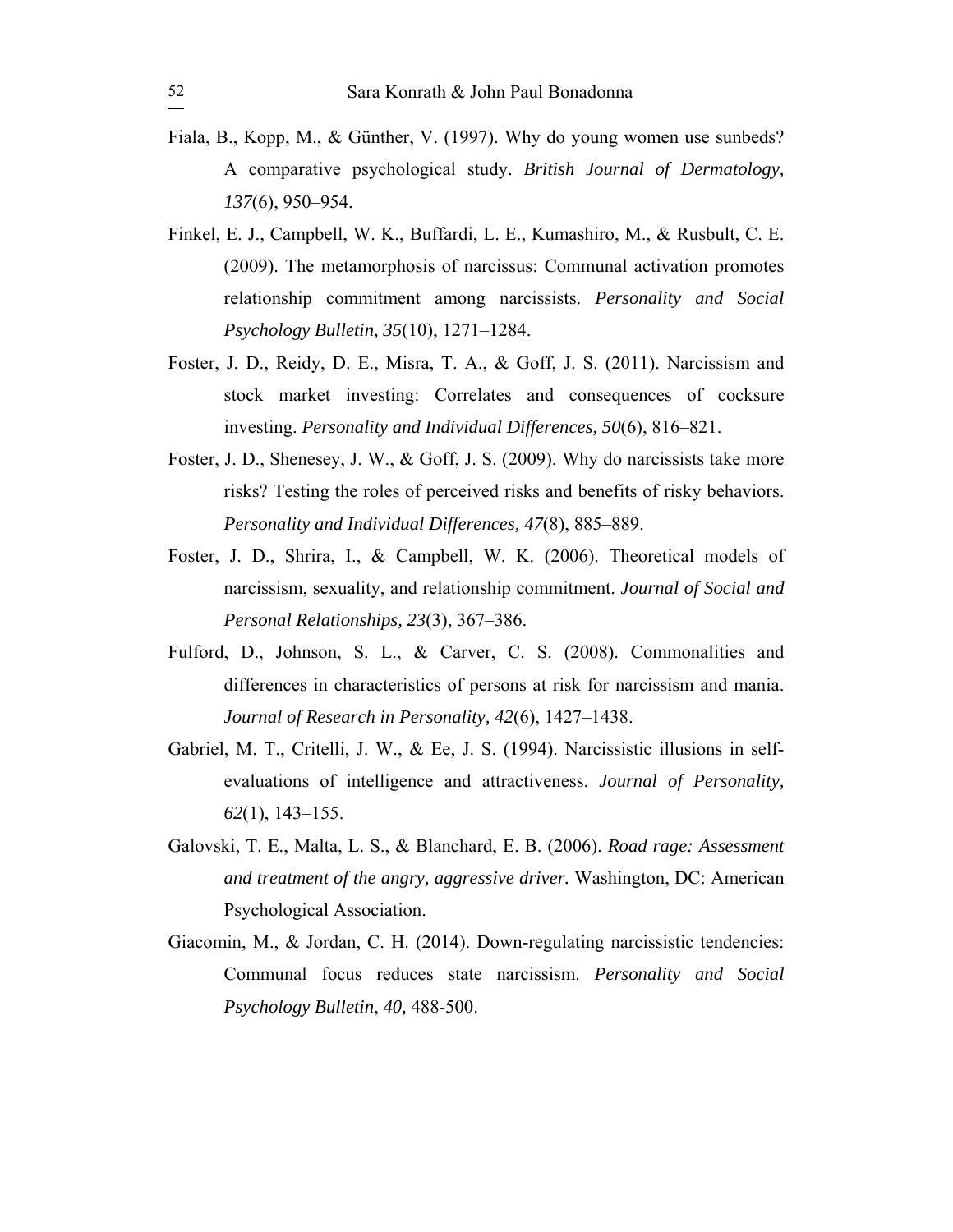- Grant, V. J., & France, J. T. (2001). Dominance and testosterone in women. *Biological Psychology, 58*(1), 41–47.
- Gray, P. B., Kahlenberg, S. M., Barrett, E. S., Lipson, S. F., & Ellison, P. T. (2002). Marriage and fatherhood are associated with lower testosterone in males. *Evolution and Human Behavior, 23*(3), 193–201.
- Greenwald, A. G., & Farnham, S. D. (2000). Using the implicit association test to measure self-esteem and self-concept. *Journal of Personality and Social Psychology, 79*(6), 1022-1038.
- Happé, F. G. (1996). Studying weak central coherence at low levels: Children with autism do not succumb to visual illusions. A research note. *Journal of Child Psychology and Psychiatry, 37*(7), 873–877.
- Heinrichs, M., Baumgartner, T., Kirschbaum, C., & Ehlert, U. (2003). Social support and oxytocin interact to suppress cortisol and subjective responses to psychosocial stress. *Biological Psychiatry, 54*(12), 1389–1398.
- Hermans, E. J., Putman, P., & Van Honk, J. (2006). Testosterone administration reduces empathetic behavior: A facial mimicry study. *Psychoneuroendocrinology, 31*(7), 859–866.
- Hickman, S. E., Watson, P., & Morris, R. J. (1996). Optimism, pessimism, and the complexity of narcissism. *Personality and Individual Differences, 20*(4), 521–525.
- Holt-Lunstad, J., Smith, T. B., & Layton, J. B. (2010). Social relationships and mortality risk: A meta-analytic review. *PLoS Med, 7*(7), e1000316.
- Horvath, S., & Morf, C. C. (2009). Narcissistic defensiveness: Hypervigilance and avoidance of worthlessness. *Journal of Experimental Social Psychology, 45*(6), 1252–1258.
- House, J., Landis, K., & Umberson, D. (1988). Social relationships and health. *Science, 241*(4865), 540–545.
- Humphrey, L. L., Fu, R., Buckley, D. I., Freeman, M., & Helfand, M. (2008). Periodontal disease and coronary heart disease incidence: A systematic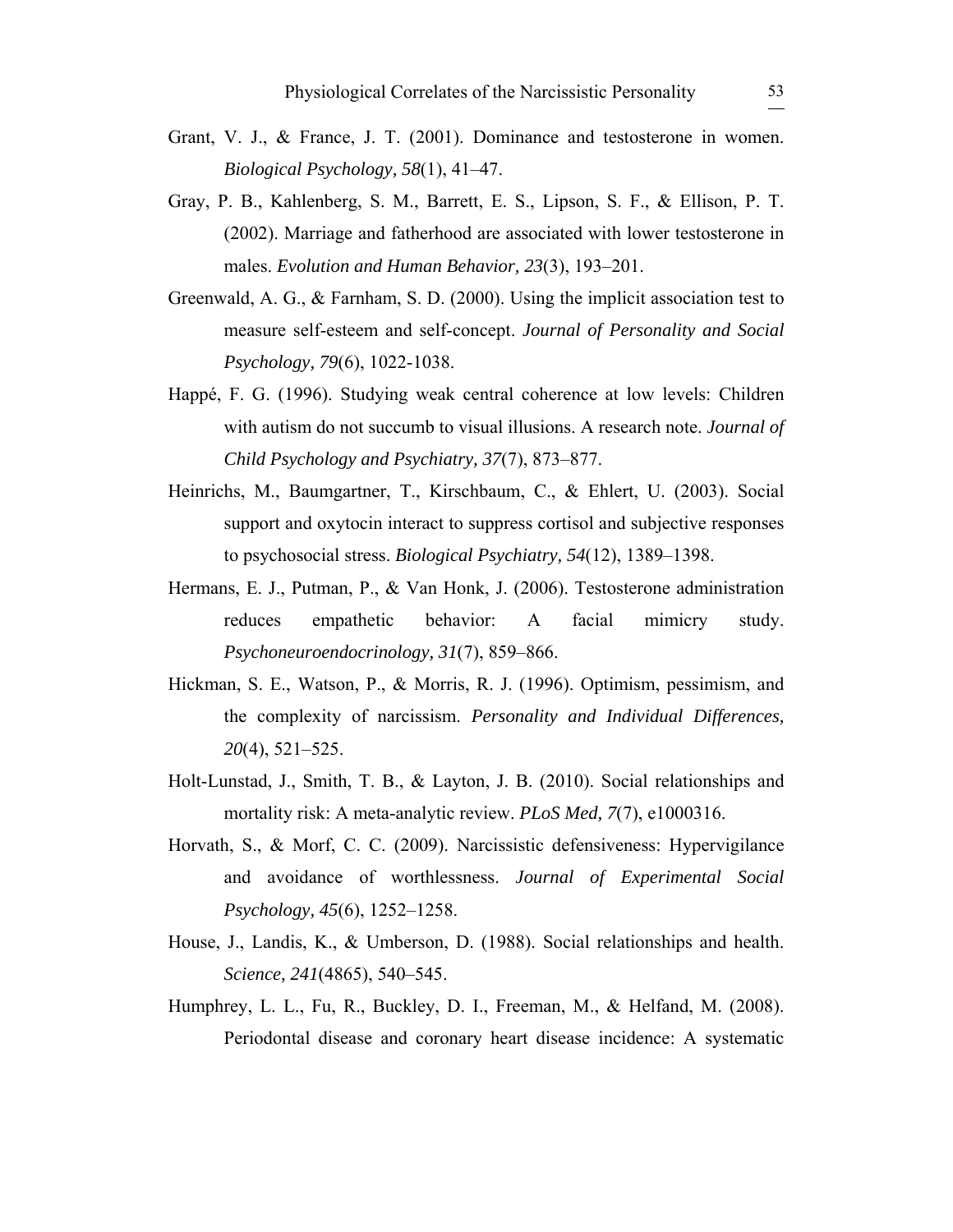review and meta-analysis. *Journal of General Internal Medicine, 23*(12), 2079–2086.

- Imhoff, R., Bergmann, X., Banse, R., & Schmidt, A. F. (2013). Exploring the automatic undercurrents of sexual narcissism: Individual differences in the sex-aggression link. *Archives of Sexual Behavior, 42*(6), 1033–1041.
- Israel, S., Lerer, E., Shalev, I., Uzefovsky, F., Riebold, M., Laiba, E., Bachner-Melman, R., Maril, A., Bornsten, G., & Knafo, A. (2009). The oxytocin receptor (OXTR) contributes to prosocial fund allocations in the dictator game and the social value orientations task. *PLoS ONE, 4*(5), e5535.
- Jackson, L. A., Ervin, K. S., & Hodge, C. N. (1992). Narcissism and body image. *Journal of Research in Personality, 26*(4), 357–370.
- James, L. M., & Taylor, J. (2007). Impulsivity and negative emotionality associated with substance use problems and Cluster B personality in college students. *Addictive Behaviors, 32*(4), 714–727.
- Jang, K., Livesley, W., Vernon, P., & Jackson, D. (1996). Heritability of personality disorder traits: A twin study. *Acta Psychiatrica Scandinavica, 94*(6), 438–444.
- Jang, K., Vernon, P. A., & Livesley, W. J. (2000). Personality disorder traits, family environment, and alcohol misuse: A multivariate behavioural genetic analysis. *Addiction, 95*(6), 873–888.
- Johansson, A., Bergman, H., Corander, J., Waldman, I. D., Karrani, N., Salo, B., Jern, P., Ålgars, M., Sandnabba, K., & Santtila, P. (2012). Alcohol and aggressive behavior in men – moderating effects of oxytocin receptor gene (OXTR) polymorphisms. *Genes, Brain and Behavior, 11*(2), 214–221.
- Johnson, D. D., McDermott, R., Barrett, E. S., Cowden, J., Wrangham, R., McIntyre, M. H., & Rosen, S. (2006). Overconfidence in wargames: Experimental evidence on expectations, aggression, gender and testosterone. *Proceedings of the Royal Society B: Biological Sciences, 273*(1600), 2513–2520.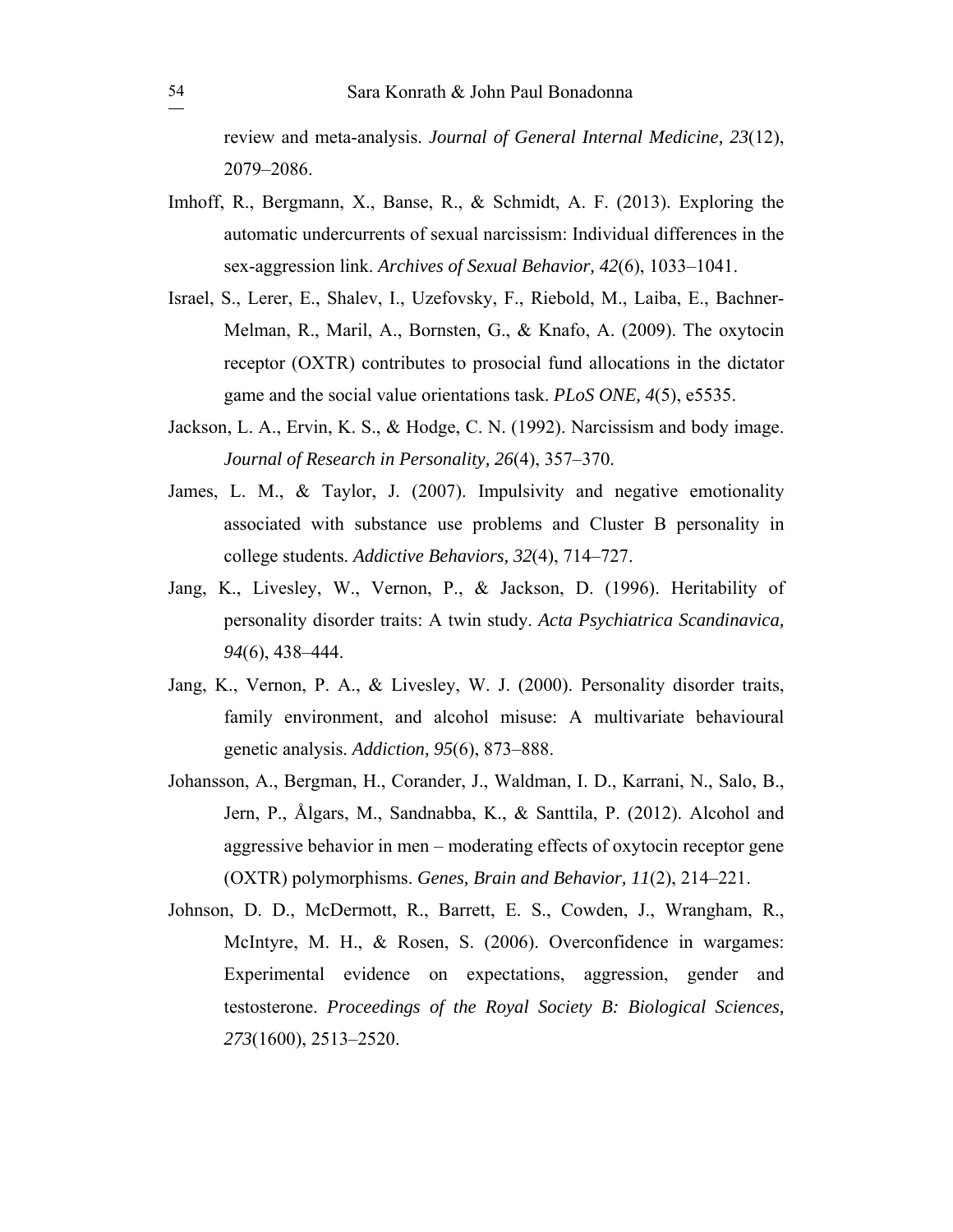- Jonason, P. K., & Buss, D. M. (2012). Avoiding entangling commitments: Tactics for implementing a short-term mating strategy. *Personality and Individual Differences, 52*(5), 606–610.
- Jonason, P. K., Luevano, V. X., & Adams, H. M. (2012). How the Dark Triad traits predict relationship choices. *Personality and Individual Differences, 53*(3), 180–184.
- Jones, D. N., & Olderbak, S. G. (2014). The associations among dark personalities and sexual tactics across different scenarios. *Journal of Interpersonal Violence, 29*(6), 1050–1070.
- Jordan, C. H., Spencer, S. J., Zanna, M. P., Hoshino-Browne, E., & Correll, J. (2003). Secure and defensive high self-esteem. *Journal of Personality and Social Psychology, 85*(5), 969-978.
- Kahneman, D., & Tversky, A. (1973). On the psychology of prediction. *Psychological Review, 80*(4), 237-251.
- Kelsey, R. M., Ornduff, S. R., McCann, C. M., & Reiff, S. (2001). Psychophysiological characteristics of narcissism during active and passive coping. *Psychophysiology, 38*(2), 292–303.
- Kelsey, R. M., Ornduff, S. R., Reiff, S., & Arthur, C. M. (2002). Psychophysiological correlates of narcissistic traits in women during active coping. *Psychophysiology, 39*(3), 322–332.
- Kernis, M. H., & Sun, C. R. (1994). Narcissism and reactions to interpersonal feedback. *Journal of Research in Personality, 28*(1), 4–13.
- Kim, E. J., Namkoong, K., Ku, T., & Kim, S. J. (2008). The relationship between online game addiction and aggression, self-control and narcissistic personality traits. *European Psychiatry, 23*(3), 212–218.
- Kim, H. S., Sherman, D. K., Sasaki, J. Y., Xu, J., Chu, T. Q., Ryu, C., Suh, E., Graham, K., & Taylor, S. (2010). Culture, distress, and oxytocin receptor polymorphism (OXTR) interact to influence emotional support seeking.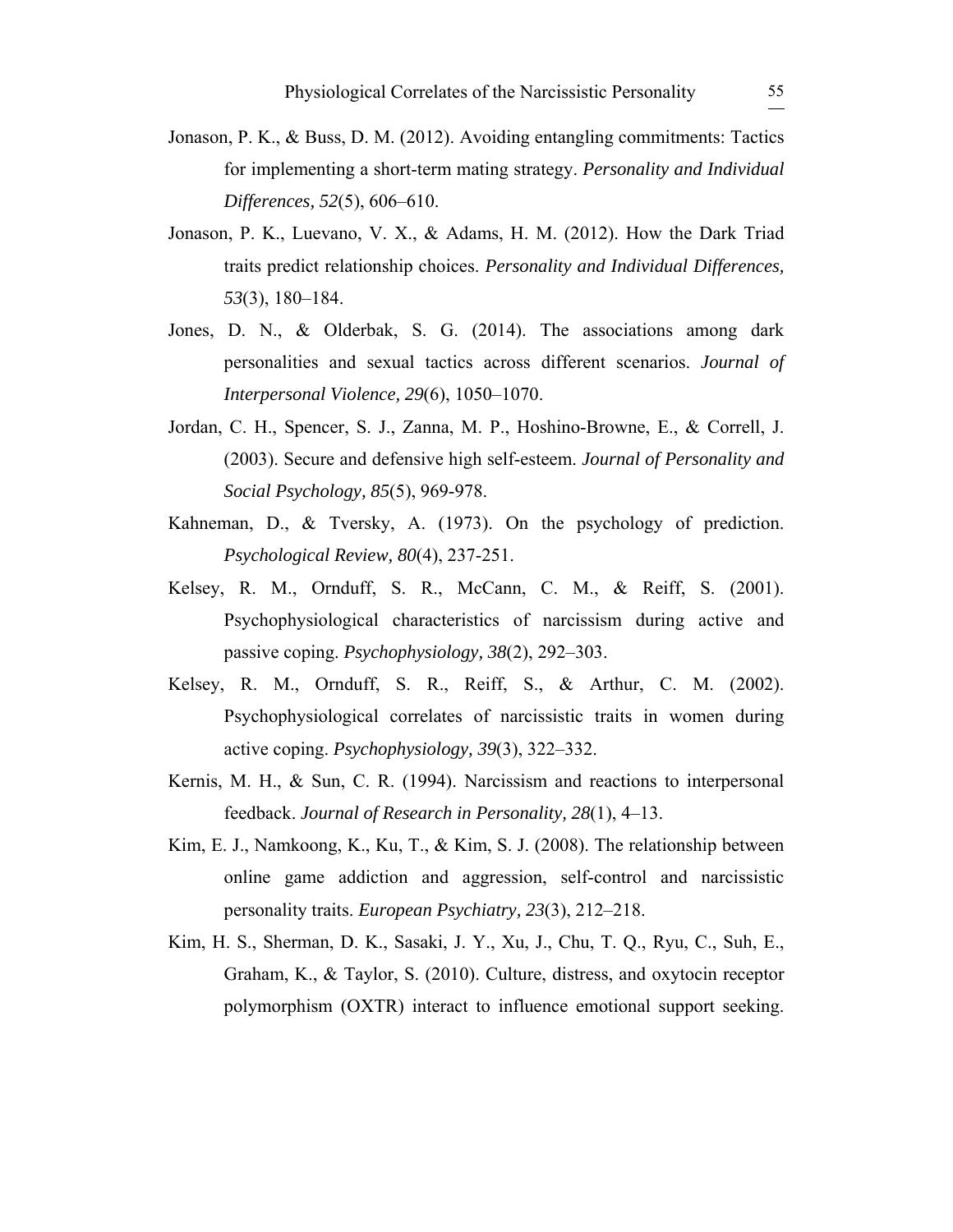*Proceedings of the National Academy of Sciences USA, 107*(36), 15717– 15721.

- Kogan, A., Saslow, L. R., Impett, E. A., Oveis, C., Keltner, D., & Saturn, S. R. (2011). Thin-slicing study of the oxytocin receptor (OXTR) gene and the evaluation and expression of the prosocial disposition. *Proceedings of the National Academy of Sciences USA, 108*(48), 19189–19192.
- Konrath, S., Bushman, B., & Campbell, W. K. (2006). Attenuating the link between threatened egotism and aggression. *Psychological Science, 17*(11), 995–1001.
- Konrath, S., Bushman, B., & Grove, T. (2009). Seeing my world in a million little pieces: Narcissism, self-construal, and cognitive-perceptual style. *Journal of Personality, 77*(4), 1197–1228.
- Konrath, S., Corneille, O., Bushman, B. J., & Luminet, O. (in press). The relationship between narcissistic exploitativeness, dispositional empathy, and emotion recognition abilities. *Journal of Nonverbal Behavior*.
- Konrath, S., Fuhrel-Forbis, A., Lou, A., & Brown, S. L. (2012). Motives for volunteering are associated with mortality risk in older adults. *Health Psychology, 31*(1), 87–96.
- Konrath, S., Meier, B., & Bushman, B. (2014). Development and validation of the Single Item Narcissism Scale (SINS). *PLoS ONE.* Manuscript under revision.
- Konrath, S., Tan, G., Sun, M., & Bonadonna, J. P. (2014). *Do narcissistic people sleep well? The mediating role of depressive symptoms.* Manuscript in progress.
- Krueger, F., Parasuraman, R., Iyengar, V., Thornburg, M., Weel, J., Lin, M., Clarke, E., McCabe, K., & Lipsky, R. (2012). Oxytocin receptor genetic variation promotes human trust behavior. *Frontiers in Human Neuroscience, 6,* 1-9.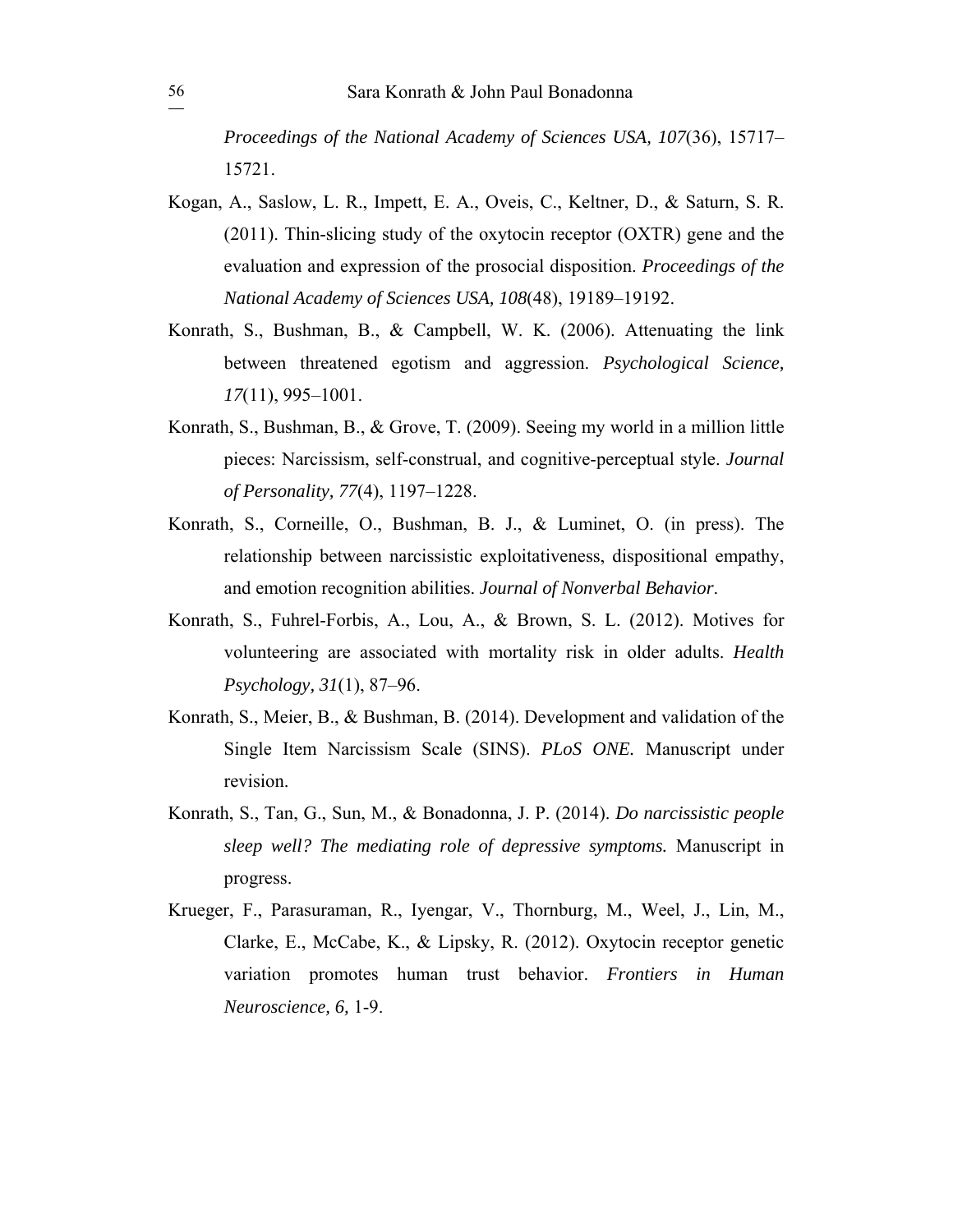- Krusemark, E. A. (2011). Neurophysiological correlates of narcissism and psychopathy. In W .K. Campbell & J. D. Miller (Eds.), *The handbook of narcissism and narcissistic personality disorder: Theoretical approaches, empirical findings, and treatments* (pp. 221–237)*.* Hoboken, NJ: John Wiley & Sons*.*
- Kumari, M., Shipley, M., Stafford, M., & Kivimaki, M. (2011). Association of diurnal patterns in salivary cortisol with all-cause and cardiovascular mortality: Findings from the Whitehall II study. *The Journal of Clinical Endocrinology & Metabolism, 96*(5), 1478–1485.
- Kumsta, R., & Heinrichs, M. (2013). Oxytocin, stress and social behavior: Neurogenetics of the human oxytocin system. *Current Opinion in Neurobiology, 23*, 11–16.
- Kwan, V. S., Barrios, V., Ganis, G., Gorman, J., Lange, C., Kumar, M., Shepard, A., & Keenan, J. (2007). Assessing the neural correlates of selfenhancement bias: A transcranial magnetic stimulation study. *Experimental Brain Research, 182*(3), 379–385.
- Lakey, C. E., Rose, P., Campbell, W. K., & Goodie, A. S. (2008). Probing the link between narcissism and gambling: The mediating role of judgment and decision-making biases. *Journal of Behavioral Decision Making, 21*(2), 113–137.
- Lamm, C., Decety, J., & Singer, T. (2011). Meta-analytic evidence for common and distinct neural networks associated with directly experienced pain and empathy for pain. *NeuroImage, 54*(3), 2492–2502.
- Le, T. N. (2005). Narcissism and immature love as mediators of vertical individualism and ludic love style. *Journal of Social and Personal Relationships, 22*(4), 543–560.
- Leary, M. R., & Jones, J. L. (1993). The social psychology of tanning and sunscreen use: Self-presentational motives as a predictor of health risk. *Journal of Applied Social Psychology, 23*(17), 1390–1406.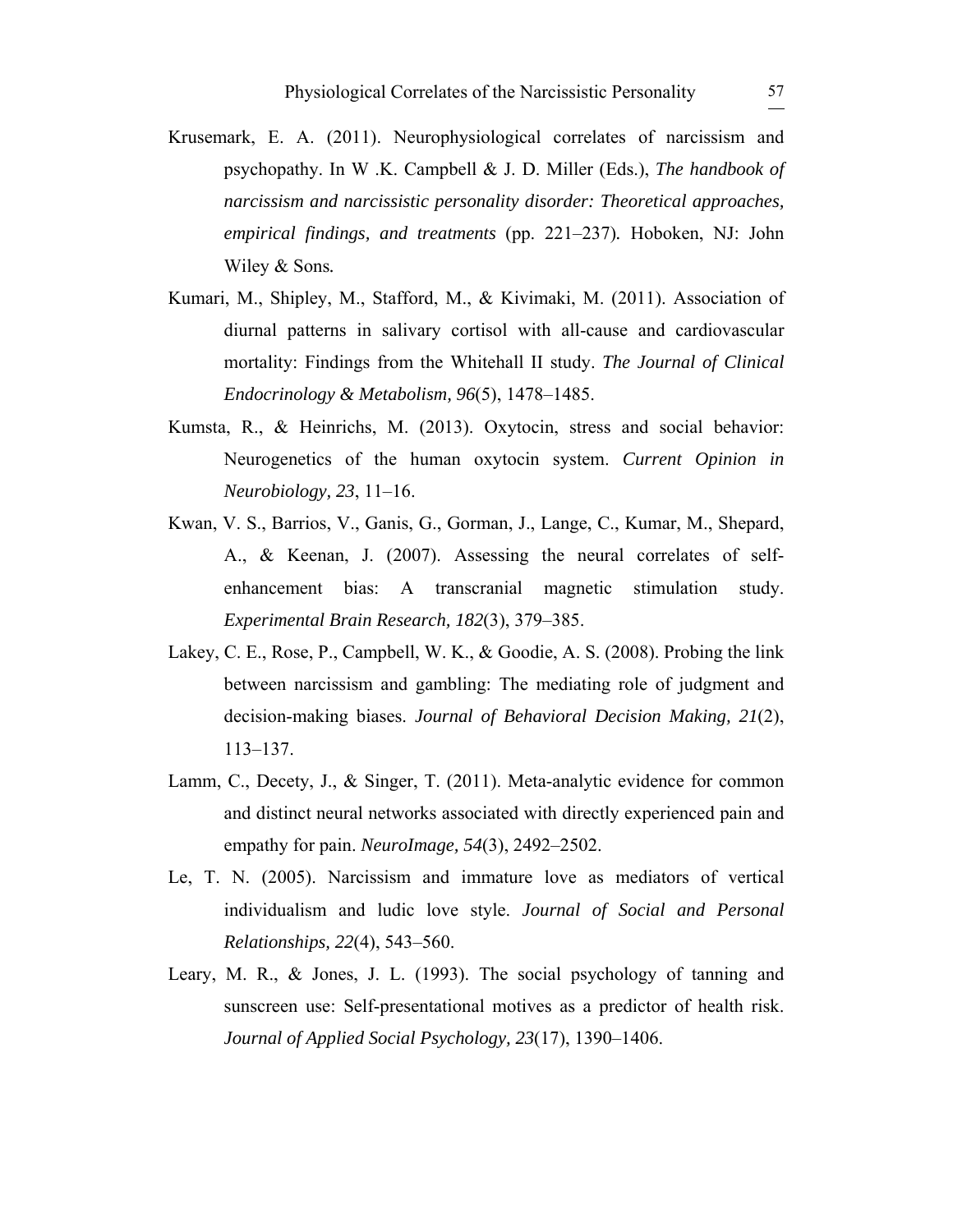- Linnen, A. M., Ellenbogen, M. A., Cardoso, C., & Joober, R. (2012). Intranasal oxytocin and salivary cortisol concentrations during social rejection in university students. *Stress, 15*(4), 393–402.
- Livesley, W. J., Jang, K. L., Jackson, D. N., & Vernon, P. A. (1993). Genetic and environmental contributions to dimensions of personality disorder. *The American Journal of Psychiatry, 150*(12), 1826-1831.
- Locke, K. D. (2009). Aggression, narcissism, self-esteem, and the attribution of desirable and humanizing traits to self versus others. *Journal of Research in Personality, 43*(1), 99–102.
- Luber, B., Lou, H. C., Keenan, J. P., & Lisanby, S. H. (2012). Self-enhancement processing in the default network: A single-pulse TMS study. *Experimental Brain Research, 223*(2), 177–187.
- Lucht, M. J., Barnow, S., Sonnenfeld, C., Ulrich, I., Grabe, H. J., Schroeder, W., Völzke, H., Freyberger, H., John, U., & Herrmann, F. (2013). Associations between the oxytocin receptor gene (OXTR) and "mind-reading" in humans: An exploratory study. *Nordic Journal of Psychiatry, 67*(1), 15– 21.
- Luhtanen, R. K., & Crocker, J. (2005). Alcohol use in college students: Effects of level of self-esteem, narcissism, and contingencies of self-worth. *Psychology of Addictive Behaviors, 19*(1), 99-103.
- Luo, Y. L., Cai, H., Sedikides, C., & Song, H. (2014). Distinguishing communal narcissism from agentic narcissism: A behavior genetics analysis on the agency-communion model of narcissism. *Journal of Research in Personality, 49*, 52-58.
- Lustman, M., Wiesenthal, D. L., & Flett, G. L. (2010). Narcissism and aggressive driving: Is an inflated view of the self a road hazard? *Journal of Applied Social Psychology, 40*(6), 1423–1449.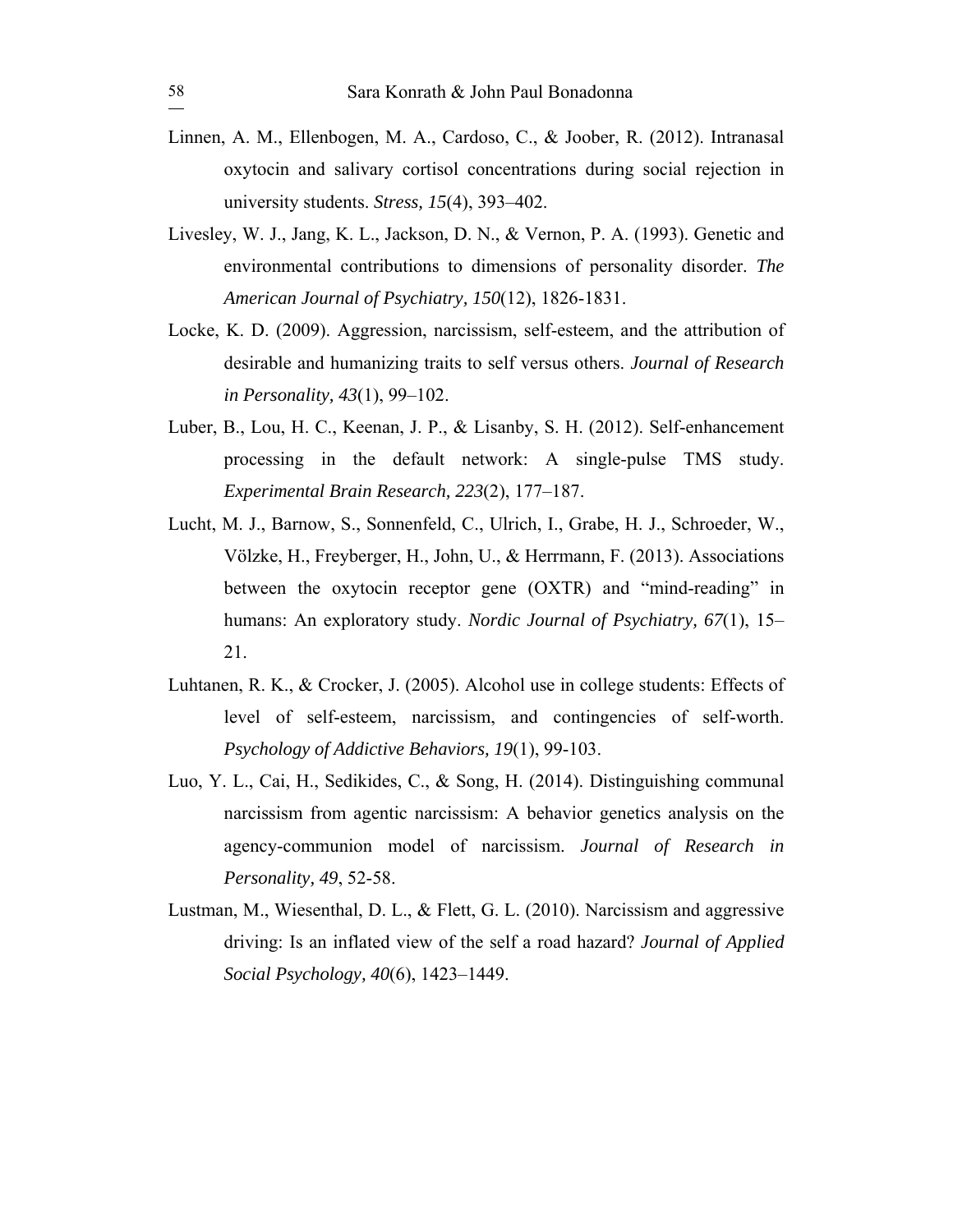- MacDonald, K., & MacDonald, T. M. (2010). The peptide that binds: A systematic review of oxytocin and its prosocial effects in humans. *Harvard Review of Psychiatry, 18*(1), 1–21.
- MacLaren, V. V., & Best, L. A. (2013). Disagreeable narcissism mediates an effect of BAS on addictive behaviors. *Personality and Individual Differences, 55*(2), 101–105.
- Maples, J., Collins, B., Miller, J. D., Fischer, S., & Seibert, A. (2011). Differences between grandiose and vulnerable narcissism and bulimic symptoms in young women. *Eating Behaviors, 12*(1), 83–85.
- Martin, A. M., Benotsch, E. G., Perschbacher Lance, S., & Green, M. (2013). Transmission risk behaviors in a subset of HIV-positive individuals: The role of narcissistic personality features. *Personality and Individual Differences, 54*(2), 256–260.
- Masten, C. L., Eisenberger, N. I., Borofsky, L. A., Pfeifer, J. H., McNealy, K., Mazziotta, J. C., & Dapretto, M. (2009). Neural correlates of social exclusion during adolescence: Understanding the distress of peer rejection. *Social, Cognitive and Affective Neuroscience, 4*(2), 143–157.
- Mazur, A., & Booth, A. (1998). Testosterone and dominance in men. *Behavioral and Brain Sciences, 21*(03), 353–363.
- Messick, S. (1984). The nature of cognitive styles: Problems and promise in educational practice. *Educational Psychologist, 19*(2), 59–74.
- Miller, J. D., Campbell, W. K., Young, D. L., Lakey, C. E., Reidy, D. E., Zeichner, A., & Goodie, A. (2009). Examining the relations among narcissism, impulsivity, and self-defeating behaviors. *Journal of Personality, 77*(3), 761–794.
- Morf, C. C., & Rhodewalt, F. (2001). Unraveling the paradoxes of narcissism: A dynamic self-regulatory processing model. *Psychological Inquiry, 12*(4), 177–196.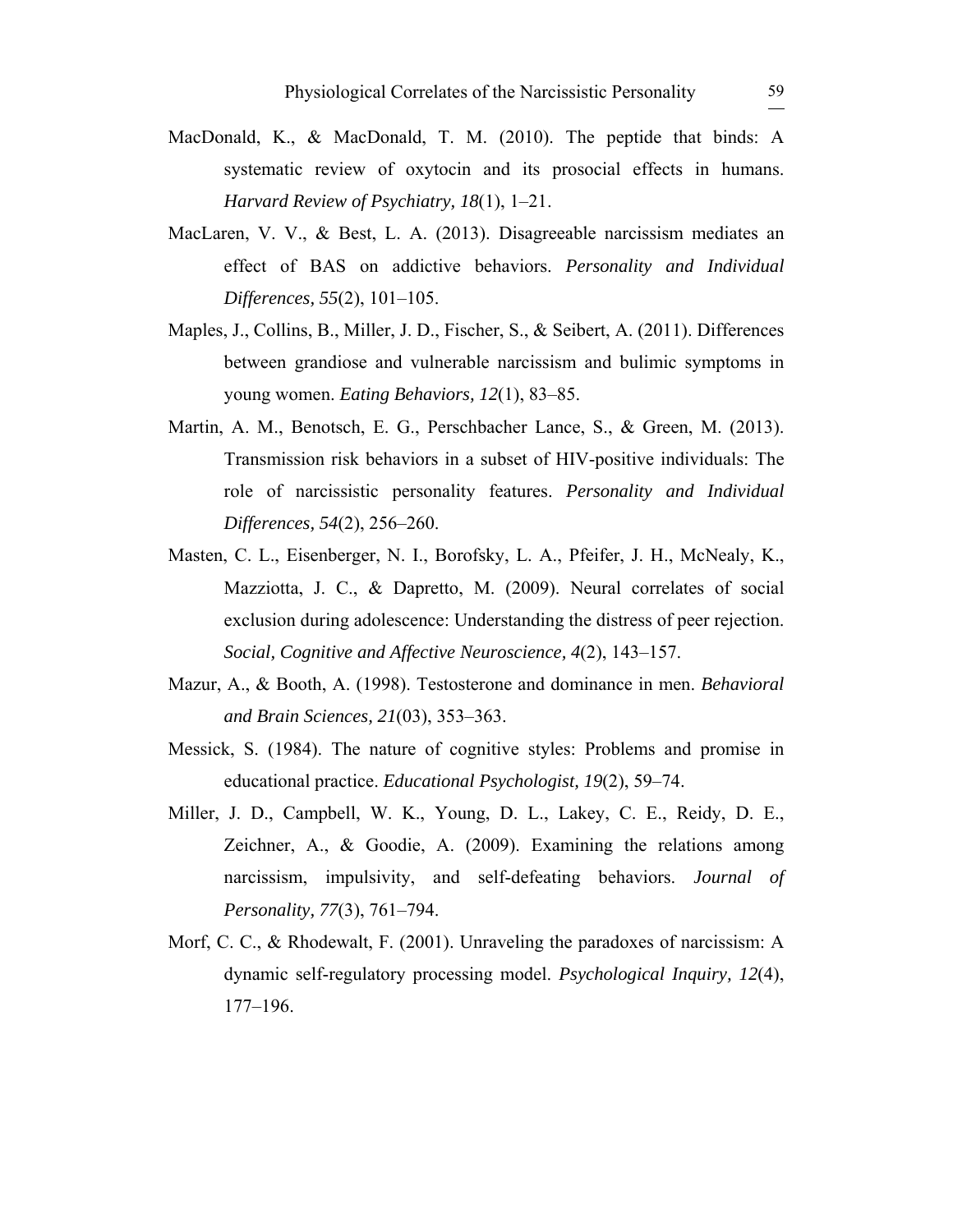- Naumann, R. B., Dellinger, A. M., Zaloshnja, E., Lawrence, B. A., & Miller, T. R. (2010). Incidence and total lifetime costs of motor vehicle-related fatal and nonfatal injury by road user type, United States, 2005. *Traffic Injury Prevention, 11*(4), 353–360.
- O'Brien, E. H., Anastasio, P. A., & Bushman, B. J. (2011). Time crawls when you're not having fun, feeling entitled makes dull tasks drag on. *Personality and Social Psychology Bulletin, 37*(10), 1287–1296.
- Odacı, H., & Çelik, Ç. B. (2013). Who are problematic internet users? An investigation of the correlations between problematic internet use and shyness, loneliness, narcissism, aggression and self-perception. *Computers in Human Behavior, 29*(6), 2382–2387.
- Onoda, K., Okamoto, Y., Nakashima, K., Nittono, H., Ura, M., & Yamawaki, S. (2009). Decreased ventral anterior cingulate cortex activity is associated with reduced social pain during emotional support. *Social Neuroscience, 4*(5), 443–454.
- Paulhus, D. L. (1998). Interpersonal and intrapsychic adaptiveness of trait selfenhancement: A mixed blessing? *Journal of Personality and Social Psychology, 74*(5), 1197–1208.
- Paulhus, D. L., & Williams, K. M. (2002). The Dark Triad of personality: Narcissism, Machiavellianism, and psychopathy. *Journal of Research in Personality, 36*(6), 556–563.
- Porcerelli, J. H., & Sandler, B. A. (1995). Narcissism and empathy in steroid users. *American Journal of Psychiatry, 152*(11), 1672–1674.
- Poulin, M. J., Holman, E. A., & Buffone, A. (2012). The neurogenetics of nice: Receptor genes for oxytocin and vasopressin interact with threat to predict prosocial behavior. *Psychological Science, 23*(5), 446–452.
- Raskin, R. (1980). Narcissism and creativity: Are they related? *Psychological Reports, 46*(1), 55–60.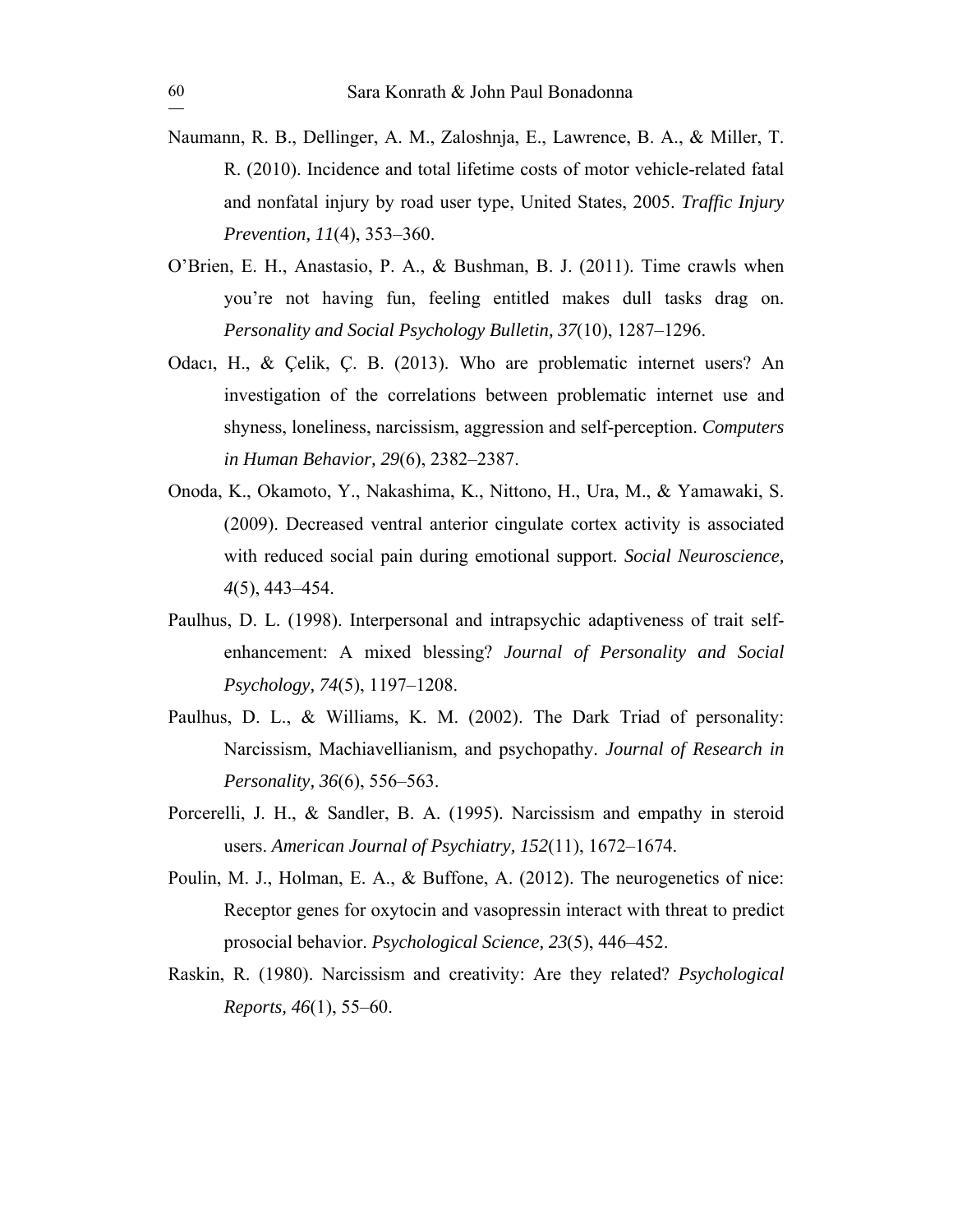- Raskin, R., & Novacek, J. (1989). An MMPI description of the narcissistic personality. *Journal of Personality Assessment, 53*(1), 66–80.
- Raskin, R., Novacek, J., & Hogan, R. (1991). Narcissism, self-esteem, and defensive self-enhancement. *Journal of Personality, 59*(1), 19–38.
- Raskin, R., & Terry, H. (1988). A principal-components analysis of the Narcissistic Personality Inventory and further evidence of its construct validity. *Journal of Personality and Social Psychology, 54*(5), 890–902.
- Rathvon, N., & Holmstrom, R. W. (1996). An MMPI-2 portrait of narcissism. *Journal of Personality Assessment, 66*(1), 1–19.
- Reidy, D. E., Zeichner, A., Foster, J. D., & Martinez, M. A. (2008). Effects of narcissistic entitlement and exploitativeness on human physical aggression. *Personality and Individual Differences, 44*(4), 865–875.
- Reinhard, D. A., Konrath, S. H., Lopez, W. D., & Cameron, H. G. (2012). Expensive egos: Narcissistic males have higher cortisol. *PLoS ONE, 7*(1), e30858.
- Rhodewalt, F., Madrian, J. C., & Cheney, S. (1998). Narcissism, self-knowledge organization, and emotional reactivity: The effect of daily experiences on self-esteem and affect. *Personality and Social Psychology Bulletin, 24*(1), 75–87.
- Rodrigues, S. M., Saslow, L. R., Garcia, N., John, O. P., & Keltner, D. (2009). Oxytocin receptor genetic variation relates to empathy and stress reactivity in humans. *Proceedings of the National Academy of Sciences USA, 106*(50), 21437–21441.
- Rohleder, N., Nater, U. M., Wolf, J. M., Ehlert, U., & Kirschbaum, C. (2004). Psychosocial stress-induced activation of salivary alpha-amylase: An indicator of sympathetic activity? *Annals of the New York Academy of Sciences, 1032*(1), 258–263.
- Rose, P. (2002). The happy and unhappy faces of narcissism. *Personality and Individual Differences, 33*(3), 379–391.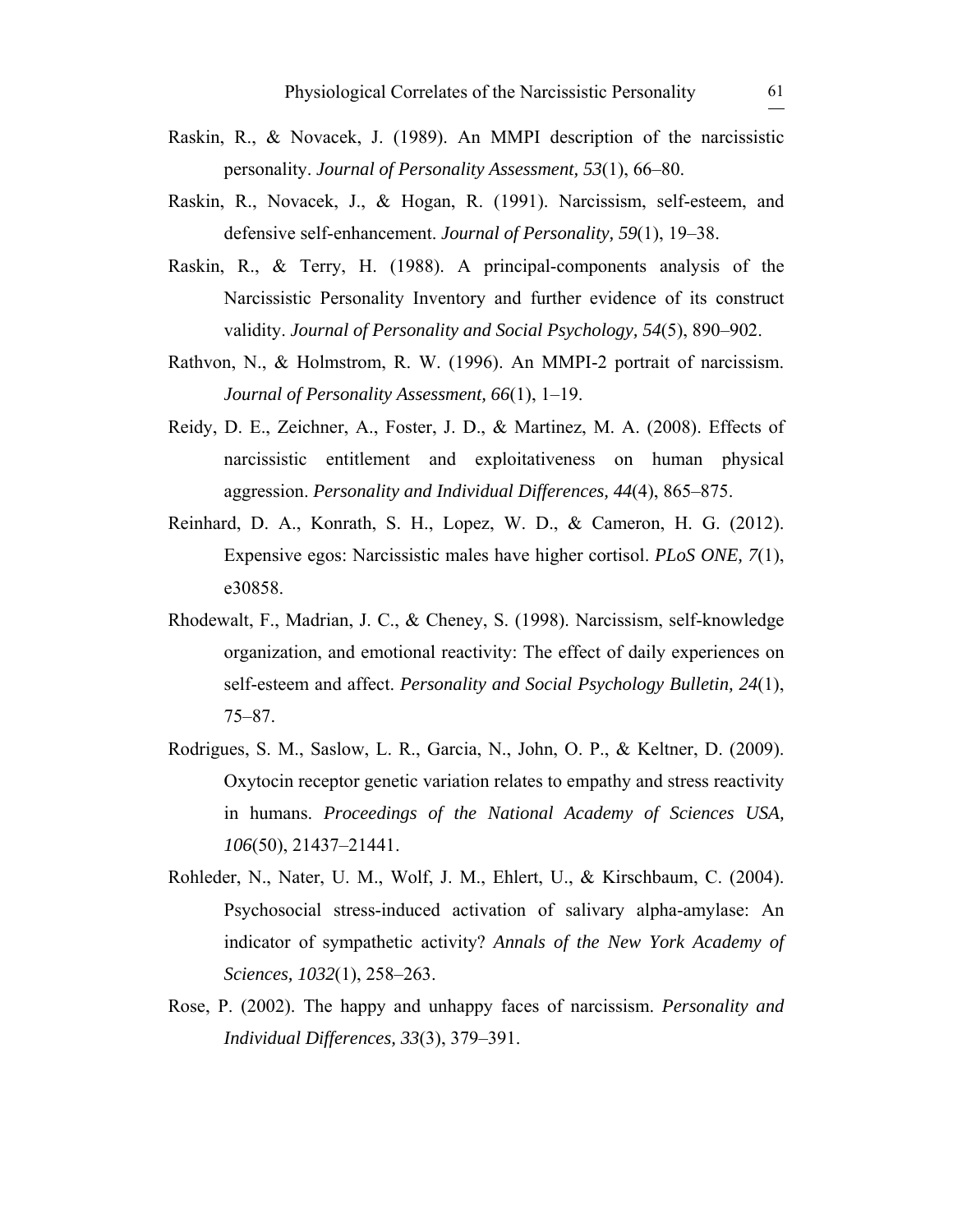- Rose, P. (2007). Mediators of the association between narcissism and compulsive buying: The roles of materialism and impulse control. *Psychology of Addictive Behaviors, 21*(4), 576-581.
- Roseborough, J., Wiesenthal, D. L., Flett, G. L., & Cribbie, R. A. (2011, May). *The belief in an unjust world and narcissism–the influence of personality on perceptions of injustice, driving anger, and aggressive driving.* Paper included in the Proceedings of the 21st Canadian Multidisciplinary Road Safety Conference, Halifax, Nova Scotia, Canada.
- Rosenberg, M. (1965). *Society and the adolescent self-image*. Princeton, NJ: Princeton University Press.
- Rosenthal, S. A., & Hooley, J. M. (2010). Narcissism assessment in socialpersonality research: Does the association between narcissism and psychological health result from a confound with self-esteem? *Journal of Research in Personality, 44*(4), 453–465.
- Rutledge, T. (2006). Defensive personality effects on cardiovascular health: A review of the evidence. In D. Johns (Ed.) *Stress and its Impact on Society,*  Hauppauge, NY: Nova Science Publishers., pp. 1–21.
- Ryan, K. M., Weikel, K., & Sprechini, G. (2008). Gender differences in narcissism and courtship violence in dating couples. *Sex Roles, 58*(11-12), 802–813.
- Salazar, N. A. (2013). *Narcissism and parent-child communication effects on safe sex practices.* San Marcos, TX: Texas State University.
- Sawrie, S. M., Watson, P., Sherbak, J. F., Greene, R. L., & Arredondo, R. (1997). Alcoholism and narcissism: Assessing a presumed relationship with the MMPI-2. *Alcoholism Treatment Quarterly, 15*(3), 1–14.
- Scherwitz, L., Berton, K., & Leventhal, H. (1978). Type A behavior, selfinvolvement, and cardiovascular response. *Psychosomatic Medicine, 40*(8), 593–609.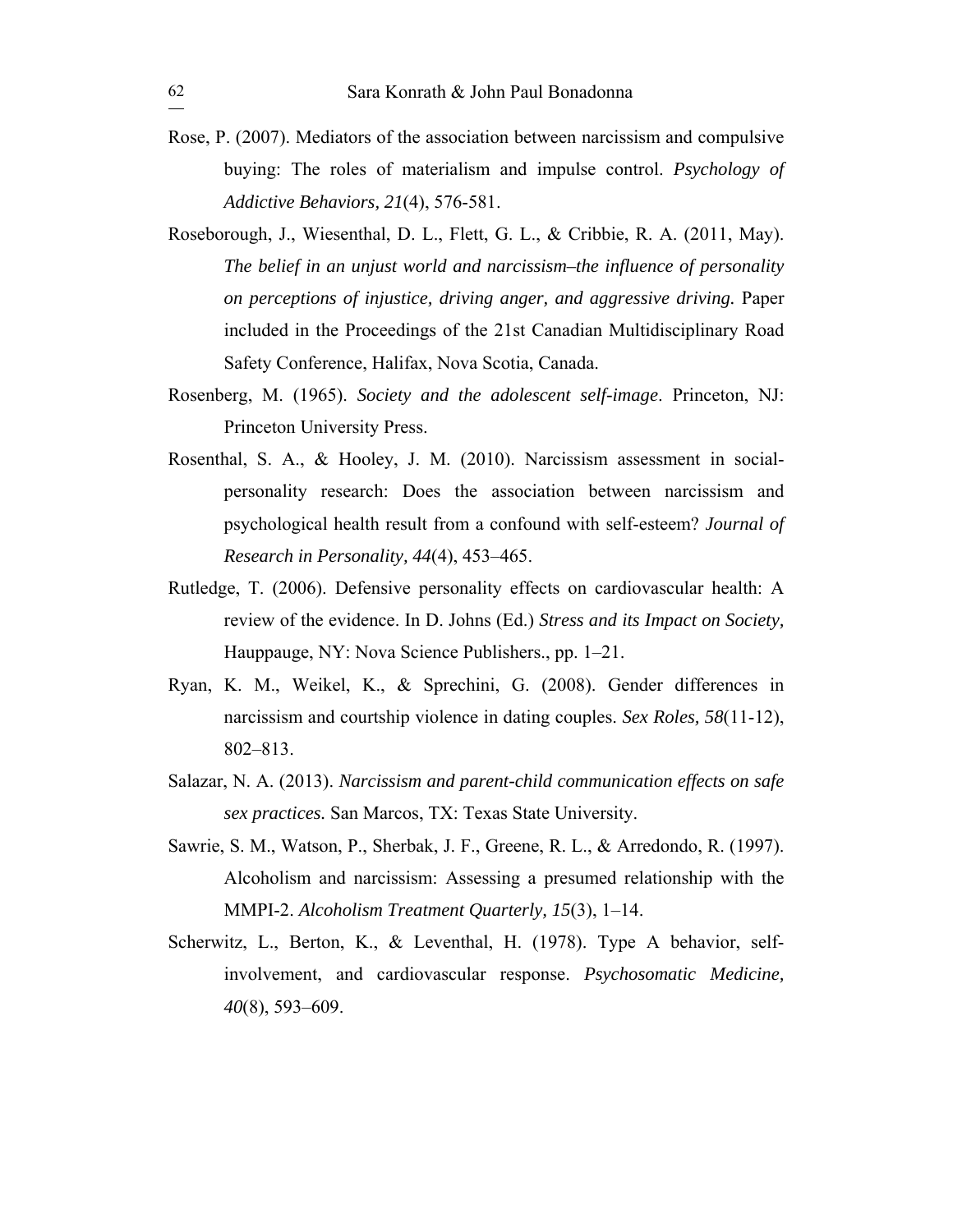- Scherwitz, L., Graham, L. E., Grandits, G., Buehler, J., & Billings, J. (1986). Selfinvolvement and coronary heart disease incidence in the multiple risk factor intervention trial. *Psychosomatic Medicine, 48*(3), 187–199.
- Scherwitz, L., McKelvain, R., Laman, C., Patterson, J., Dutton, L., Yusim, S., Lester, J., Kraft, I., Rochelle, D., & Leachman, R. (1983). Type A behavior, self-involvement, and coronary atherosclerosis. *Psychosomatic Medicine, 45*(1), 47–57.
- Schreer, G. E. (2002). Narcissism and aggression: Is inflated self-esteem related to aggressive driving? *North American Journal of Psychology, 4*(3), 333- 341.
- Schultheiss, O. C., Campbell, K. L., & McClelland, D. C. (1999). Implicit power motivation moderates men's testosterone responses to imagined and real dominance success. *Hormones and Behavior, 36*(3), 234–241.
- Schulze, L., Dziobek, I., Vater, A., Heekeren, H. R., Bajbouj, M., Renneberg, B., Heuser, I., & Roepke, S. (2013). Gray matter abnormalities in patients with narcissistic personality disorder. *Journal of Psychiatric Research, 47*(10), 1363–1369.
- Sedikides, C., Rudich, E. A., Gregg, A. P., Kumashiro, M., & Rusbult, C. (2004). Are normal narcissists psychologically healthy?: Self-esteem matters. *Journal of Personality and Social Psychology, 87*(3), 400–416.
- Shahrestani, S., Kemp, A. H., & Guastella, A. J. (2013). The impact of a single administration of intranasal oxytocin on the recognition of basic emotions in humans: A meta-analysis. *Neuropsychopharmacology, 38*(10), 1929– 1936.
- Simeon, D., Bartz, J., Hamilton, H., Crystal, S., Braun, A., Ketay, S., & Hollander, E. (2011). Oxytocin administration attenuates stress reactivity in borderline personality disorder: A pilot study. *Psychoneuroendocrinology, 36*(9), 1418–1421.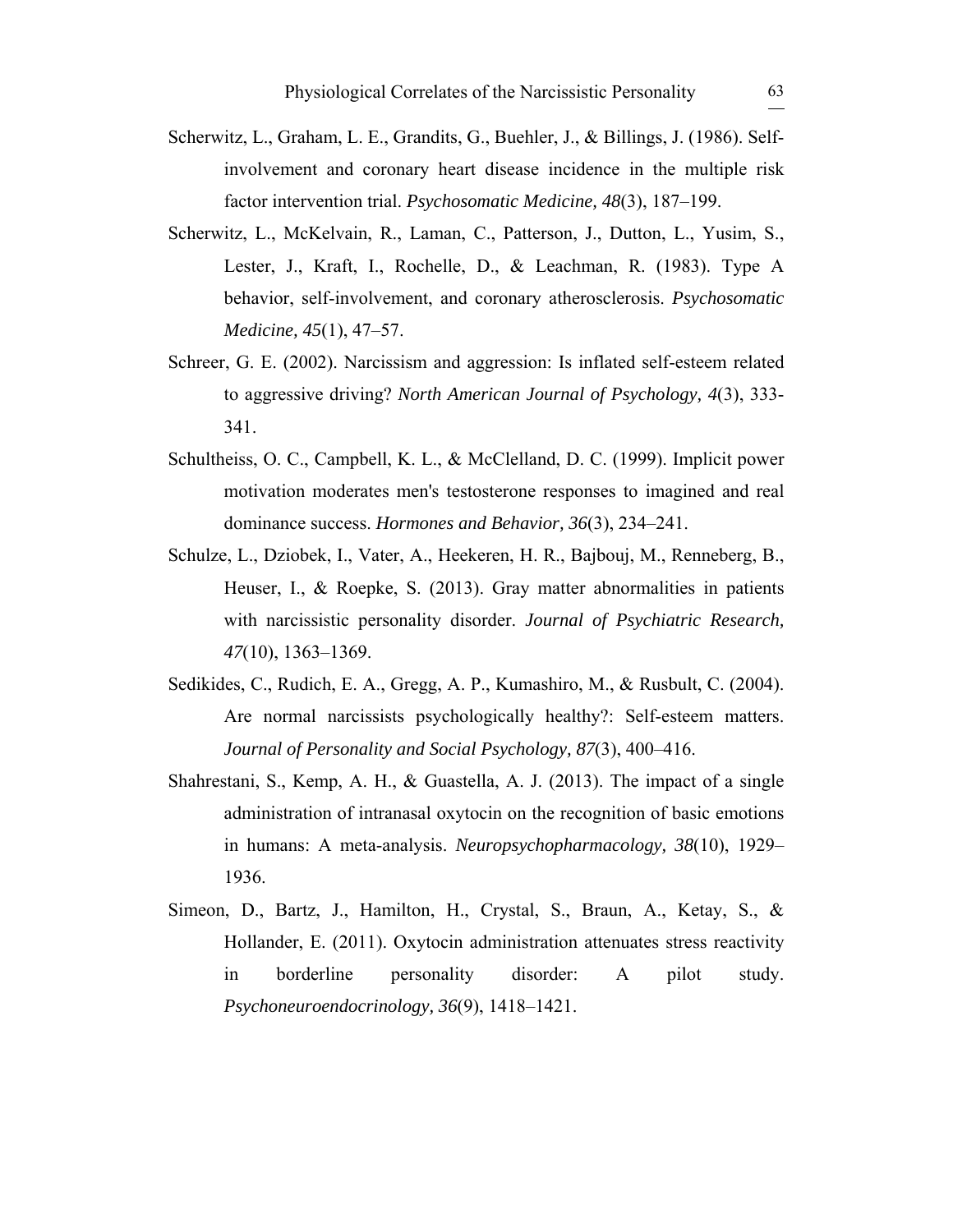- Sommer, K. L., Kirkland, K. L., Newman, S. R., Estrella, P., & Andreassi, J. L. (2009). Narcissism and cardiovascular reactivity to rejection imagery. *Journal of Applied Social Psychology, 39*(5), 1083–1115.
- Spano, L. (2001). The relationship between exercise and anxiety, obsessivecompulsiveness, and narcissism. *Personality and Individual Differences, 30*(1), 87–93.
- Stanton, S. J., Liening, S. H., & Schultheiss, O. C. (2011). Testosterone is positively associated with risk taking in the Iowa Gambling Task. *Hormones and Behavior, 59*(2), 252–256.
- Storey, A. E., Walsh, C. J., Quinton, R. L., & Wynne-Edwards, K. E. (2000). Hormonal correlates of paternal responsiveness in new and expectant fathers. *Evolution and Human Behavior, 21*(2), 79–95.
- Tangney, J. P., Baumeister, R. F., & Boone, A. L. (2004). High self-control predicts good adjustment, less pathology, better grades, and interpersonal success. *Journal of Personality, 72*(2), 271–324.
- Tost, H., Kolachana, B., Hakimi, S., Lemaitre, H., Verchinski, B. A., Mattay, V. S., Weinberger, D., & Meyer-Lindenberg, A. (2010). A common allele in the oxytocin receptor gene (OXTR) impacts prosocial temperament and human hypothalamic-limbic structure and function. *Proceedings of the National Academy of Sciences USA, 107*(31), 13936–13941.
- Tversky, A., & Kahneman, D. (1974). Judgment under uncertainty: Heuristics and biases. *Science, 185*(4157), 1124–1131.
- Twenge, J., & Campbell, W. K. (2003). "Isn't it fun to get the respect that we're going to deserve?" Narcissism, social rejection, and aggression. *Personality and Social Psychology Bulletin, 29*(2), 261–272.
- Twenge, J., Konrath, S., Foster, J., Campbell, W. K., & Bushman, B. (2008). Egos inflating over time: A cross-temporal meta-analysis of the Narcissistic Personality Inventory. *Journal of Personality, 76*(4), 875–918.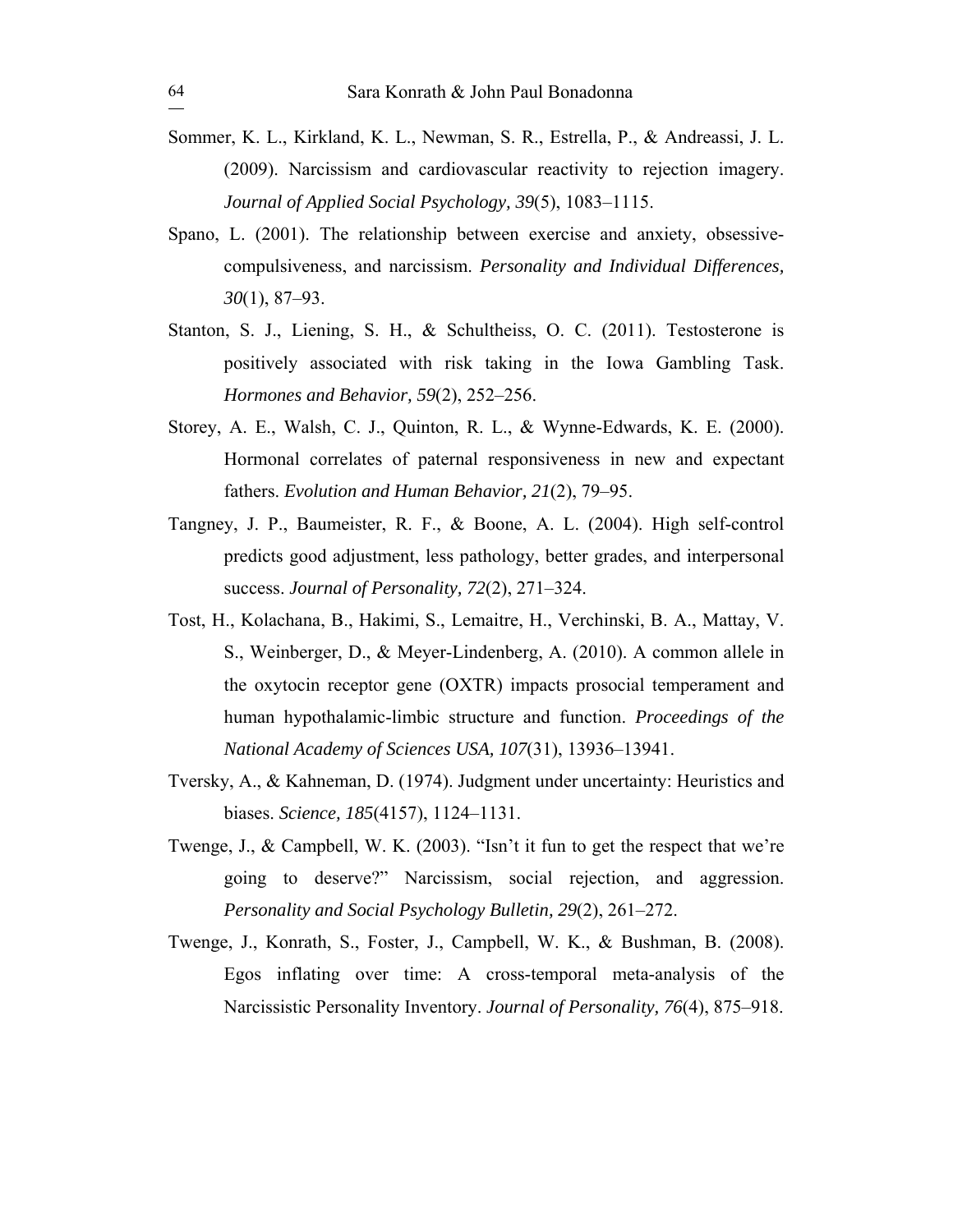- U.S. National Highway Traffic Safety Administration. (2011). *Fatality Analysis Reporting System (FARS).* Retrieved from http://wwwfars.nhtsa.dot.gov/Main/index.aspx-
- van Anders, S. M., & Goldey, K. L. (2010). Testosterone and partnering are linked via relationship status for women and 'relationship orientation'for men. *Hormones and Behavior, 58*(5), 820–826.
- van Anders, S. M., & Watson, N. V. (2006). Relationship status and testosterone in North American heterosexual and non-heterosexual men and women: Cross-sectional and longitudinal data. *Psychoneuroendocrinology, 31*(6), 715–723.
- Van Honk, J., Schutter, D. J., Bos, P. A., Kruijt, A.-W., Lentjes, E. G., & Baron-Cohen, S. (2011). Testosterone administration impairs cognitive empathy in women depending on second-to-fourth digit ratio. *Proceedings of the National Academy of Sciences, 108*(8), 3448–3452.
- Van Honk, J., Schutter, D. J., Hermans, E. J., Putman, P., Tuiten, A., & Koppeschaar, H. (2004). Testosterone shifts the balance between sensitivity for punishment and reward in healthy young women. *Psychoneuroendocrinology, 29*(7), 937–943.
- Vassos, E., Collier, D., & Fazel, S. (2013). Systematic meta-analyses and field synopsis of genetic association studies of violence and aggression. *Molecular Psychiatry, 19*, 471-477.
- Vazire, S., & Funder, D. C. (2006). Impulsivity and the self-defeating behavior of narcissists. *Personality and Social Psychology Review, 10*(2), 154–165.
- Vazire, S., Naumann, L. P., Rentfrow, P. J., & Gosling, S. D. (2008). Portrait of a narcissist: Manifestations of narcissism in physical appearance. *Journal of Research in Personality, 42*(6), 1439–1447.
- Vernon, P. A., Villani, V. C., Vickers, L. C., & Harris, J. A. (2008). A behavioral genetic investigation of the Dark Triad and the Big 5. *Personality and Individual Differences, 44*(2), 445–452.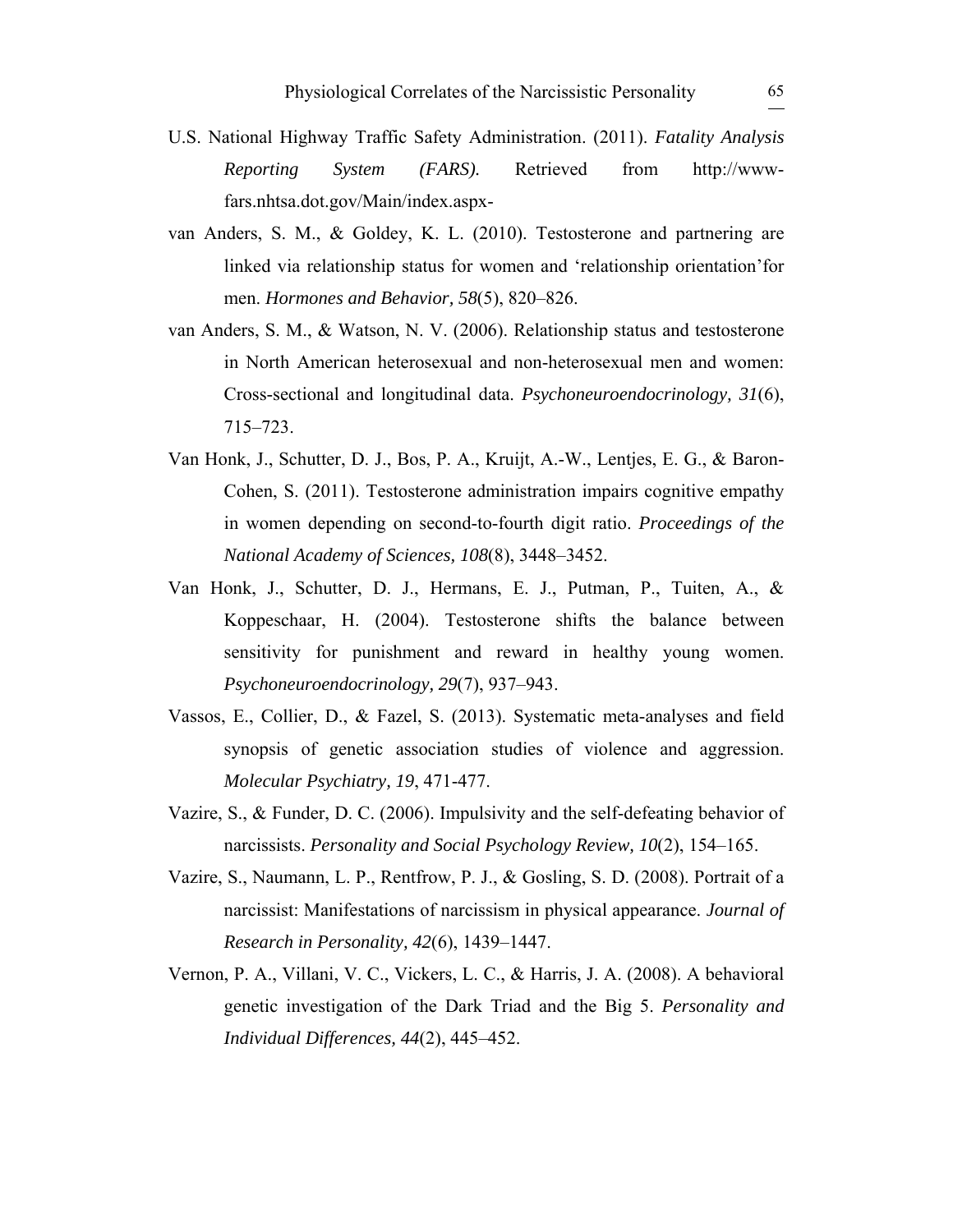- Vogelzangs, N., Beekman, A. T., Milaneschi, Y., Bandinelli, S., Ferrucci, L., & Penninx, B. W. (2010). Urinary cortisol and six-year risk of all-cause and cardiovascular mortality. *Journal of Clinical Endocrinology & Metabolism, 95*(11), 4959–4964.
- Waller, G., Sines, J., Meyer, C., & Mountford, V. (2008). Body checking in the eating disorders: Association with narcissistic characteristics. *Eating behaviors, 9*(2), 163–169.
- Watson, P., & Biderman, M. (1993). Narcissistic Personality Inventory factors, splitting, and self-consciousness. *Journal of Personality Assessment, 61*(1), 41–57.
- Watson, P., Biderman, M. D., & Sawrie, S. M. (1994). Empathy, sex role orientation, and narcissism. *Sex Roles, 30*(9), 701–723.
- Watson, P., Grisham, S., Trotter, M., & Biderman, M. (1984). Narcissism and empathy: Validity evidence for the Narcissistic Personality Inventory. *Journal of Personality Assessment, 48*(3), 301–305.
- Watson, P., McKinney, J., Hawkins, C., & Morris, R. J. (1988). Assertiveness and narcissism. *Psychotherapy: Theory/Research/Practice/Training, 25*(1), 125–131.
- Watson, P., Taylor, D., & Morris, R. J. (1987). Narcissism, sex roles, and selffunctioning. *Sex Roles, 16*(7–8), 335–350.
- Webster, G. D., Kirkpatrick, L. A., Nezlek, J. B., Smith, C. V., & Paddock, E. L. (2007). Different slopes for different folks: Self-esteem instability and gender as moderators of the relationship between self-esteem and attitudinal aggression. *Self and Identity, 6*(1), 74–94.
- Widman, L., & McNulty, J. K. (2010). Sexual narcissism and the perpetration of sexual aggression. *Archives of Sexual Behavior, 39*(4), 926–939.
- Wilson, D. S., & Csikszentmihalyi, M. (2007). Health and the ecology of altruism. In S. Post (Ed.), *Altruism and health* (pp. 314–331). Oxford, UK: Oxford University Press.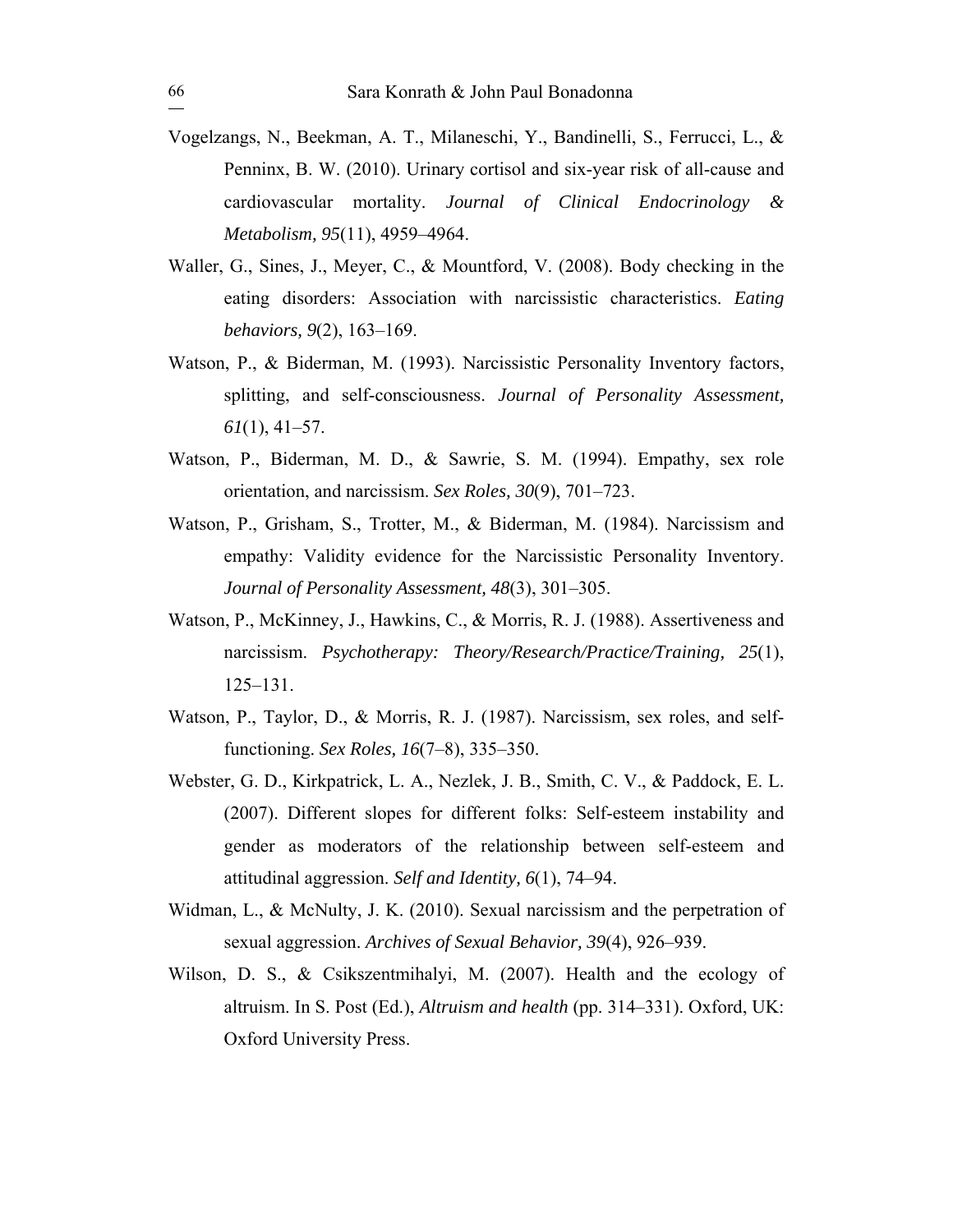- Wink, P. (1991). Two faces of narcissism. *Journal of Personality and Social Psychology, 61*(4), 590-597.
- Wink, P., & Donahue, K. (1995). Implications of college-age narcissism for psychosocial functioning at midlife: Findings from a longitudinal study of women. *Journal of Adult Development, 2*(2), 73–85.
- Wink, P., & Donahue, K. (1997). The relation between two types of narcissism and boredom. *Journal of Research in Personality, 31*(1), 136–140.
- Witkin, H. A. (1971). *A manual for the embedded figures tests.* Palo Alto, CA: Consulting Psychologists Press.
- Witkin, H. A., Moore, C. A., Goodenough, D. R., & Cox, P. W. (1977). Fielddependent and field-independent cognitive styles and their educational implications. *Review of Educational Research, 47*(1), 1-64.
- Wu, N., Li, Z., & Su, Y. (2012). The association between oxytocin receptor gene polymorphism (OXTR) and trait empathy. *Journal of Affective Disorders, 138*(3), 468–472.
- Wu, N., & Su, Y. (in press). Oxytocin receptor gene relates to theory of mind and prosocial behavior in children. *Journal of Cognition and Development*.
- Zeigler-Hill, V. (2006). Discrepancies between implicit and explicit self-esteem: Implications for narcissism and self-esteem instability. *Journal of Personality, 74*(1), 119–144.
- Zeigler-Hill, V., Clark, C. B., & Pickard, J. D. (2008). Narcissistic subtypes and contingent self-esteem: Do all narcissists base their self-esteem on the same domains? *Journal of Personality, 76*(4), 753–774.
- Zeigler-Hill, V., Myers, E. M., & Clark, C. B. (2010). Narcissism and self-esteem reactivity: The role of negative achievement events. *Journal of Research in Personality, 44*(2), 285–292.
- Zerach, G. (2014). The associations between pathological narcissism, alexithymia and disordered eating attitudes among participants of pro-anorexic online